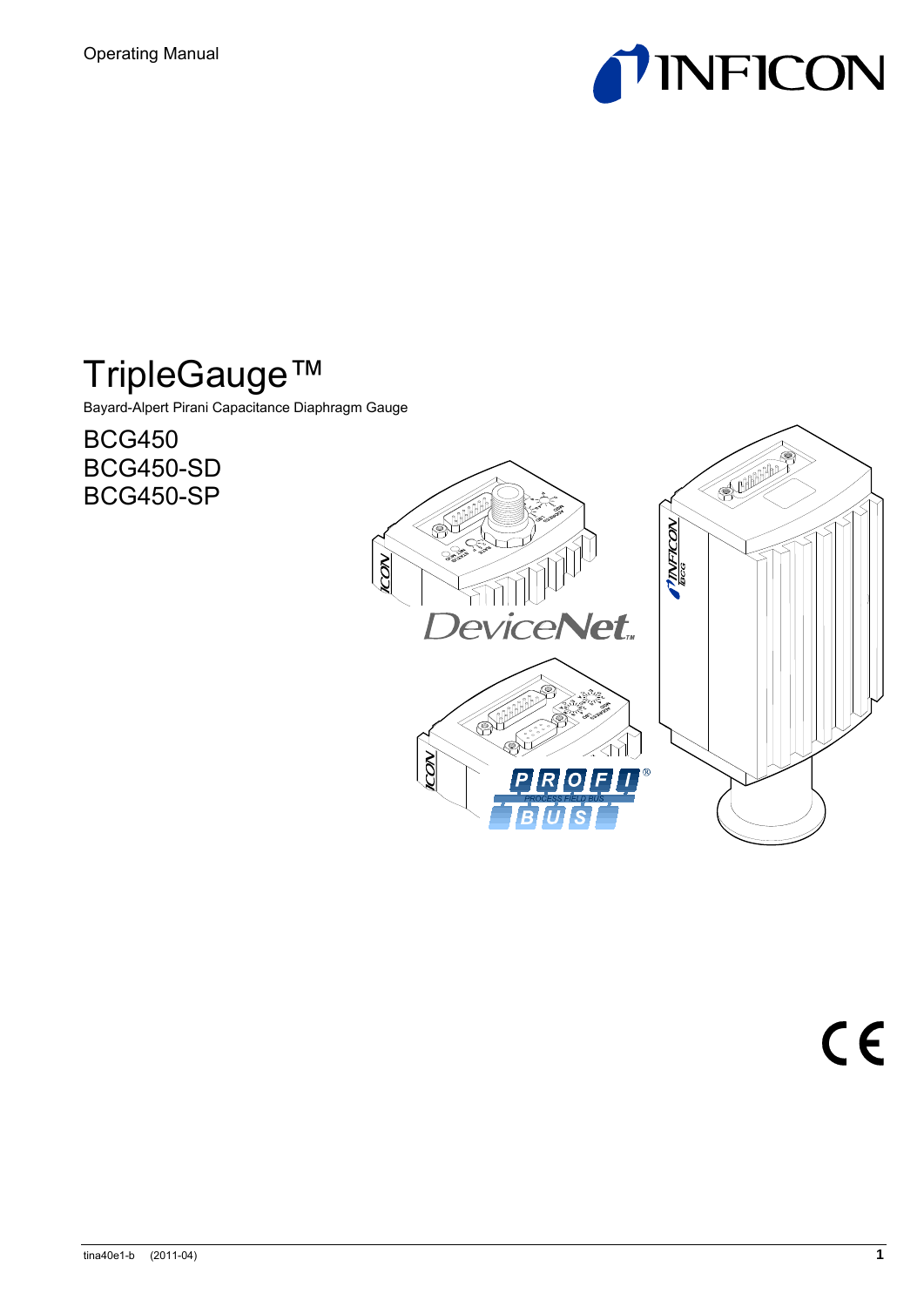#### **Product Identification**

In all communications with INFICON, please specify the information on the product nameplate. For convenient reference copy that information into the space provided below.



#### **Validity**

This document applies to products with the following part numbers:

BCG450 (without display)

| 353-550 | (vacuum connection DN 25 ISO-KF) |
|---------|----------------------------------|
| OEO EE4 |                                  |

353-551 (vacuum connection DN 40 CF-R) 353-561 (vacuum connection DN 25 ISO-KF, with baffle)

#### BCG450 (with display)

| 353-552 (vacuum connection DN 25 ISO-KF) |
|------------------------------------------|
| 353-553 (vacuum connection DN 40 CF-R)   |

BCG450-SD (with DeviceNet interface and switching functions)

| 353-557 (vacuum connection DN 25 ISO-KF)              |
|-------------------------------------------------------|
| 353-558 (vacuum connection DN 40 CF-R)                |
| 353-562 (vacuum connection DN 25 ISO-KF, with baffle) |

BCG450-SP (with Profibus interface and switching functions)

353-554 (vacuum connection DN 25 ISO-KF) 353-556 (vacuum connection DN 40 CF-R)

The part number (PN) can be taken from the product nameplate.



If not indicated otherwise in the legends, the illustrations in this document correspond to gauge with part number 353-552. They apply to the other gauges by analogy.

All BCG450 versions are shipped with an instruction sheet ( $\rightarrow$   $\boxplus$  [8]). BCG450-SD and BCG450-SP come with a supplementary instruction sheet describing the fieldbus interfaces and the switching functions  $(\rightarrow \Box \Box \Box)$ .

We reserve the right to make technical changes without prior notice.

#### **Intended Use**

The BCG450, BCG450-SD and BCG450-SP gauges have been designed for vacuum measurement of gases in the pressure range 5×10<sup>-10</sup> ... 1500 mbar. They must not be used for measuring flammable or combustible gases in mixtures containing oxidants (e.g. atmospheric oxygen) within the explosion range.

The gauges can be operated in connection with the INFICON Vacuum Gauge Controller VGC401, VGC402 or VGC403 or with other control devices.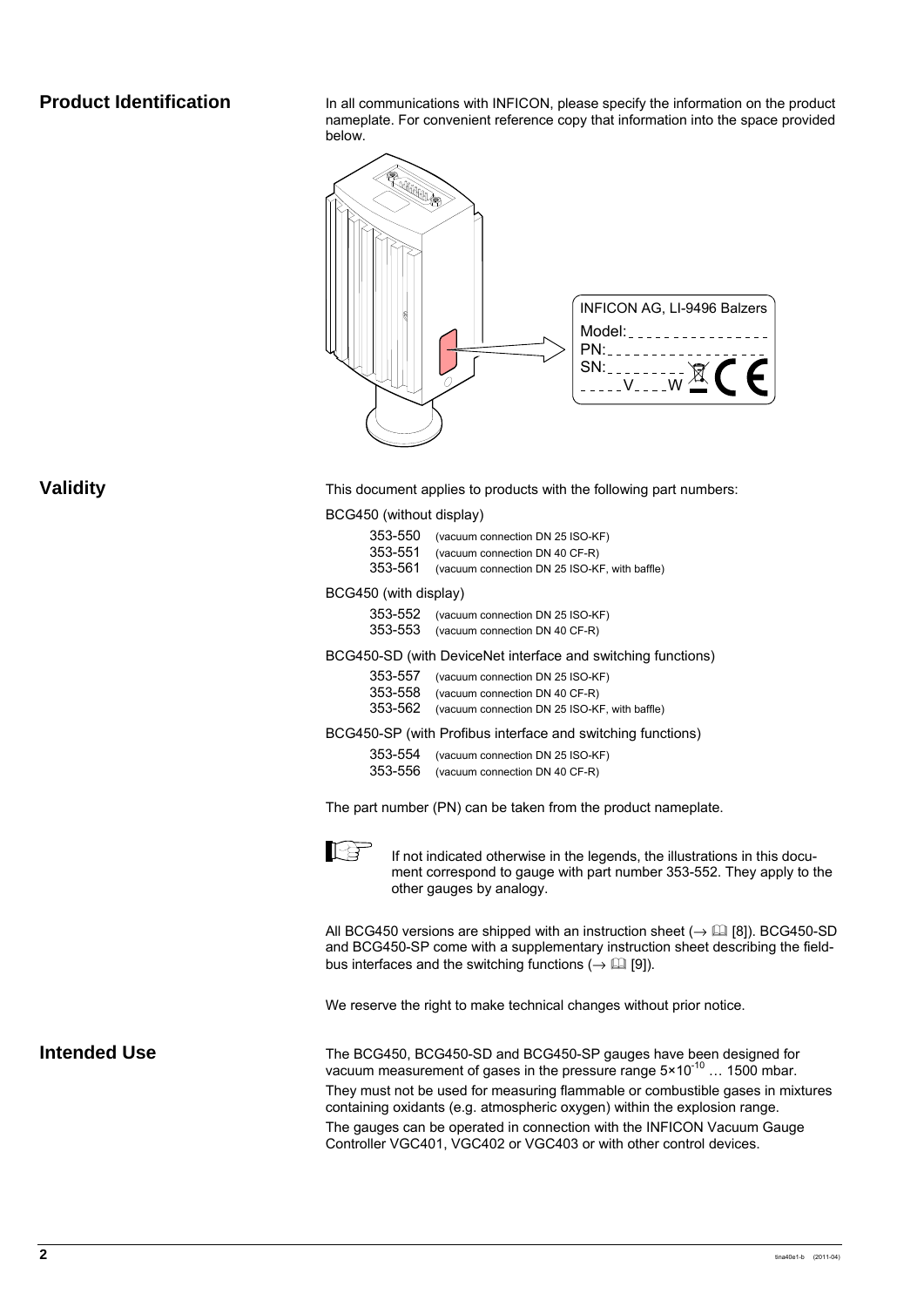

#### **Functional Principle**

Due to the combination of three sensor technologies incorporated in the gauge (Capacitance diaphragm sensor, Pirani sensor and hot cathode ionisation sensor (BA)), a minimized gas type dependence is achieved.

Between 10 mbar and atmospheric pressure, the capacitance diaphragm sensor operates without any gas type dependence. Below 1 mbar, the Pirani sensor and the hot cathode ionisation sensor take over with only a small gas type dependence.

Between 1 ... 10 mbar and  $5 \times 10^{-3}$  ... 2×10<sup>-2</sup> mbar the gauges built in electronic circuits take care of continuous and smooth crossovers between the ranges. Over the whole measurement range, the measurement signal is output as a logarithm of the pressure.

The hot cathode is switched on by the Pirani measurement system only below the switching threshold of  $2.4 \times 10^{-2}$  mbar (to prevent filament burn-out). It is switched off when the pressure exceeds  $3.2 \times 10^{-2}$  mbar.

Gauge adjustment is carried out automatically, no manual adjustment is required.

A user programmable atmospheric pressure switching function is incorporated.

#### **Trademarks**

DeviceNet™ Open DeviceNet Vendor Association, Inc. TripleGauge™ INFICON AG, Balzers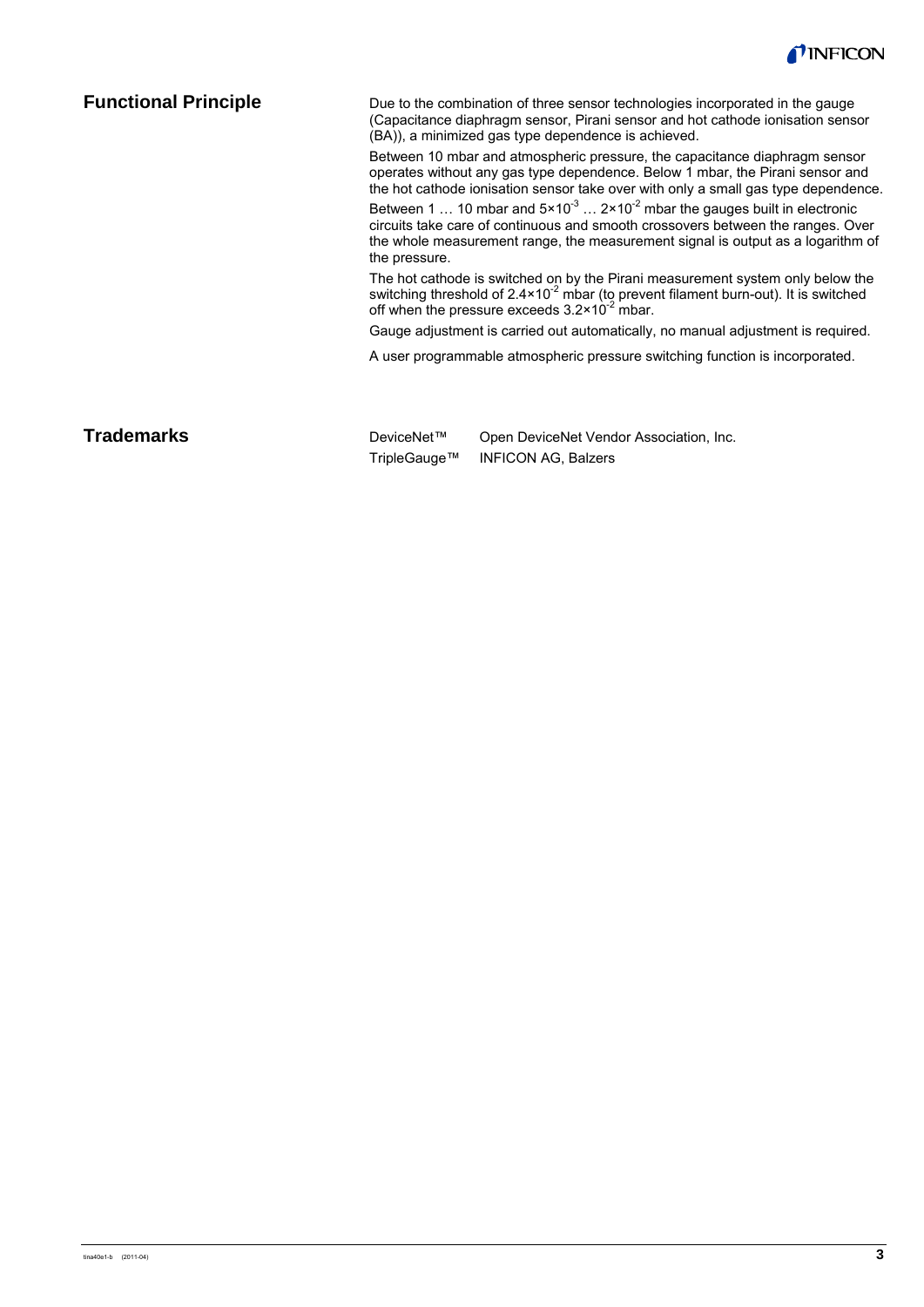# **Contents**

| <b>Product Identification</b><br>Validity                                     | $\overline{c}$ |
|-------------------------------------------------------------------------------|----------------|
| Intended Use                                                                  | $\frac{2}{3}$  |
| <b>Functional Principle</b>                                                   |                |
| <b>Trademarks</b>                                                             | 3              |
|                                                                               |                |
| 1 Safety                                                                      | 6              |
| 1.1 Symbols Used                                                              | 6              |
| 1.2 Personnel Qualifications                                                  | 6              |
| 1.3 General Safety Instructions                                               | 7              |
| 1.4 Liability and Warranty                                                    | 7              |
| 2 Technical Data                                                              | 8              |
| 3 Installation                                                                | 13             |
| 3.1 Vacuum Connection                                                         | 13             |
| 3.1.1 Removing and Installing the Electronics Unit                            | 15             |
| 3.1.2 Using the Optional Baffle                                               | 16             |
| 3.2 Power Connection                                                          | 17             |
| 3.2.1 Use With INFICON VGC40x Vacuum Gauge Controller                         | 17<br>18       |
| 3.2.2 Use With Other Controllers<br>3.2.2.1 Making an Individual Sensor Cable | 18             |
| 3.2.2.2 Making a DeviceNet Interface Cable (BCG450-SD)                        | 21             |
| 3.2.2.3 Making a Profibus Interface Cable (BCG450-SP)                         | 22             |
| 3.2.3 Using the Optional Power Supply (With RS232C Line)                      | 23             |
|                                                                               |                |
| 4 Operation                                                                   | 25             |
| 4.1 Measuring Principle, Measuring Behavior                                   | 25             |
| 4.2 Operational Principle of the Gauge                                        | 27             |
| 4.3 Putting the Gauge Into Operation                                          | 28             |
| 4.4 Degas<br>4.5 Emission Control Mode                                        | 28<br>29       |
| 4.6 Atmosphere Switching Function                                             | 30             |
| 4.6.1 Functional Principle                                                    | 30             |
| 4.6.2 Programming the Atmospheric Pressure Threshold                          | 31             |
| 4.6.3 Wiring the relay "Atmospheric Pressure Reached" (BCG450)                | 32             |
| 4.7 Display (BCG450)                                                          | 32             |
| 4.8 RS232C Interface                                                          | 33             |
| 4.8.1 Description of the Functions                                            | 34             |
| 4.8.1.1 Output String (Transmit)                                              | 34             |
| 4.8.1.2 Input String (Receive)                                                | 36             |
| 4.9 DeviceNet Interface (BCG450-SD)                                           | 38             |
| 4.9.1 Description of the Functions                                            | 38             |
| 4.9.2 Operating Parameters                                                    | 38             |
| <b>Operating Software</b><br>4.9.2.1                                          | 38             |
| 4.9.2.2<br>Node Address Setting                                               | 38<br>39       |
| 4.9.2.3<br>Data Rate Setting<br>4.9.3 Status Lights                           | 39             |
| 4.10<br>Profibus Interface (BCG450-SP)                                        | 40             |
| 4.10.1<br>Description of the Functions                                        | 40             |
| 4.10.2<br><b>Operating Parameters</b>                                         | 40             |
| 4.10.2.1<br><b>Operating Software</b>                                         | 40             |
| 4.10.2.2<br>Node Address Setting                                              | 40             |
| Switching Functions (BCG450-SD, -SP)<br>4.11                                  | 41             |
| 4.11.1<br>Setting the Switching Functions                                     | 41             |
| 5 Deinstallation                                                              | 43             |
|                                                                               |                |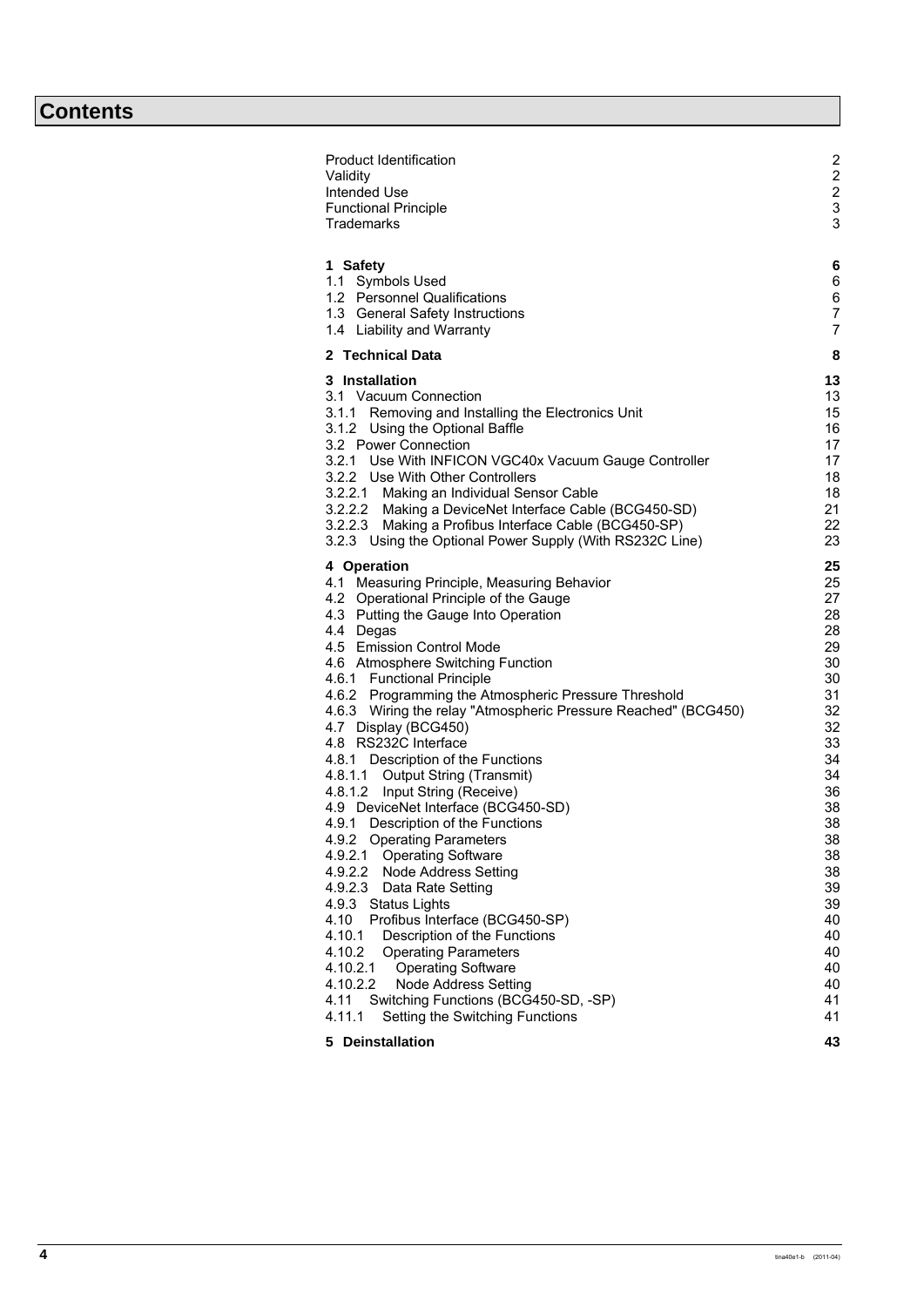#### **TINFICON**

| 6 Maintenance, Repair<br>6.1 Maintenance<br>6.1.1 Cleaning the Gauge<br>6.2 Adjusting the Gauge<br>6.3 Adjusting the Atmosphere Sensor<br>6.4 What to Do in Case of Problems | 45<br>45<br>45<br>45<br>45<br>47<br>49 |
|------------------------------------------------------------------------------------------------------------------------------------------------------------------------------|----------------------------------------|
| 6.5 Replacing the Sensor                                                                                                                                                     | 50                                     |
| 7 Options                                                                                                                                                                    |                                        |
| 8 Spare Parts                                                                                                                                                                | 50                                     |
| <b>Storage</b><br>9                                                                                                                                                          | 50                                     |
| <b>Returning the Product</b><br>10                                                                                                                                           | 51                                     |
| 11<br><b>Disposal</b>                                                                                                                                                        | 51                                     |
| Appendix<br>Relationship Measuring Signal – Pressure<br>А:                                                                                                                   | 52<br>52                               |
| Gas Type Dependence<br>B:<br>C:<br>Literature                                                                                                                                | 53<br>55                               |
|                                                                                                                                                                              |                                        |
| <b>Declaration of Contamination</b>                                                                                                                                          | 56                                     |

For cross-references within this document, the symbol  $(\rightarrow \mathbb{B} XY)$  is used, for crossreferences to further documents and data sources, the symbol  $(\rightarrow \Box \Box \Box)$ .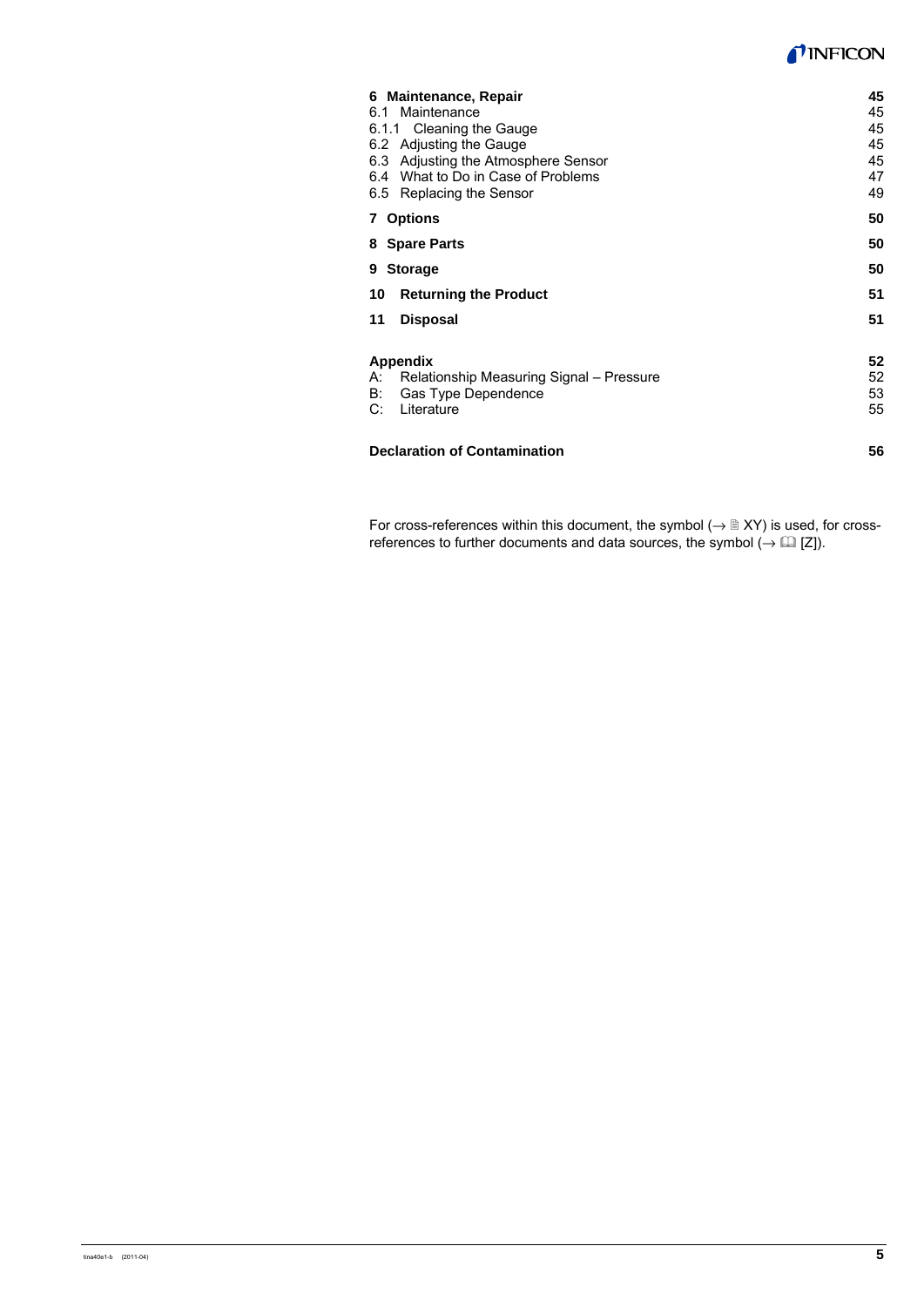### **1 Safety**

#### **1.1 Symbols Used**

#### (जावे **DANGER**

Information on preventing any kind of physical injury.

#### **WARNING AN**

Information on preventing extensive equipment and environmental damage.



Information on correct handling or use. Disregard can lead to malfunctions or minor equipment damage.





**HO**<br>(\il)<br>
Hint, recommendation



 $\mathbb{R}^2$  The result is O.K.



 $\mathbb{R}^3$  The result is not as expected.



Optical inspection



Waiting time, reaction time

**1.2 Personnel Qualifications** 

#### $\mathbb{A}$ **Skilled personnel**

All work described in this document may only be carried out by persons who have suitable technical training and the necessary experience or who have been instructed by the end-user of the product.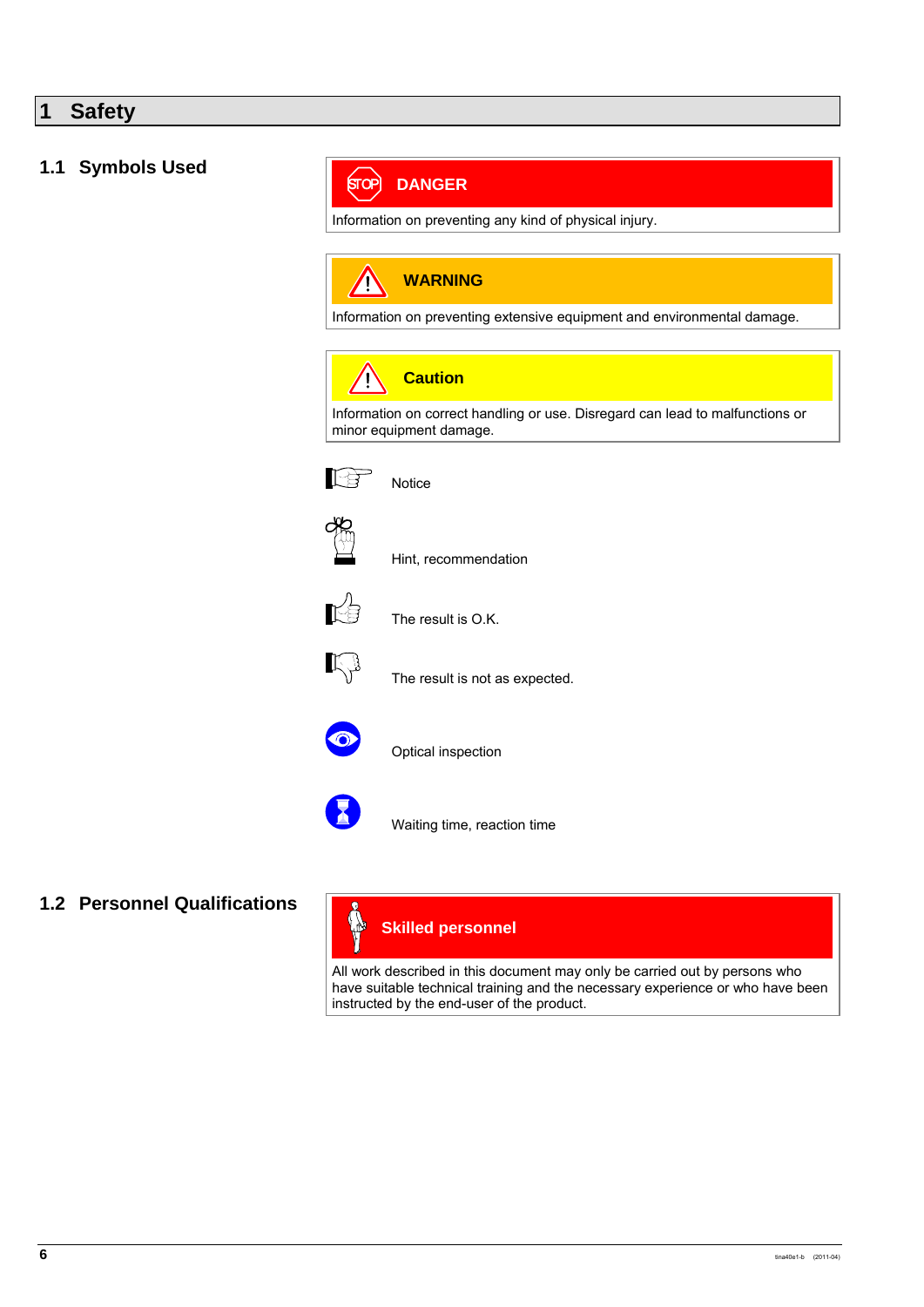

#### **1.3 General Safety Instructions**

• Adhere to the applicable regulations and take the necessary precautions for the process media used.

Consider possible reactions between the materials ( $\rightarrow \mathbb{B}$  11) and the process media.

Consider possible reactions of the process media (e.g. explosion) due to the heat generated by the product.

- Adhere to the applicable regulations and take the necessary precautions for all work you are going to do and consider the safety instructions in this document.
- Before beginning to work, find out whether any vacuum components are contaminated. Adhere to the relevant regulations and take the necessary precautions when handling contaminated parts.

Communicate the safety instructions to all other users.

#### **1.4 Liability and Warranty**

INFICON assumes no liability and the warranty becomes null and void if the enduser or third parties

- disregard the information in this document
- use the product in a non-conforming manner
- make any kind of interventions (modifications, alterations etc.) on the product
- use the product with accessories not listed in the corresponding product documentation.

The end-user assumes the responsibility in conjunction with the process media used.

Gauge failures due to contamination or wear and tear, as well as expendable parts (e.g. filament), are not covered by the warranty.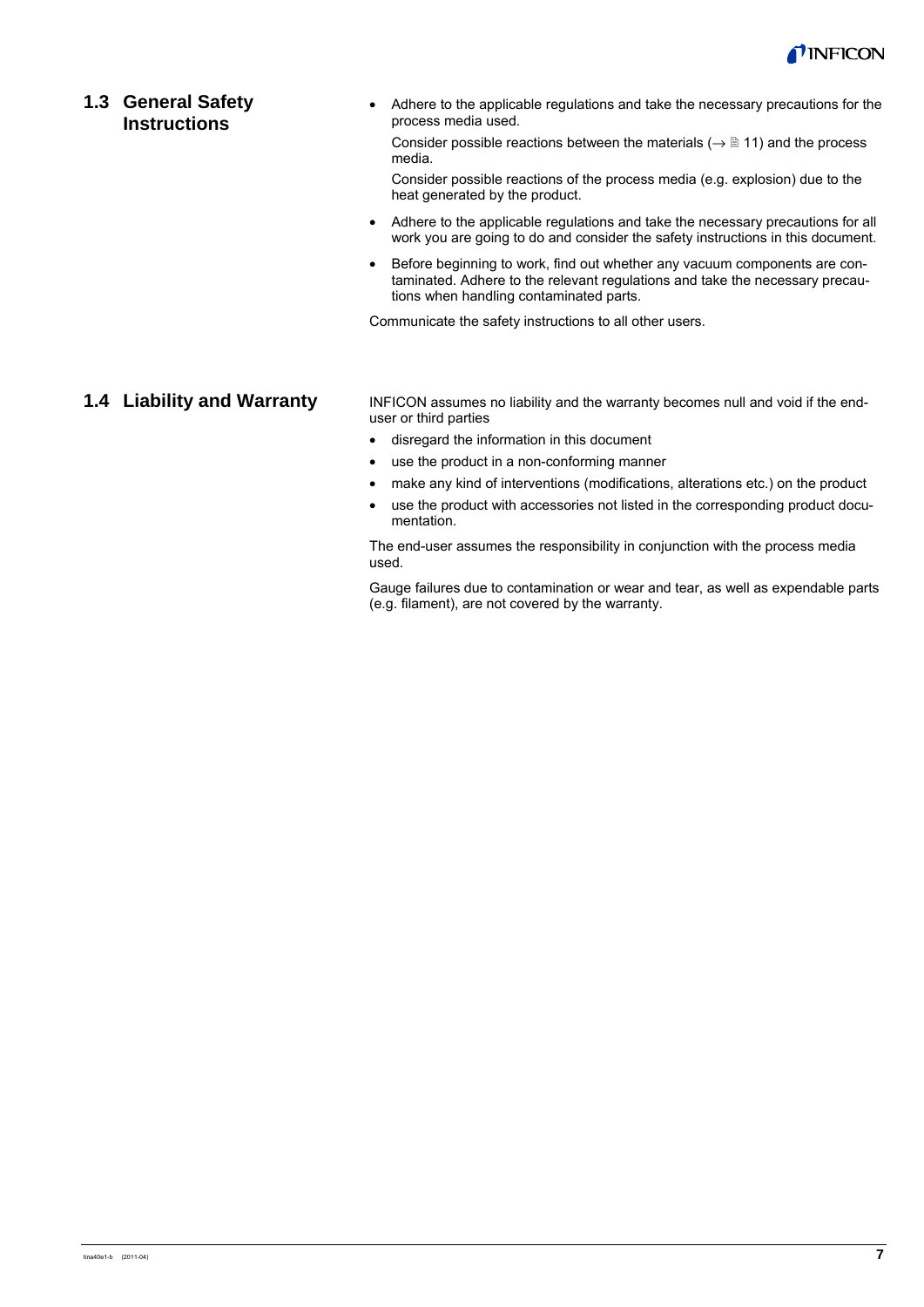# **2 Technical Data**

| Measurement principle | Pressure range                                                                                                                          |                                                         |
|-----------------------|-----------------------------------------------------------------------------------------------------------------------------------------|---------------------------------------------------------|
|                       | 10<br>1500 mbar                                                                                                                         | capacitance diaphragm sensor                            |
|                       | $1 \ldots$<br>10 mbar                                                                                                                   | crossover range                                         |
|                       | $2 \times 10^{-2}$ 1 mbar                                                                                                               | Pirani sensor                                           |
|                       | $5 \times 10^{-3}$ $2 \times 10^{-2}$ mbar                                                                                              | crossover range                                         |
|                       | $5 \times 10^{-10}$ $5 \times 10^{-3}$ mbar                                                                                             | hot cathode ionisation (BA)                             |
|                       |                                                                                                                                         |                                                         |
|                       |                                                                                                                                         |                                                         |
| Measuring range       | Range (air, $O_2$ , CO, $N_2$ )                                                                                                         | $5 \times 10^{-10}$ 1500 mbar, continuous               |
|                       |                                                                                                                                         |                                                         |
|                       | Accuracy                                                                                                                                |                                                         |
|                       | $1 \times 10^{-8}$ 50 mbar                                                                                                              | ±15% of reading                                         |
|                       | 50  950 mbar                                                                                                                            | ±5% of reading                                          |
|                       | 950  1050 mbar                                                                                                                          | ±2.5% of reading                                        |
|                       |                                                                                                                                         | (after 10 min. stabilisation)                           |
|                       | Repeatability                                                                                                                           | 5% of reading, $10^{-8}$ $10^{-2}$ mbar                 |
|                       |                                                                                                                                         | (after 10 min. stabilisation)                           |
|                       | Gas type dependence                                                                                                                     | $\rightarrow$ Appendix B                                |
|                       |                                                                                                                                         |                                                         |
|                       |                                                                                                                                         |                                                         |
| Emission              | Switching on threshold                                                                                                                  | $2.4 \times 10^{-2}$ mbar                               |
|                       | Switching off threshold                                                                                                                 | $3.2 \times 10^{-2}$ mbar                               |
|                       | Emission current                                                                                                                        |                                                         |
|                       | $p \le 7.2 \times 10^{-6}$ mbar<br>7.2×10 <sup>-6</sup> mbar < $p < 3.2 \times 10^{-2}$ mbar                                            | 5 mA<br>$25 \mu A$                                      |
|                       | Emission current switching                                                                                                              |                                                         |
|                       |                                                                                                                                         |                                                         |
|                       |                                                                                                                                         | $7.2 \times 10^{-6}$ mbar                               |
|                       | 25 µA $\Rightarrow$ 5 mA<br>5 mA $\Rightarrow$ 25 µA                                                                                    | $3.0 \times 10^{-5}$ mbar                               |
|                       |                                                                                                                                         |                                                         |
|                       |                                                                                                                                         |                                                         |
| Degas                 |                                                                                                                                         | ≈20 mA ( $P_{degas}$ ≈4 W)                              |
|                       | Degas emission current<br>( $p < 7.2 \times 10^{-6}$ mbar)                                                                              |                                                         |
|                       | Control input signal                                                                                                                    | 0 V/+24 VDC, active high                                |
|                       |                                                                                                                                         | (control via RS232 $\rightarrow \mathbb{B}$ 33)         |
|                       | Duration                                                                                                                                | max. 3 min, followed by automatic stop                  |
|                       |                                                                                                                                         | A new degas cycle can only be started                   |
|                       |                                                                                                                                         | after a waiting time of 30 minutes.                     |
|                       |                                                                                                                                         |                                                         |
|                       | In degas mode, BCG450 gauges keep supplying measurement values, however<br>their tolerances may be higher than during normal operation. |                                                         |
|                       |                                                                                                                                         |                                                         |
|                       |                                                                                                                                         |                                                         |
| Output signal         | Output signal (measuring signal)                                                                                                        | $0+10.13$ V                                             |
|                       | Measuring range                                                                                                                         |                                                         |
|                       |                                                                                                                                         | 0.774  +10.13 V<br>(5×10 <sup>-10</sup> mbar  1500 mbar |
|                       | Relationship voltage-pressure                                                                                                           | logarithmic, 0.75 V/decade                              |
|                       |                                                                                                                                         | $(\rightarrow$ Appendix A)                              |
|                       | Error signal                                                                                                                            | +0.1 V Diaphragm sensor or                              |
|                       |                                                                                                                                         | <b>EEPROM</b> error<br>+0.3 V BA sensor error           |
|                       |                                                                                                                                         | +0.5 V Pirani sensor error                              |
|                       | Minimum load impedance                                                                                                                  | $(\rightarrow \mathbb{B} 47)$<br>10 $k\Omega$           |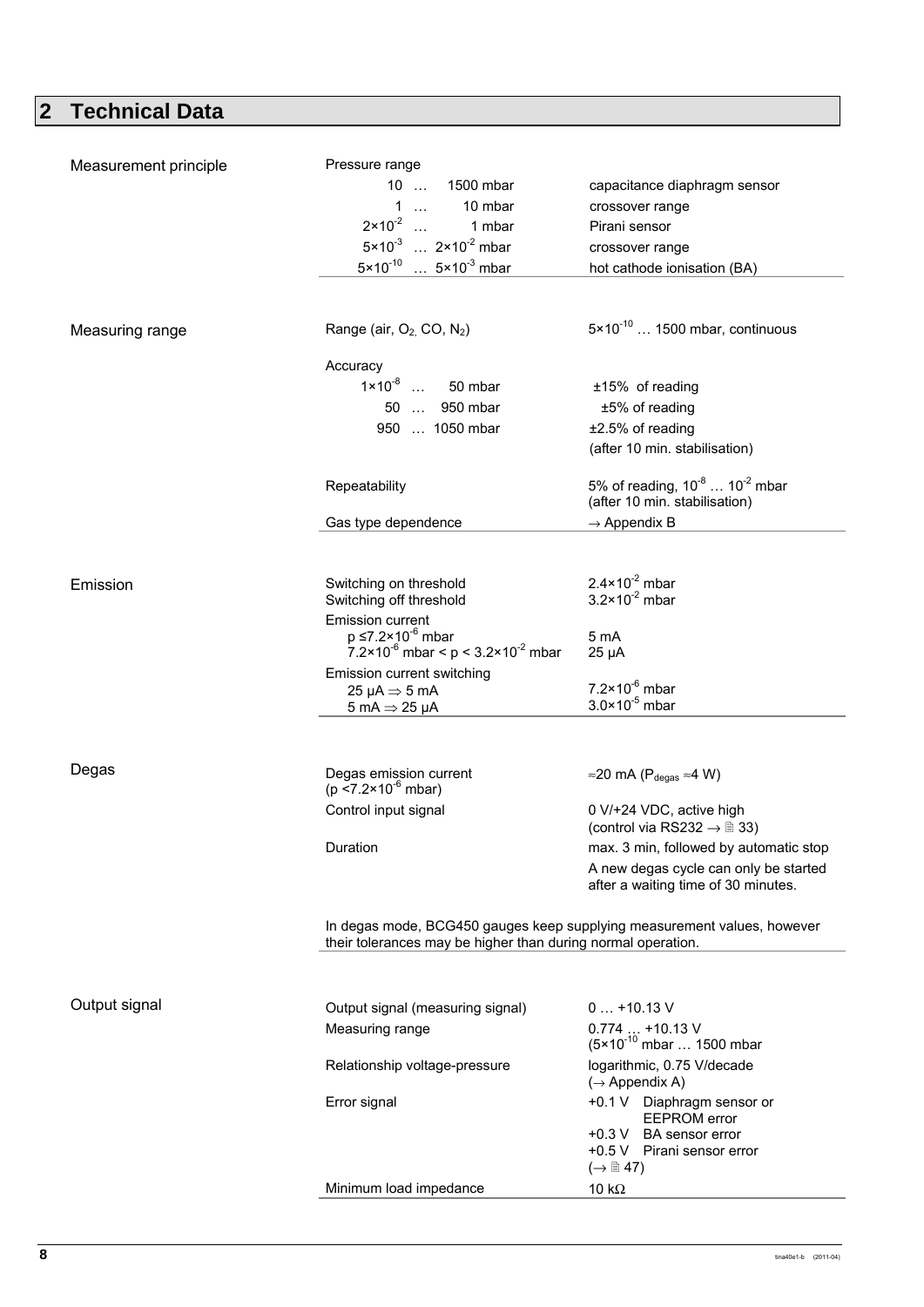

#### Display (BCG450)

Display panel Background illumination Dimensions Pressure units (pressure p) LCD matrix, 32×16 pixels

two colors red/green 16.0 mm × 11.2 mm mbar (default), Torr, Pa (selecting the pressure unit  $\rightarrow \mathbb{B}$  33)

#### Power supply



#### STOP **DANGER**

The gauge may only be connected to power supplies, instruments or control devices that conform to the requirements of a grounded extralow voltage (SELV). The connection to the gauge has to be fused (INFICON controllers fulfill these requirements).

| Operating voltage at the gauge | +24 VDC (+20 $\dots$ +28 VDC) <sup>1)</sup><br>ripple max. $2V_{\text{op}}$ |
|--------------------------------|-----------------------------------------------------------------------------|
| Power consumption              |                                                                             |
| Standard                       | ≤0.5 A                                                                      |
| Degas                          | ≤0.9 A                                                                      |
| Emission start (<200 ms)       | $\leq$ 1.4 A                                                                |
| Power consumption              |                                                                             |
| <b>BCG450</b>                  | ≤18 W                                                                       |
| <b>BCG450-SD</b>               | ≤20 W                                                                       |
| <b>BCG450-SP</b>               | ≤20 W                                                                       |
| Fuse necessary                 | 1.25 AT                                                                     |



 BCG450-SD requires an additional, separate power supply for the DeviceNet interface ( $\rightarrow \mathbb{B}$  21).

| Supply voltage at the DeviceNet con- |         |
|--------------------------------------|---------|
| nector, (Pin 2 and Pin 3)            | +24 VD  |
| Power consumption                    | $<$ 2 W |

0 (+11 ... +25 VDC)

The gauge is protected against reversed polarity of the supply voltage.

Sensor cable connection



-

For reasons of compatibility, the expression "sensor cable" is used for all BCG450 versions in this document, although the pressure reading of the gauges with fieldbus interface (BCG450-SD and BCG450-SP) is normally transmitted via the corresponding bus.

| Electrical connector<br><b>BCG450</b><br>BCG450-SD, -SP                      | D-Sub, 15-pin, male<br>$\rightarrow \mathbb{B}$ 19<br>$\rightarrow \mathbb{R}$ 20                                                                                       |
|------------------------------------------------------------------------------|-------------------------------------------------------------------------------------------------------------------------------------------------------------------------|
| Measuring cable                                                              | shielded, number of conductors de-<br>pending on the functions used<br>(max. 15 conductors plus shielding)                                                              |
| Cable length (supply voltage 24 V $^{1)}$ )<br>Analog and fieldbus operation | ≤35 m, conductor cross-section 0.25 mm <sup>2</sup><br>$\leq$ 50 m, conductor cross-section 0.34 mm <sup>2</sup><br>≤100 m. conductor cross-section 1.0 mm <sup>2</sup> |
| RS232C operation                                                             | ≤30 m                                                                                                                                                                   |
| Gauge identification                                                         | 42 k $\Omega$ resistor between Pin 10 and Pin 5<br>sensor cable)                                                                                                        |

 $1)$  Measured at sensor cable connector (consider the voltage drop as function of the sensor cable length).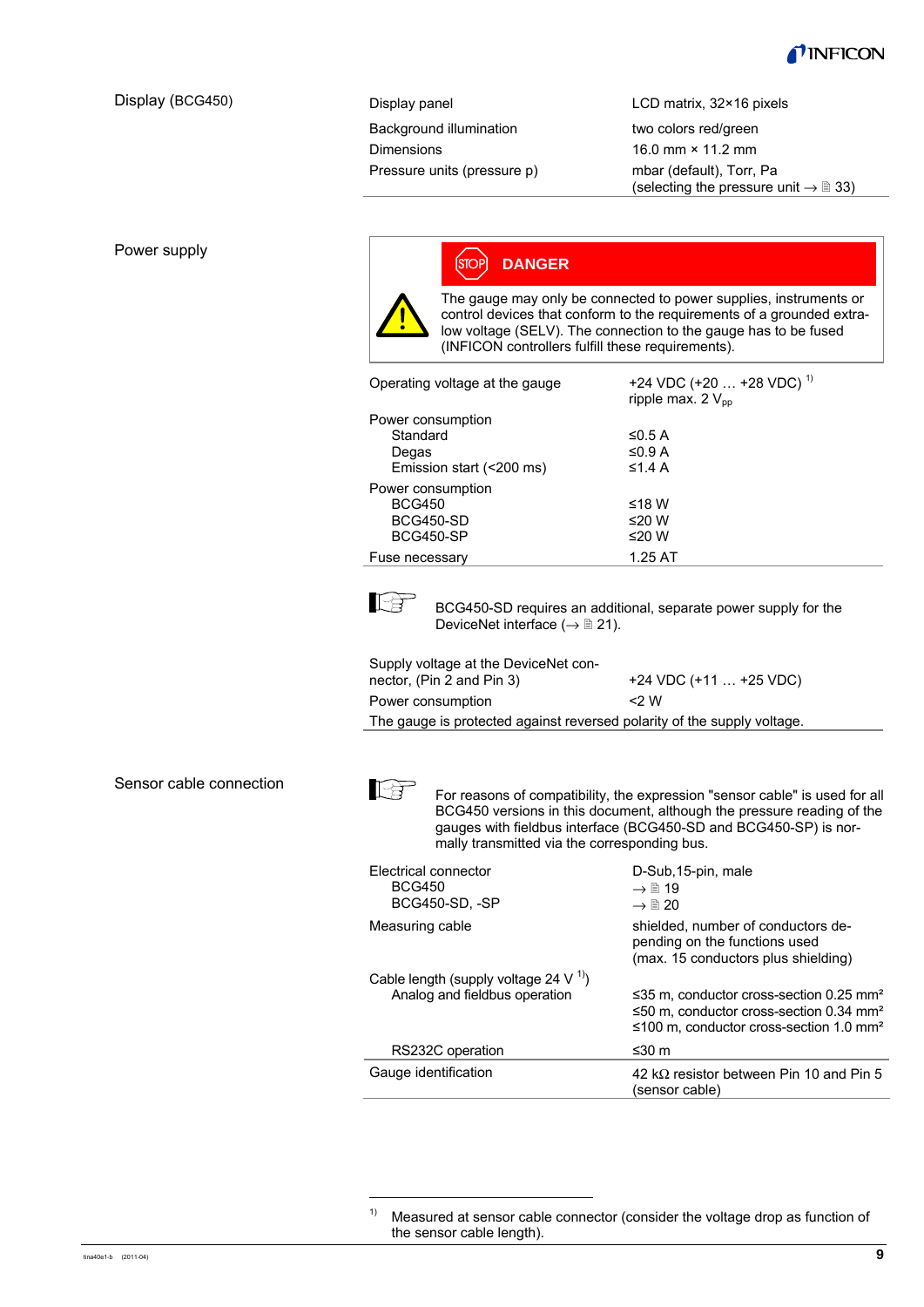|                                    | Switching functions<br><b>BCG450</b><br>BCG450-SD, -SP<br>Adjustment range                               | $\rightarrow$ Atmosphere switching function<br>2 (setpoints A and B)<br>$1 \times 10^{-9}$ mbar  100 mbar<br>Setpoints adjustable via potentiometers,<br>one floating, normally open relay contact<br>per setpoint ( $\rightarrow \mathbb{B}$ 20, 41)<br>(Adjusting the setpoints via field bus is<br>described in the corresponding bus sec-<br>tions.) |
|------------------------------------|----------------------------------------------------------------------------------------------------------|----------------------------------------------------------------------------------------------------------------------------------------------------------------------------------------------------------------------------------------------------------------------------------------------------------------------------------------------------------|
|                                    | Relay contact rating                                                                                     | ≤60 VDC, ≤0.5 ADC<br>Atmospheric pressure threshold pro-                                                                                                                                                                                                                                                                                                 |
|                                    | Atmosphere switching function                                                                            | grammable via serial interfaces<br>$(\rightarrow \Box$ 30)                                                                                                                                                                                                                                                                                               |
|                                    | <b>BCG450</b>                                                                                            | Atmospheric pressure threshold pro-<br>grammable via RS232                                                                                                                                                                                                                                                                                               |
|                                    |                                                                                                          | Floating, normally open relay contact<br>"atmosphere pressure reached" avail-<br>able at the sensor cable connector                                                                                                                                                                                                                                      |
|                                    | Relay contact rating                                                                                     | ≤30 VAC/DC, ≤0.3 AC/DC                                                                                                                                                                                                                                                                                                                                   |
|                                    | BCG450-SD/SP                                                                                             | Atmospheric pressure threshold and re-<br>lay function "atmosphere pressure<br>reached" programmable via fieldbus in-<br>terfaces ( $\rightarrow$ [1] or [2]).                                                                                                                                                                                           |
|                                    | Relay contact rating                                                                                     | ≤60 VDC, 0.5 ADC (same as SP A/B)                                                                                                                                                                                                                                                                                                                        |
| RS232C interface                   | Data rate                                                                                                | 9600 Baud                                                                                                                                                                                                                                                                                                                                                |
|                                    | Data format                                                                                              | binary<br>8 data bits<br>one stop bit<br>no parity bit<br>no handshake                                                                                                                                                                                                                                                                                   |
|                                    | Connections (sensor cable connector)<br>TxD (Transmit Data)<br>RxD (Receive Data)<br>Supply common (GND) | <b>Pin 13</b><br><b>Pin 14</b><br>Pin 5                                                                                                                                                                                                                                                                                                                  |
|                                    | Function and communication protocol of the RS232C interface $\rightarrow \mathbb{B}$ 33                  |                                                                                                                                                                                                                                                                                                                                                          |
|                                    |                                                                                                          |                                                                                                                                                                                                                                                                                                                                                          |
| DeviceNet interface<br>(BCG450-SD) | Fieldbus name                                                                                            | <b>DeviceNet</b>                                                                                                                                                                                                                                                                                                                                         |
|                                    | Standard applied<br>Communication protocol, data format                                                  | $\rightarrow$ [12 [6]<br>$\rightarrow \Box$ [1], [4]                                                                                                                                                                                                                                                                                                     |
|                                    | Interface, physical                                                                                      | CAN bus                                                                                                                                                                                                                                                                                                                                                  |
|                                    | Data rate (adjustable via "RATE"<br>switch)                                                              | 125 kBaud<br>250 kBaud<br>500 kBaud (default)<br>"P" (125 kBaud, 250 kBaud, 500 kBaud<br>programmable via DeviceNet<br>$(\rightarrow \Box$ [1])                                                                                                                                                                                                          |
|                                    | Node address (MAC ID)<br>(Adjustable via "ADDRESS", "MSD",<br>"LSD" switches)                            | $0 63_{\text{dec}}$ (default = $63_{\text{dec}}$ )<br>"P" (0  63 programmable via<br>DeviceNet, $\rightarrow$ [1] [1])                                                                                                                                                                                                                                   |
|                                    | DeviceNet connector                                                                                      | Micro-Style, 5-pin, male                                                                                                                                                                                                                                                                                                                                 |
|                                    | Cable                                                                                                    | Shielded, special DeviceNet cable,<br>5 conductors ( $\rightarrow \mathbb{B}$ 21 and $\mathbb{E}$ [4])                                                                                                                                                                                                                                                   |
|                                    | Cable length, system wiring                                                                              | According to DeviceNet specifications<br>$(\rightarrow \Box \Box$ [6], [4])                                                                                                                                                                                                                                                                              |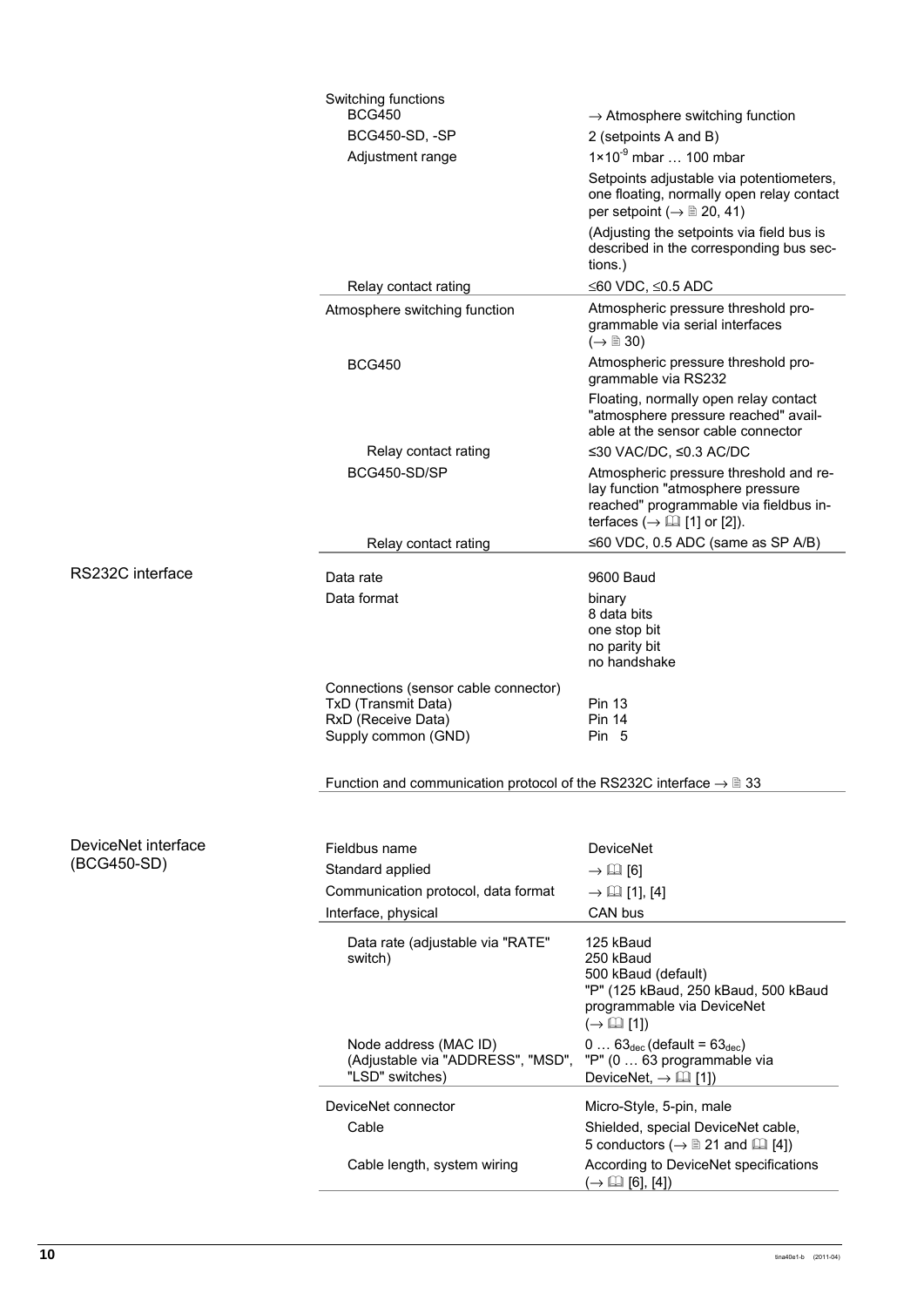

| Profibus interface<br>(BCG450-SP) | Fieldbus name                                                                                | <b>Profibus</b>              |
|-----------------------------------|----------------------------------------------------------------------------------------------|------------------------------|
|                                   | Standard applied                                                                             | $\rightarrow \mathbb{H}$ [7] |
|                                   | Communication protocol data format                                                           | $\rightarrow \Box$ [9], [7]  |
|                                   | Interface, physical                                                                          | <b>RS485</b>                 |
|                                   | Data rate                                                                                    | ≤12 MBaud (                  |
|                                   | Node address<br>Local<br>(Adjustable via hexadecimal<br>"ADDRESS", "MSD", "LSD"<br>switches) | 00 $7D_{hex}$ (0             |
|                                   | Default setting                                                                              | $5C_{hex}$                   |
|                                   |                                                                                              |                              |

 $\overline{a}$ 

 $\overline{a}$ 

| Data rate<br>Node address<br>Local<br>(Adjustable via hexadecimal<br>"ADDRESS", "MSD", "LSD" | ≤12 MBaud ( $\rightarrow$ [⊥] [2])                                               |
|----------------------------------------------------------------------------------------------|----------------------------------------------------------------------------------|
| switches)<br>Default setting                                                                 | 00 $7D_{hex}$ (0 $125_{dec}$ )<br>$5C_{hex}$                                     |
| Via Profibus<br>(hexadecimal "ADDRESS" switches<br>set to $>7d_{hex}$ ( $>125_{dec}$ ))      | 00 $7D_{hex}$ (0 $125_{dec}$ )                                                   |
| Profibus connection                                                                          | D-Sub, 9-pin, female                                                             |
| Cable                                                                                        | Shielded, special Profibus cable<br>$(\rightarrow \Box$ 22 and $\Box$ [5])       |
| Cable length, system wiring                                                                  | According to Profibus specifications<br>$(\rightarrow \Box \Box$ [7], [5])       |
|                                                                                              |                                                                                  |
| Materials exposed to vacuum<br>Housing, supports, screens                                    | stainless steel                                                                  |
| Feedthroughs<br>Insulator                                                                    | NiFe, nickel plated<br>glass                                                     |
| Cathode                                                                                      | iridium, yttrium oxide $(Y_2O_3)$                                                |
| Cathode holder<br>Pirani element                                                             | molybdenum<br>tungsten, copper                                                   |
| Sensor diaphragm                                                                             | ceramic (Al <sub>2</sub> O <sub>3</sub> )                                        |
| Sensor contacts                                                                              | SnAg                                                                             |
| Internal volume<br><b>DN 25 ISO-KF</b>                                                       | $\approx$ 24 cm <sup>3</sup>                                                     |
| <b>DN 40 CF-R</b>                                                                            | $\approx$ 34 cm <sup>3</sup>                                                     |
| Pressure max.                                                                                | 5 bar (absolute)                                                                 |
|                                                                                              |                                                                                  |
| Admissible temperatures                                                                      |                                                                                  |
| Storage                                                                                      | $-2070$ °C                                                                       |
| Operation                                                                                    | 050 °C                                                                           |
| <b>Bakeout</b>                                                                               | +150 °C (at vacuum connection, without<br>electronics unit, horizontally mounted |
| Relative humidity                                                                            |                                                                                  |
| (year's mean / during 60 days)<br>Use                                                        | ≤65 / 85% (no condensation)<br>indoors only                                      |
|                                                                                              | altitude up to 2000 m NN                                                         |
| Mounting orientation                                                                         | any                                                                              |
| Degree of protection                                                                         | IP 30                                                                            |

Materials used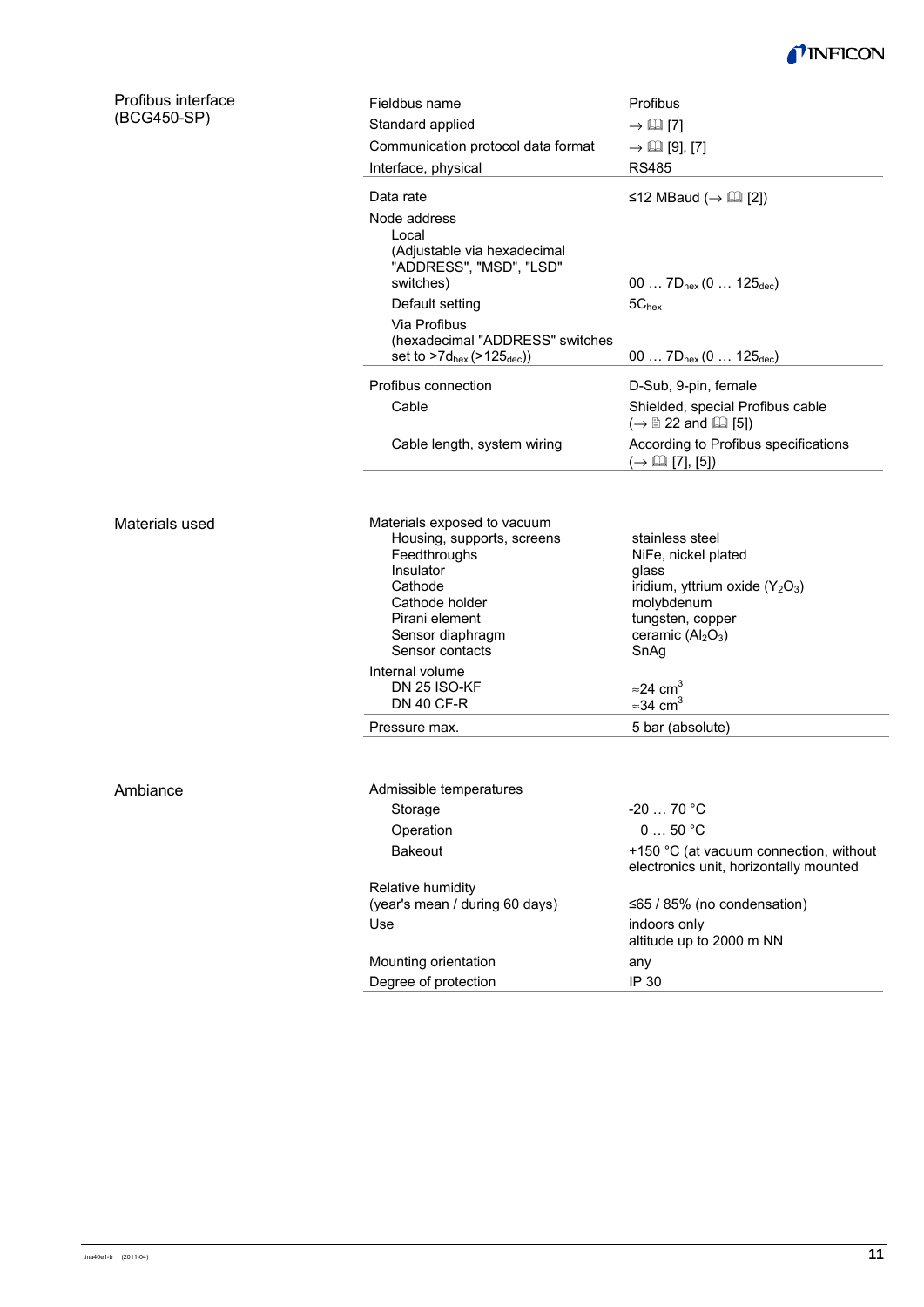



Gauges with DeviceNet connector are 14 mm longer.



| Weight | 353-550, 353-552, 353-561 | ≈305 g |
|--------|---------------------------|--------|
|        | 353-551.353-553           | ≈565 q |
|        | 353-554, 353-557, 353-562 | ≈445 g |
|        | 353-556, 353-558          | ≈710 q |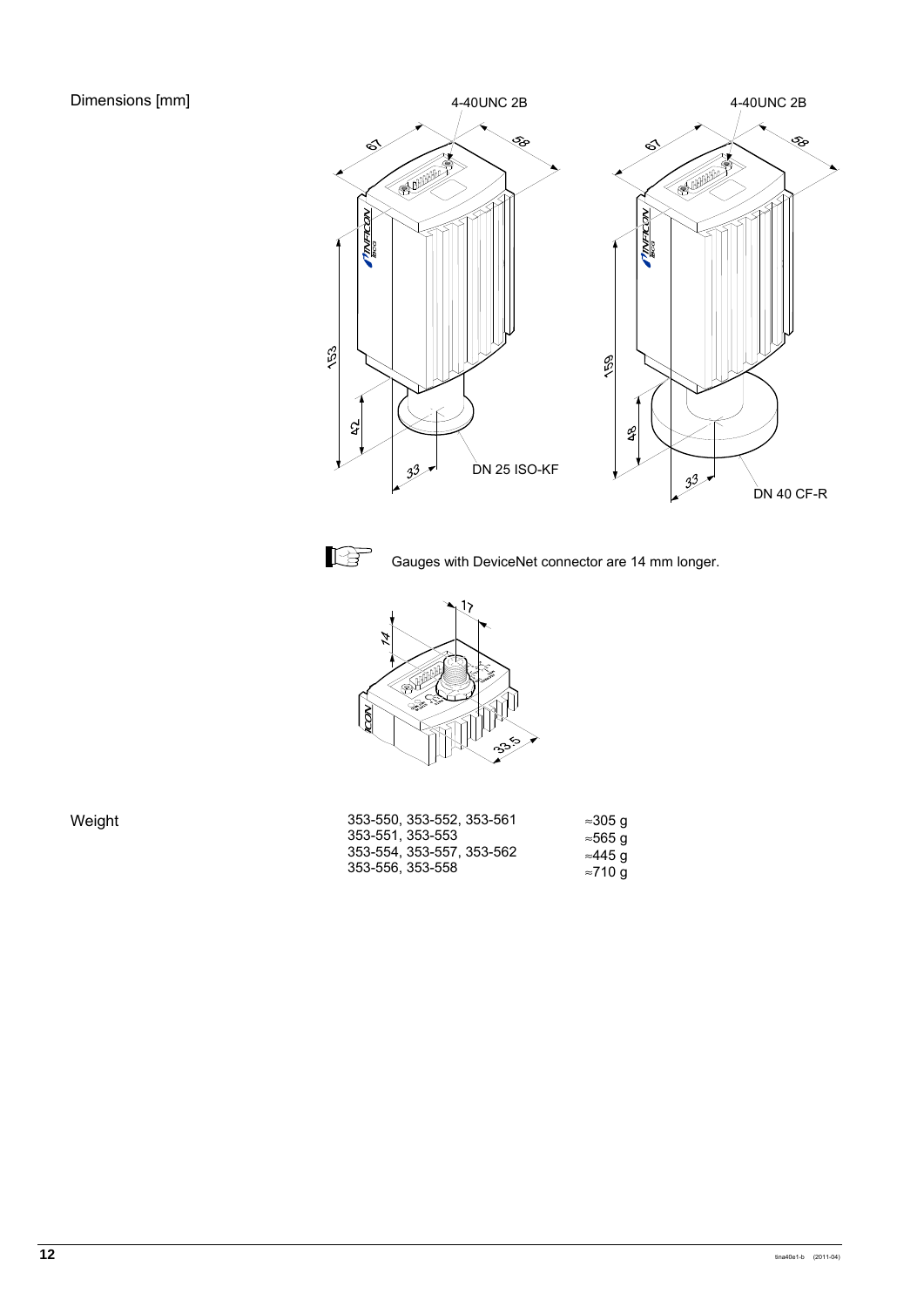### **3 Installation**

#### **3.1 Vacuum Connection**



#### (STOP) **DANGER**

DANGER: overpressure in the vacuum system >1 bar

Injury caused by released parts and harm caused by escaping process gases can result if clamps are opened while the vacuum system is pressurized.

Do not open any clamps while the vacuum system is pressurized. Use the type of clamps which are suited to overpressure.

#### **STOP DANGER**



DANGER: overpressure in the vacuum system >2.5 bar

KF flange connections with elastomer seals (e.g. O-rings) cannot withstand such pressures. Process media can thus leak and possibly damage your health.

Use O-rings provided with an outer centering ring.

#### **STOP DANGER**



The gauge must be electrically connected to the grounded vacuum chamber. This connection must conform to the requirements of a protective connection according to EN 61010:

CF connections fulfill this requirement

For gauges with a KF vacuum connection, use a conductive metallic clamping ring.



Caution: vacuum component

Dirt and damages impair the function of the vacuum component.

When handling vacuum components, take appropriate measures to ensure cleanliness and prevent damages.



Caution: dirt sensitive area

Touching the product or parts thereof with bare hands increases the desorption rate.

Always wear clean, lint-free gloves and use clean tools when working in this area.



The gauge may be mounted in any orientation. To keep condensates and particles from getting into the measuring chamber, preferably choose a horizontal to upright position. See dimensional drawing for space requirements ( $\rightarrow \mathbb{B}$  12).

- The gauge is supplied with a built-in grid. For potentially contaminating applications and to protect the electrodes against light and fast charged particles, installation ( $\rightarrow \mathbb{B}$  16) of the optional baffle is recommended ( $\rightarrow \mathbb{B}$  50).
- The sensor can be baked at up to 80 °C (at vacuum connection, horizontally mounted). At temperatures exceeding 50 °C, the electronics unit has to be removed  $(\rightarrow \Box$  15).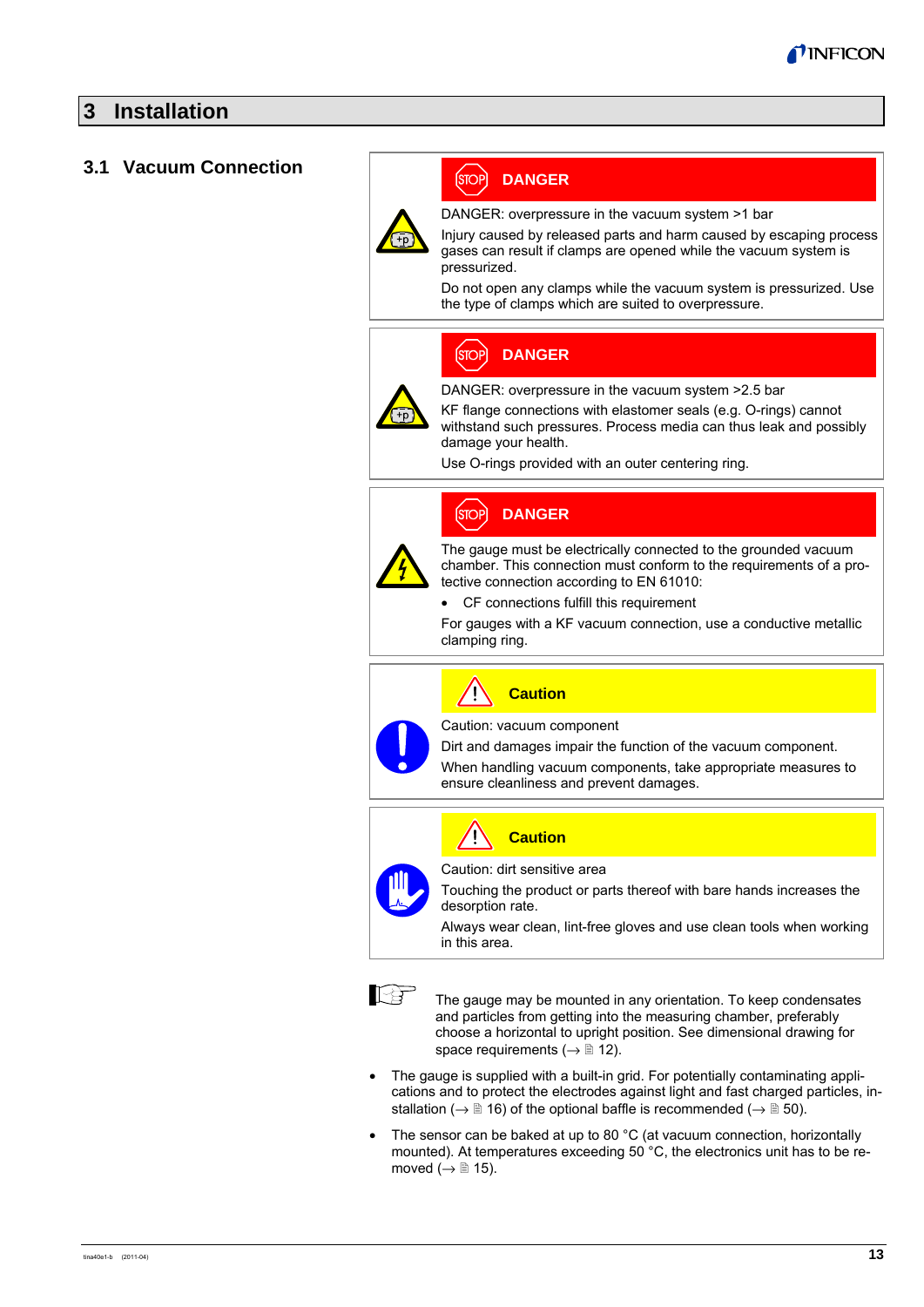$\blacksquare$  Remove the protective lid.



 When installing the gauge, make sure that the area around the connector is accessible for the tools required for adjustment while the gauge is mounted  $(\rightarrow \mathbb{B} 41, 45)$ .

When installing the gauge, allow for installing/deinstalling the connectors and accommodation of cable loops.

If you are using a gauge with display, make sure easy reading of the display is possible.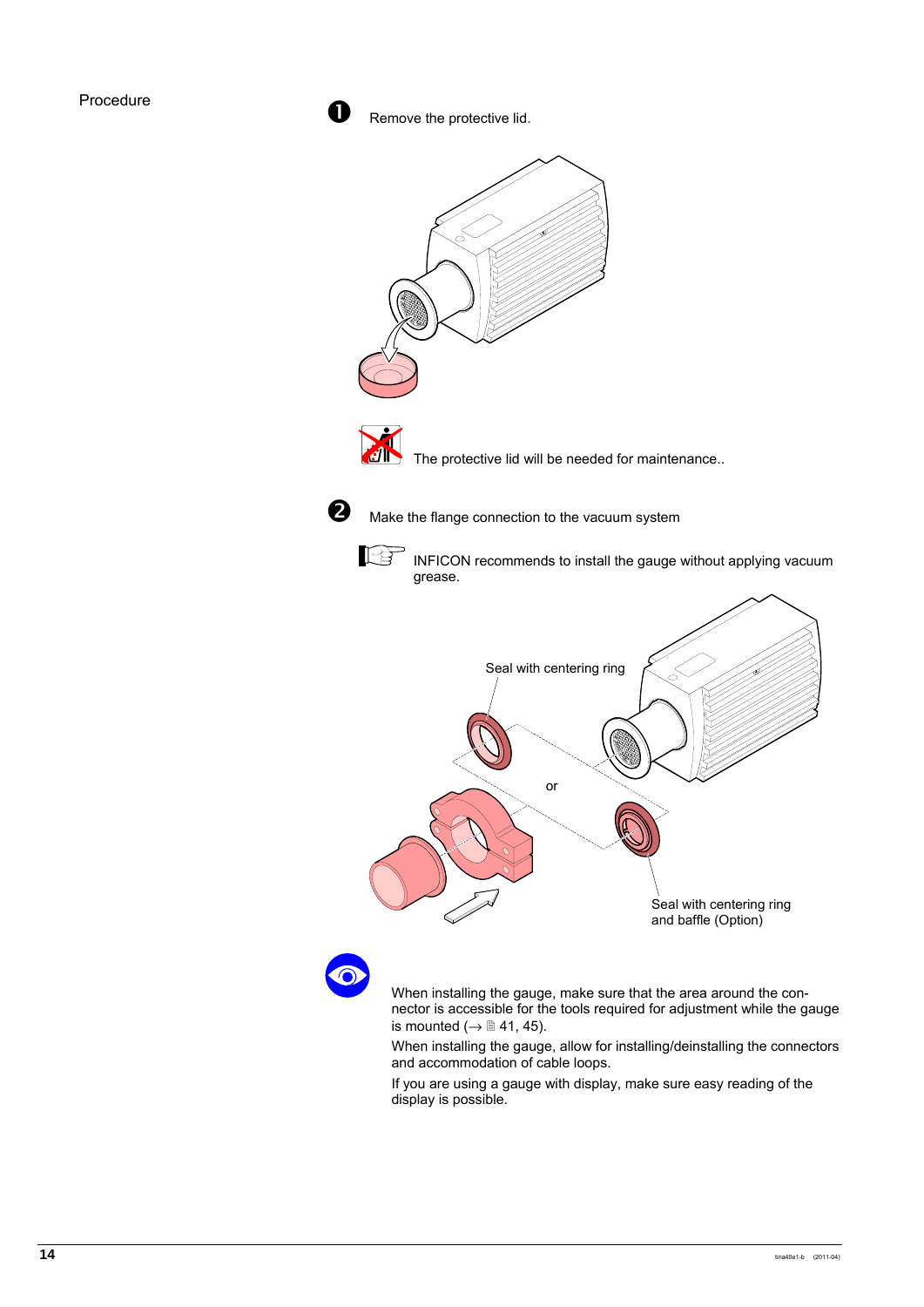

#### **3.1.1 Removing and Installing the Electronics Unit**

Required tools/material

Removing the electronics unit

• Allen key, AF 2.5

 $\bullet$  Unscrew the hexagon socket set screw (1) on the side of the electronics unit (2).





**O** Remove the electronics unit **without twisting** it.



Installing the electronics unit

 $\bullet$  Place the electronics unit (2) on the sensor (3) (be careful to correctly align the pins and notch (4)).



 $\bullet$  Slide the electronics unit in to the mechanical stop and lock it with the hexagon socket set screw.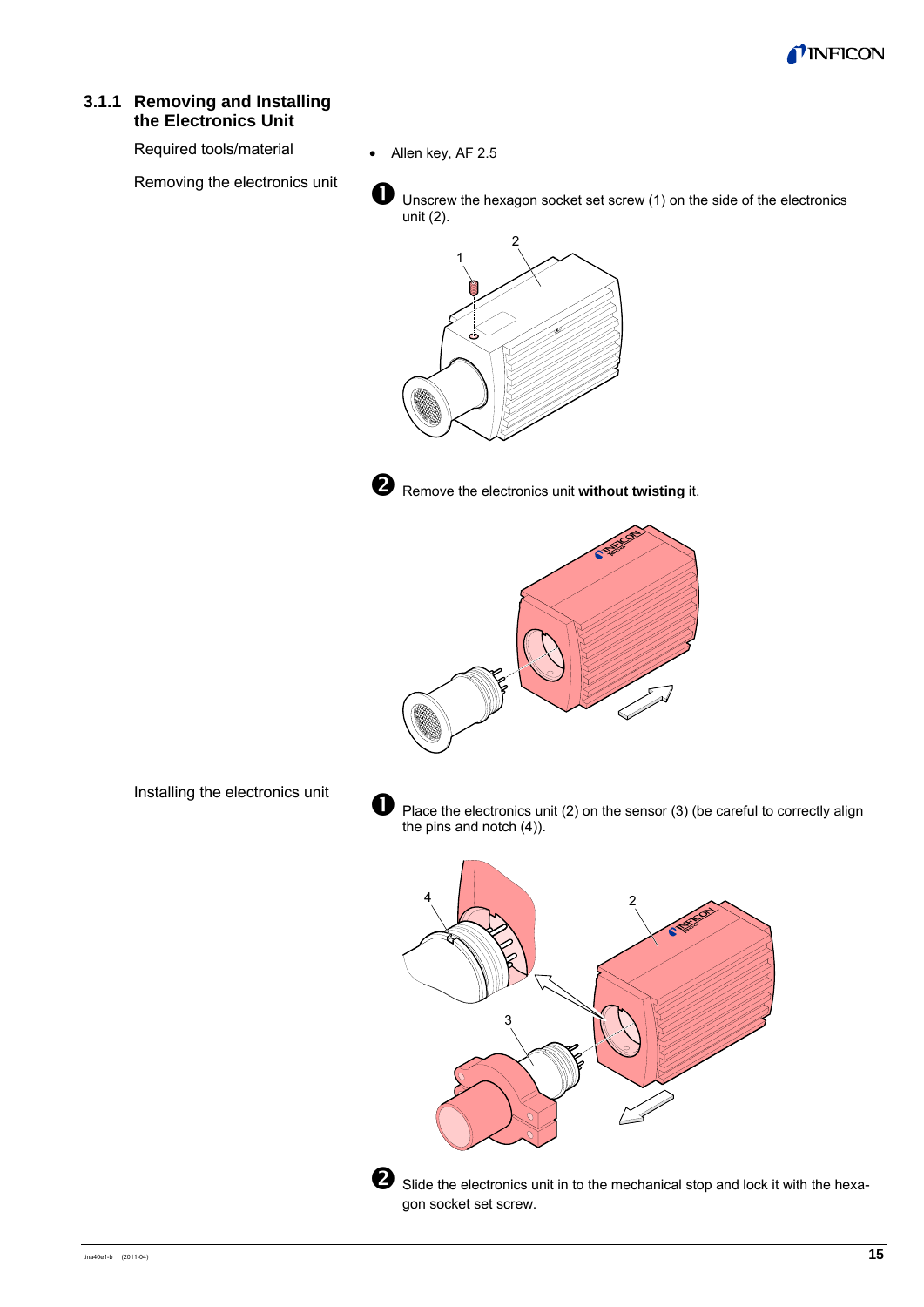#### **3.1.2 Using the Optional Baffle**

In severely contaminating processes and to protect measurement electrodes optically against light and fast charged particles, replacement of the built-in grid by the optional baffle  $(\rightarrow \Box 50)$  is recommended.

#### Requirement

The gauge is deinstalled (deinstallation gauge  $\rightarrow \mathbb{B}$  43).

Required tools / material

- Baffle  $(\rightarrow \Box$  50)
- Pointed tweezers
- Pin (e.g. pencil)
- Screwdriver No 1

Installation



**th** Carefully remove the grid with tweezers.





 $\bullet$  Carefully place the baffle onto the sensor opening.

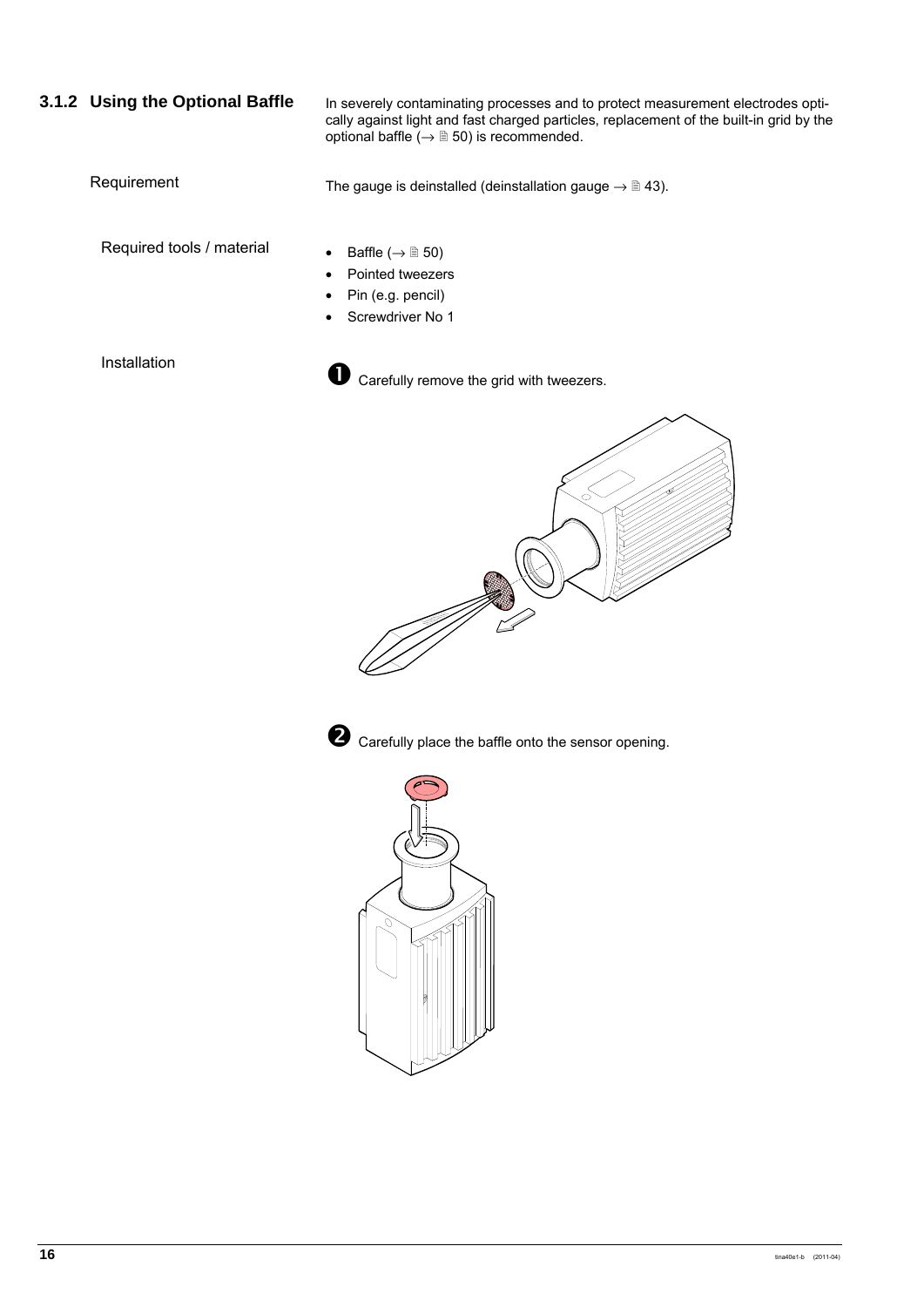

**D** Using a pin, press the baffle down in the center until it catches.



#### Deinstallation

Carefully remove the baffle with the screwdriver.



#### **3.2 Power Connection**

**3.2.1 Use With INFICON VGC40x Vacuum Gauge Controller** 

If the gauge is used with an INFICON VGC40x controller, a corresponding sensor cable is required ( $\rightarrow \Box$  [3]). The sensor cable permits supplying the gauge with power, transmitting measurement values and gauge statuses, and making parameter settings.



#### Required material

Sensor cable  $(\rightarrow \Box \Box)$  [3], INFICON sales literature)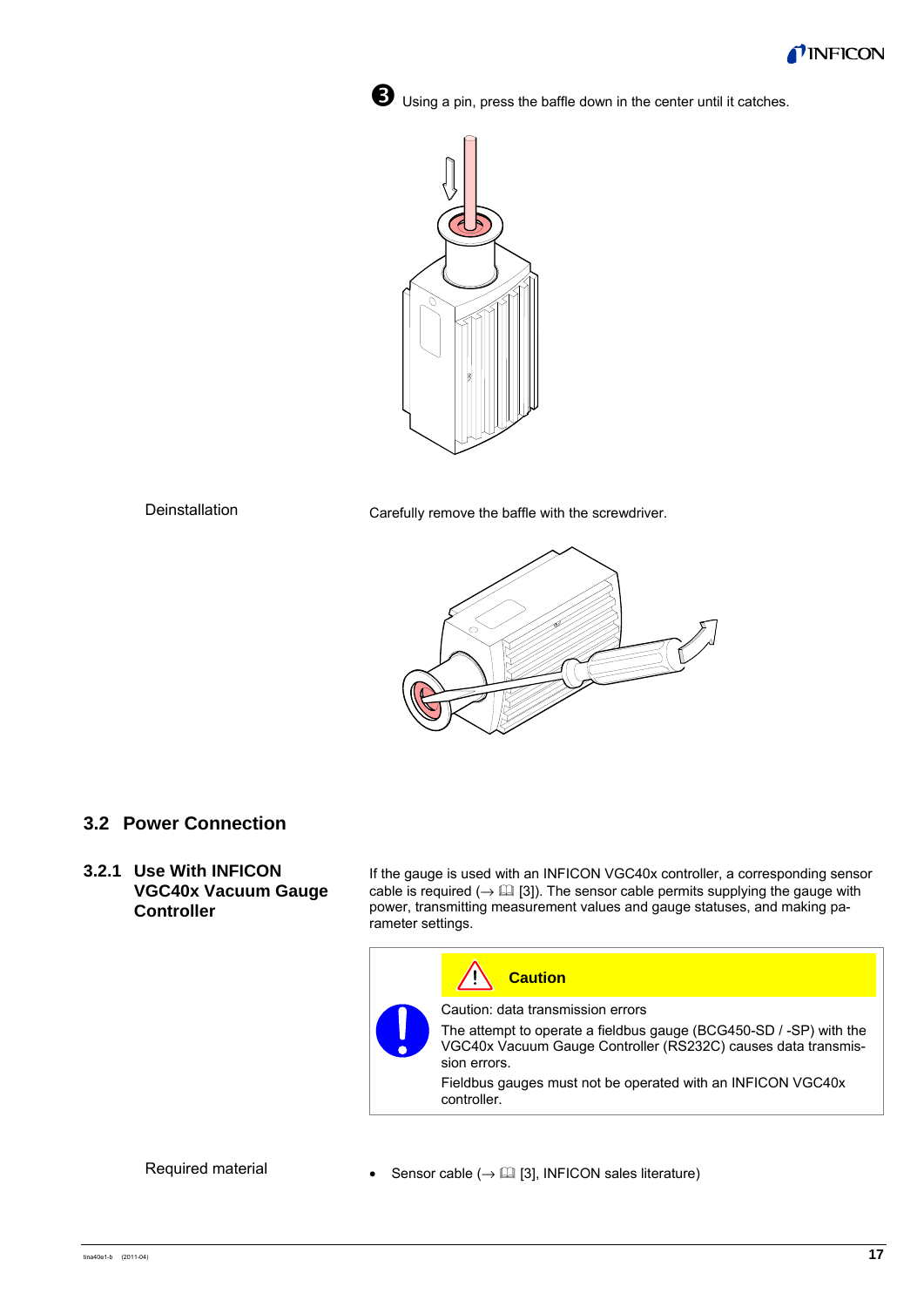#### Procedure

**1** Plug the sensor connector into the gauge and secure it with the locking screws.



Connect the other end of the sensor cable to the INFICON controller and secure it.

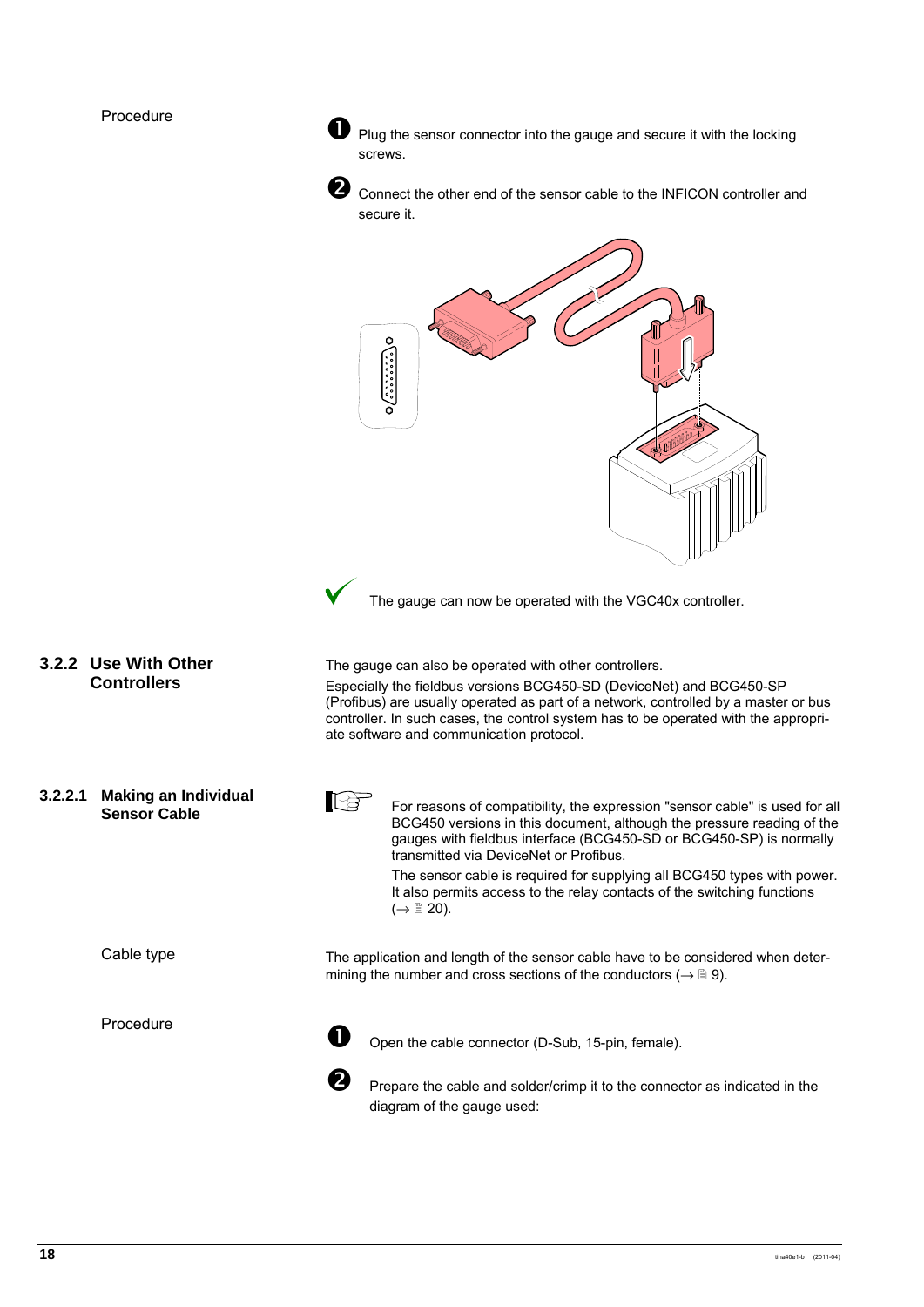#### INFICON

Sensor cable connection BCG450



#### Electrical connection

| Pin 1         | Relay "Atmosphere reached", n.o. contact |             |
|---------------|------------------------------------------|-------------|
| Pin 2         | Measuring signal output                  | $0+10.13$ V |
| Pin 4         | Relay "Atmosphere reached", com contact  |             |
| Pin 5         | Supply common                            | 0 V         |
| Pin 7         | Degas on, active high                    | $0 V/+24 V$ |
| Pin 8         | Supply                                   | $+24V$      |
| <b>Pin 10</b> | Gauge identification                     |             |
| <b>Pin 12</b> | Measuring signal common                  |             |
| <b>Pin 13</b> | RS232, TxD                               |             |
| <b>Pin 14</b> | <b>RS232, RxD</b>                        |             |
| <b>Pin 15</b> | Do not connect                           |             |
|               |                                          |             |

Pins 3, 6, 9 and 11 are not connected internally.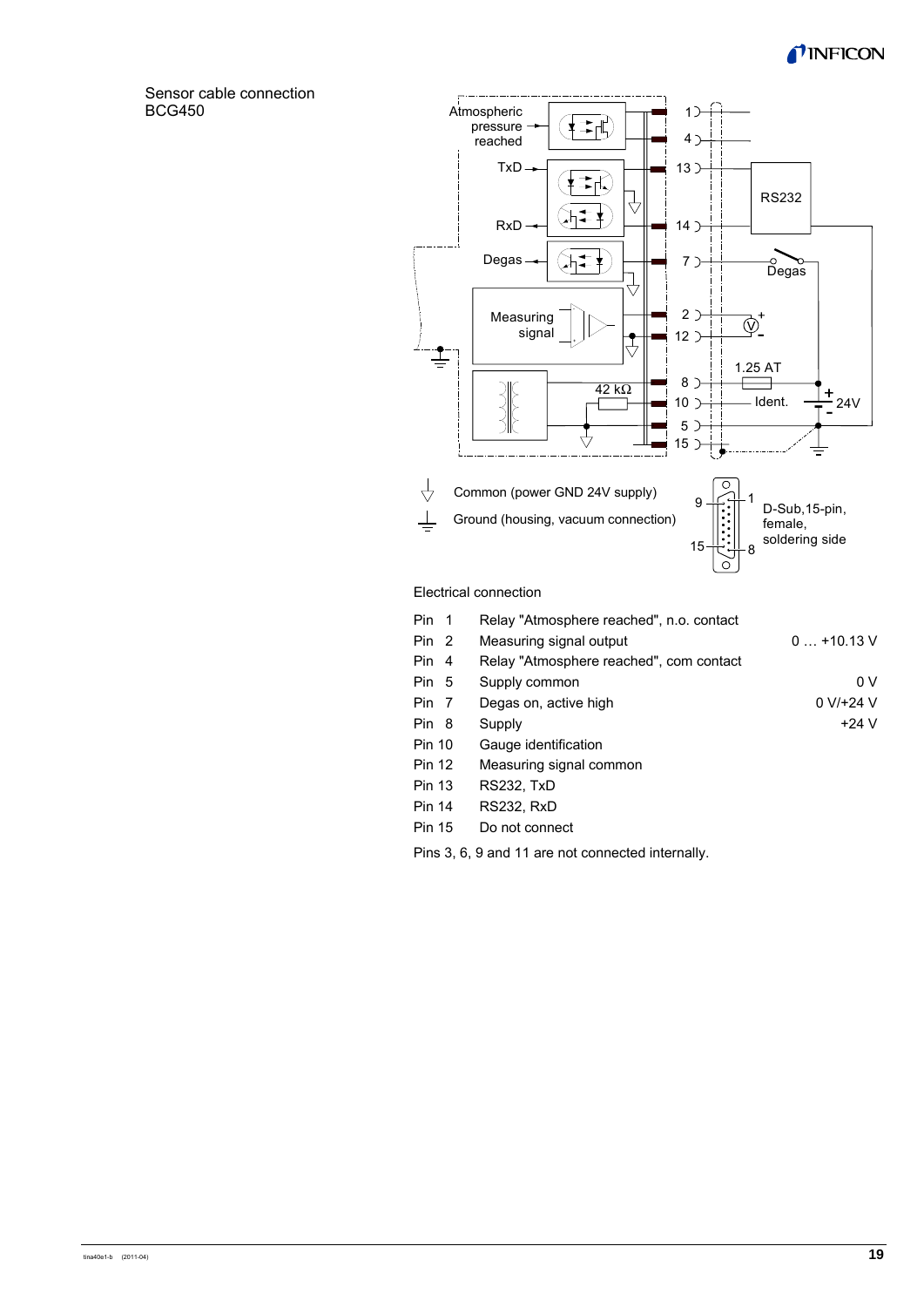Sensor cable connection BCG450-SD, -SP



Electrical connection

| Pin 1            |    | Relay switching function A, n.o. contact | 2) |             |
|------------------|----|------------------------------------------|----|-------------|
|                  |    |                                          |    |             |
| Pin <sub>2</sub> |    | Measuring signal output                  |    | $0+10.13$ V |
| Pin 3            |    | Threshold (setpoint) A                   | 1) | $0+10V$     |
| Pin 4            |    | Relay switching function A, com contact  | 2) |             |
| Pin 5            |    | Supply common                            |    | 0 V         |
| Pin 6            |    | Threshold (setpoint) B                   | 1) | $0+10V$     |
| Pin              | -7 | Degas on, active high                    |    | $0 V/+24 V$ |
| Pin 8            |    | Supply                                   |    | $+24V$      |
| Pin 9            |    | Relay switching function B, n.o. contact | 2) |             |
| <b>Pin 10</b>    |    | Gauge identification                     |    |             |
| <b>Pin 11</b>    |    | Relay switching function B, com contact  | 2) |             |
| <b>Pin 12</b>    |    | Measuring signal common                  |    |             |
| <b>Pin 13</b>    |    | Do not connect                           |    |             |
| <b>Pin 14</b>    |    | Do not connect                           |    |             |
| <b>Pin 15</b>    |    | Do not connect                           |    |             |

- <sup>1)</sup> Do not connect pin 3 and pin 6 for normal operation of the gauge. These pins are reserved for adjustment of the setpoint potentiometers  $\mapsto$   $\cong$  42).
- <sup>2)</sup> Relay assignement can be reprogrammed for atmosphere switching function via serial interfaces ( $\rightarrow \mathbb{B}$  31 and  $\mathbb{H}$  [1] or [2]).

#### **WARNING**

 $\sqrt{2}$ 



Incorrect connection, incorrect polarity or inadmissible supply voltages can damage the gauge.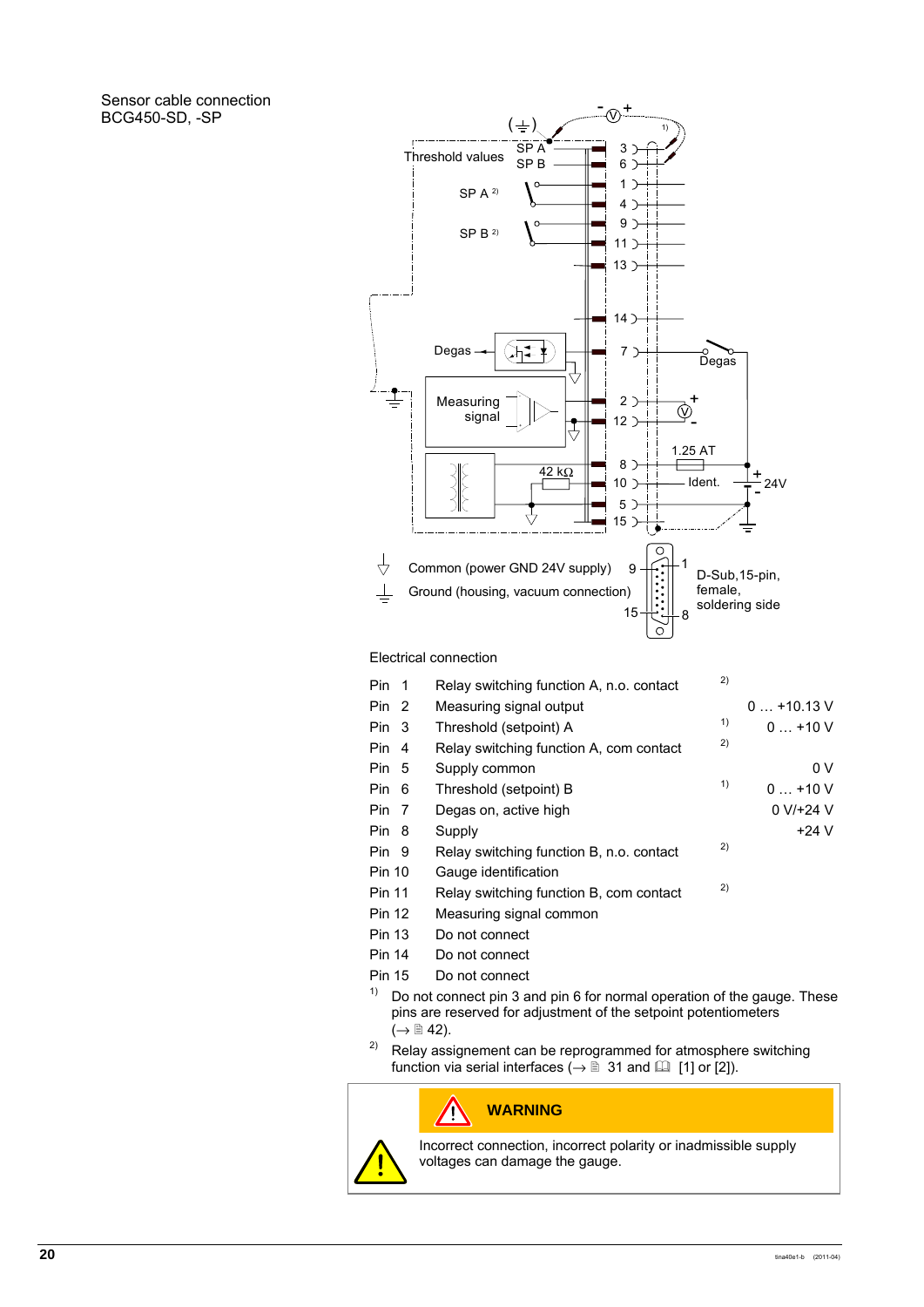

For cable lengths up to 5 m (0.34  $mm<sup>2</sup>$  conductor cross-section) the output signal can be measured directly between the positive signal output (Pin 2) and supply common GND (Pin 5). At greater cable lengths, differential measurement between signal output (Pin 2) and signal common (Pin 12) is recommended.



**I**B

**B** Reassemble the cable connector.



**4** On the other cable end, terminate the cable according to the requirements of the gauge controller you are using.



l

Plug the sensor connector into the gauge and secure it with the locking screws.





Connect the other end of the sensor cable to the connector of the instrument or gauge controller you are using.

The gauge can now be operated via analog and RS232C interface.

**3.2.2.2 Making a DeviceNet Interface Cable**  (BCG450-SD)

Cable type

Procedure

For operating BCG450-SD via DeviceNet, an interface cable conforming to the DeviceNet standard is required. If no such cable is available, make one according to the following indications.

A shielded special 5 conductor cable conforming to the DeviceNet standard has to be used  $(\rightarrow \Box$  [4], [6]).



n Make the DeviceNet cable according to the following indications.



1

Micro-Style, 5-pin, (DeviceNet) female, soldering side

 Pin 1 Drain Pin 2 Supply  $+24$  VDC (DeviceNet interface only) Pin 3 Supply common GND (DeviceNet interface only) Pin 4 CAN H Pin 5 CAN\_L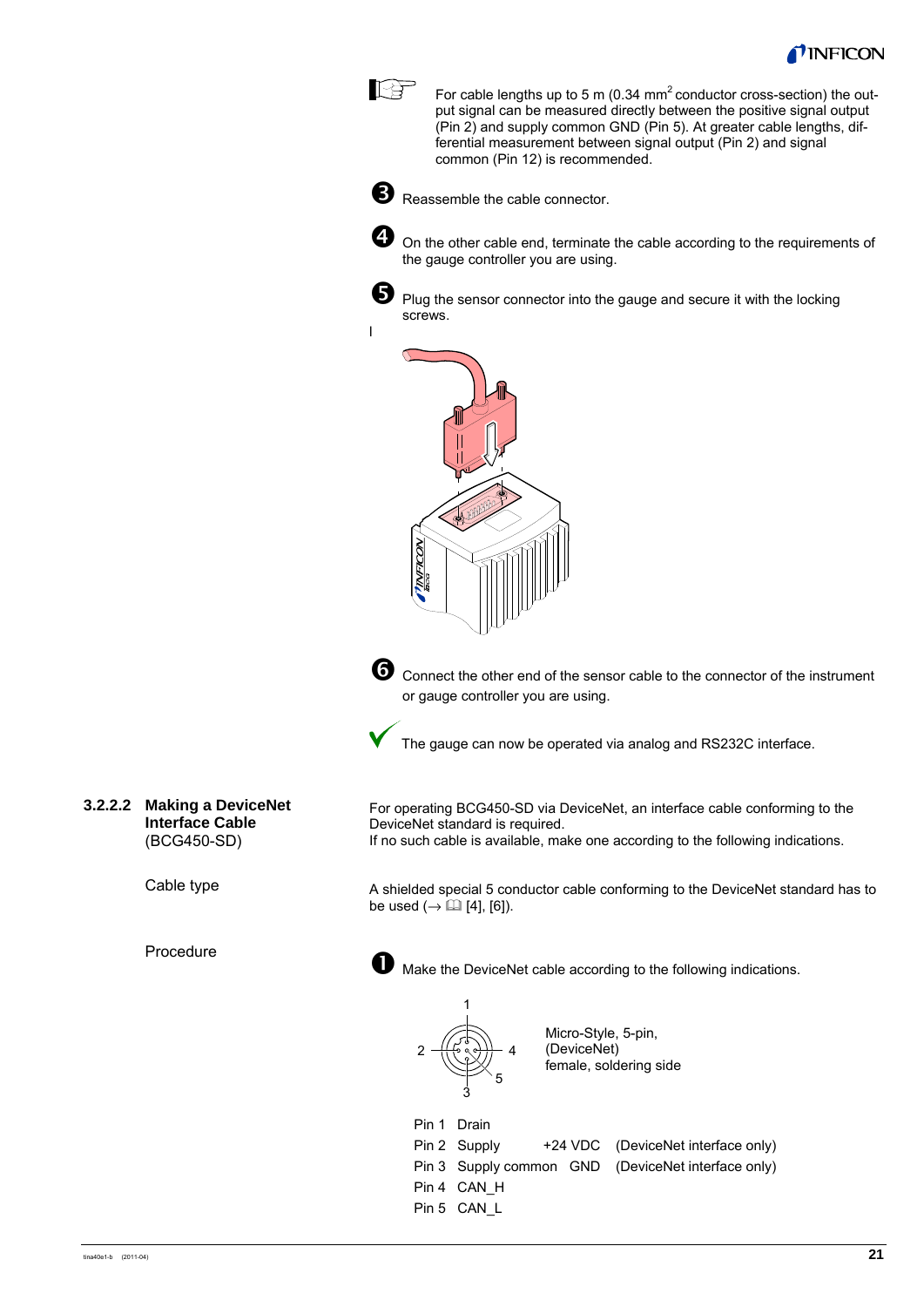

**O** Plug the DeviceNet (and sensor) cable connector into the gauge.





**D** Lock the DeviceNet (and sensor) cable connector.

The gauge can now be operated via DeviceNet interface ( $\rightarrow \mathbb{B}$  38).

For operating BCG450-SP via Profibus, an interface cable conforming to the Profibus standard is required.

If no such cable is available, make one according to the following indications.

Only a cable that is suited to Profibus operation may be used  $(\rightarrow \Box \Box$  [5], [7]).



**th** Make the Profibus interface cable according to the following indications:



Pin 1 Do not connect

| Pin 2 Do not connect |
|----------------------|
|                      |

Pin 3 RxD/TxD-P

|          | Pin 4 CNTR-P | 1) |
|----------|--------------|----|
|          | Pin 5 DGND   | 2) |
| Pin 6 VP |              | 2) |
|          | .<br>_ _ _ _ |    |

- Pin 7 Not connected internally
- Pin 8 RxD/TxD-N
- Pin 9 Not connected internally
- 1) Only to be connected if an *optical link* module is used.
- <sup>2)</sup> Only required as line termination for devices at both ends of bus cable  $(\rightarrow \Box$  [5]).

**3.2.2.3 Making a Profibus Interface Cable**  (BCG450-SP)

Cable type

Procedure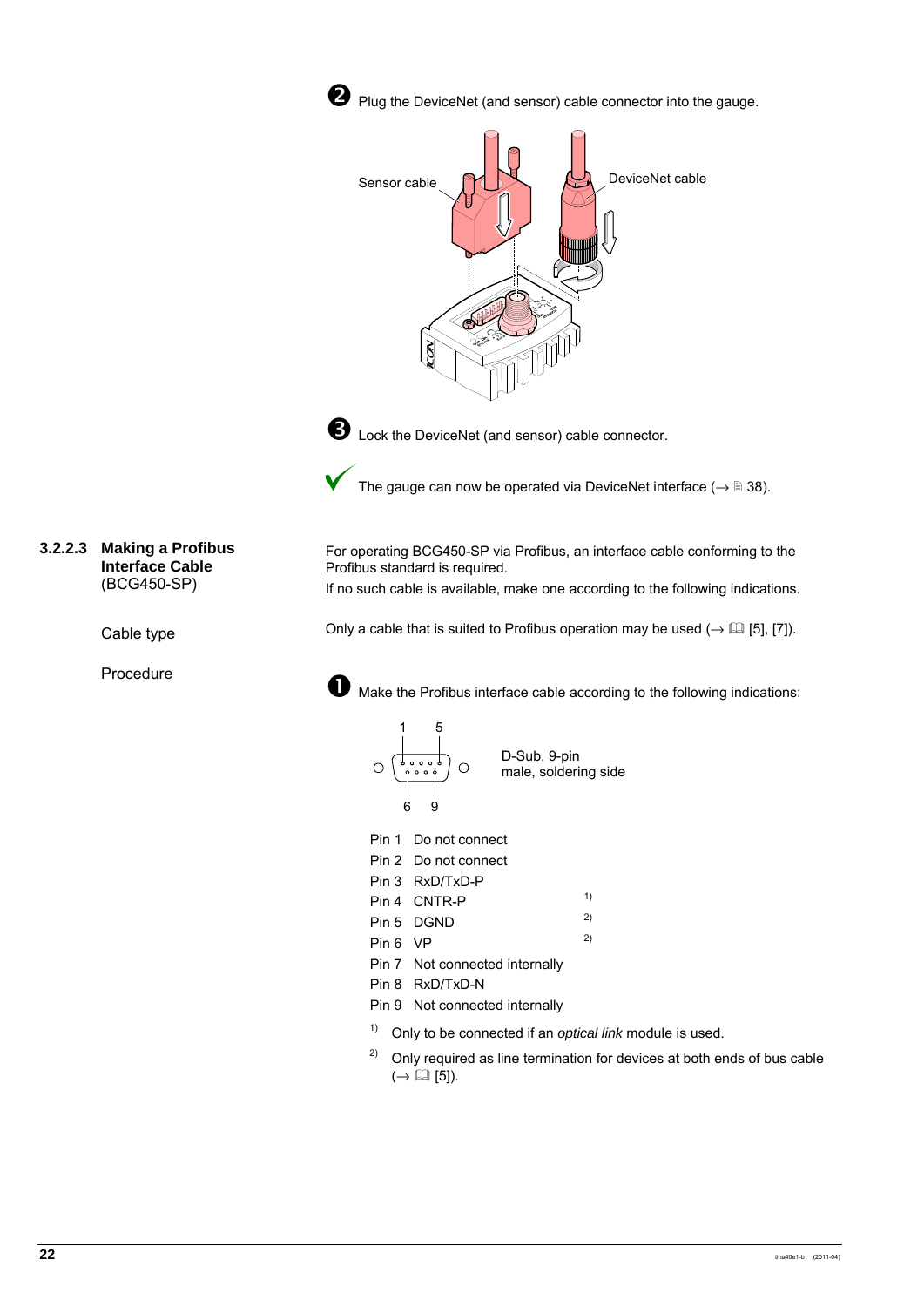



tina40e1-b (2011-04) **23**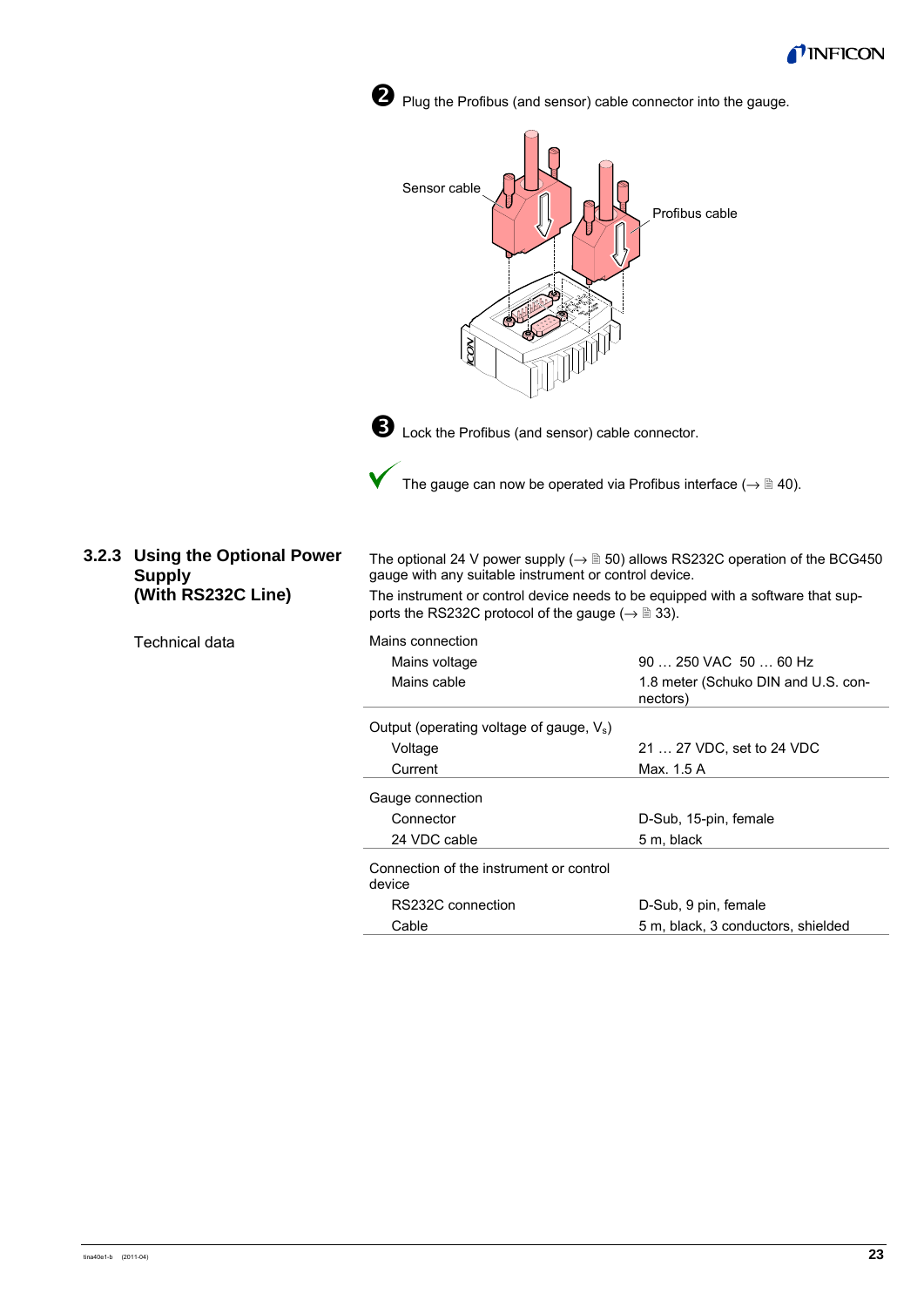

Connecting the power supply

 $\bullet$  Connect the power supply to the the gauge and lock the connector with the screws.



**2** Connect the RS232C line to the instrument or control device and lock the connector with the screws.





**D** Connect the power supply to the mains.



The gauge can now be operated via RS232C interface ( $\rightarrow \mathbb{B}$  33).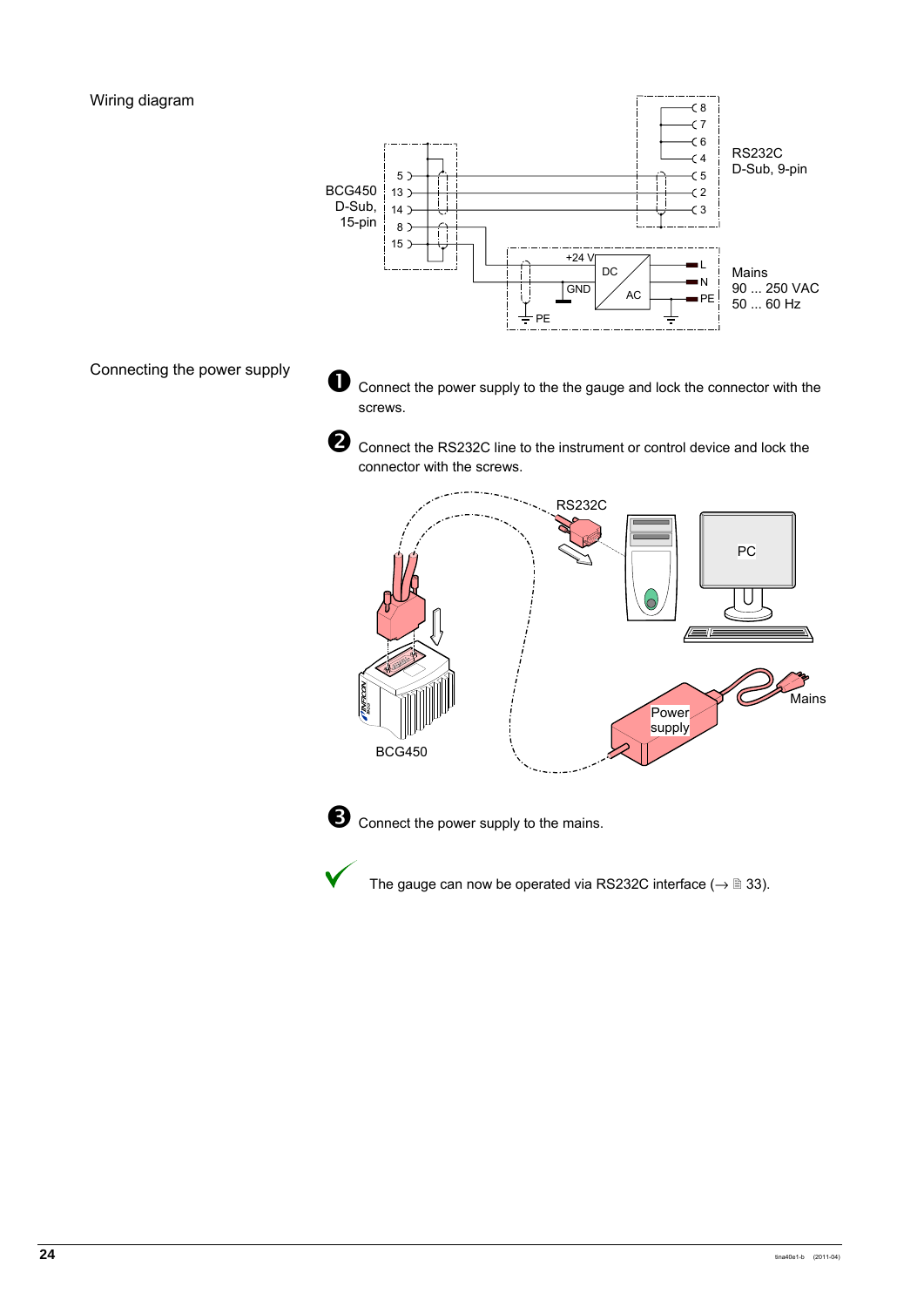

#### **4 Operation**

#### **4.1 Measuring Principle, Measuring Behavior**

Bayard-Alpert (BA)

The BCG450 vacuum gauges consist of three separate measuring systems (hot cathode Bayard-Alpert (BA) Pirani sensor and capacitance diaphragm sensor).

The BA measuring system uses an electrode system according to Bayard-Alpert which is designed for a low x-ray limit.

The measuring principle of this measuring system is based on gas ionization. Electrons emitted by the hot cathode (F) ionize a number of molecules proportional to the pressure in the measuring chamber. The ion collector (IC) collects the thus generated ion current I<sup>+</sup> and feeds it to the electrometer amplifier of the measurement instrument. The ion current is dependent upon the emission current Ie, the gas type, and the gas pressure p according to the following relationship:

$$
I^* = I_e \times p \times C
$$

Factor C represents the sensitivity of the gauge head. It is generally specified for  $N<sub>2</sub>$ .

The lower measurement limit is  $5 \times 10^{-10}$  mbar (gauge metal sealed).

To usefully cover the whole range of  $5 \times 10^{-10}$  mbar ...  $10^{-2}$  mbar, a low emission current is used in the high pressure range (fine vacuum) and a high emission current is used in the low pressure range (high vacuum). The switching of the emission current takes place at decreasing pressure at approx. 7.2×10<sup>-6</sup> mbar, at increasing pressure at approx.  $3.2 \times 10^{-5}$  mbar. At the switching threshold, the BCG450 can temporarily (<2 s) deviate from the specified accuracy.





Diagram of the BA measuring system

- hot cathode (filament)
- IC ion collector

EC anode (electron collector)

Within certain limits, the thermal conductibility of gases is pressure dependent. This physical phenomenon is used for pressure measurement in the thermal conductance vacuum meter according to Pirani. A self-adjusting bridge is used as measuring circuit ( $\rightarrow$  schematic). A thin tungsten wire forms the sensor element. Wire resistance and thus temperature are kept constant through a suitable control circuit. The electric power supplied to the wire is a measure for the thermal conductance and thus the gas pressure. The basic principle of the self-adjusting bridge circuit is shown in the following schematic.

Pirani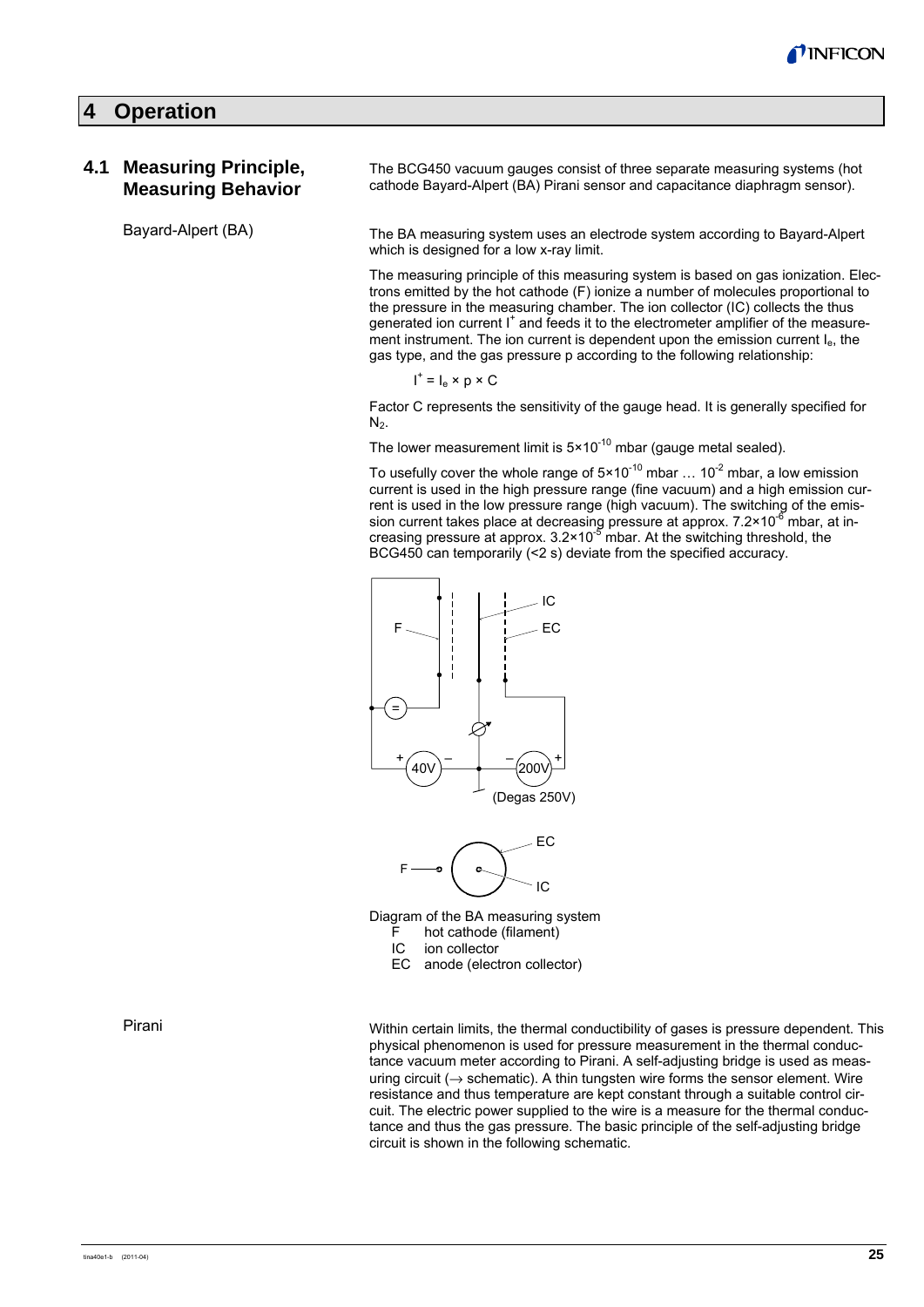

The bridge voltage  $V_m$  is a measure for the gas pressure and is further processed electronically (linearization, conversion).

Capacitance diaphragm sensorr

A capacitance diaphragm sensor consists of a reference vacuum chamber, separated from the measured gas pressure by a diaphragm. The capacitance of a pair of electrodes attached to the diaphragm and the chamber is measured electronically. A pressure difference acting upon the diaphragm will deflect it and cause a change of capacitance between the electrodes. A pressure related measuring signal is produced, ready for further processing.



Measuring range

**Schematic** 

The BCG450 gauges continuously cover the measuring range  $5 \times 10^{-10}$  mbar ... 1500 mbar.

- The Pirani constantly monitors the pressure.
- The hot cathode (controlled by the Pirani) is activated only at pressures  $<$ 2.4 $\times$ 10<sup>-2</sup> mbar.

If the measured pressure is higher than the switching threshold, the hot cathode is switched off and the Pirani measurement value is output.

If the Pirani measurement drops below the switching threshold ( $p = 2.4 \times 10^{-2}$  mbar), the hot cathode is switched on. After heating up, the measured value of the hot cathode is fed to the output. In the crossover range of  $5.5 \times 10^{-3}$  ...  $2.0 \times 10^{-2}$  mbar, the output signal is generated from both measurements.

Pressure rising over the switching threshold ( $p = 3.2 \times 10^{-2}$  mbar) causes the hot cathode to be switched off. The Pirani measurement value is output.

• Above 10 mbar (up to 1500 mbar) the measurement signal of the capacitance diaphragm sensor is used.

In the crossover range 1 ... 10 mbar a mixture of the Pirani sensor signal and the capacitance diaphragm sensor signal is processed.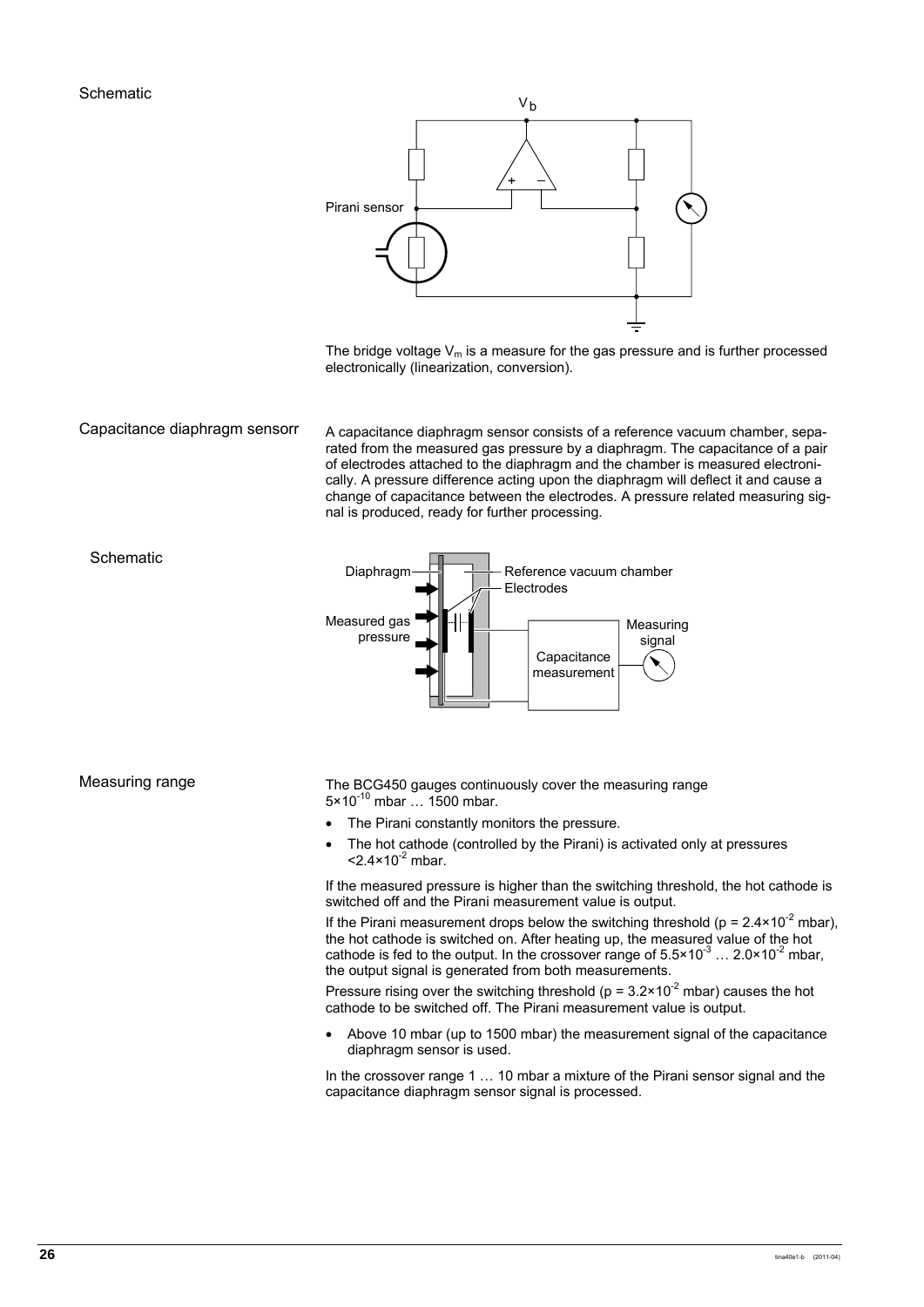

#### Gas type dependence

Due to the capacitance diaphragm sensor used in the upper pressure range, a minimized gas type dependence is achieved.

| Pressure range                                 | Measuring principle                                          | Gas type dependence                                |
|------------------------------------------------|--------------------------------------------------------------|----------------------------------------------------|
| $101500$ mbar                                  | capacitance diaphragm<br>sensor                              | independent of gas type.<br>no correction required |
| 1  10 mbar                                     | capacitance diaphragm<br>sensor and Pirani sensor            | crossover range                                    |
| $2 \times 10^{-2}$ 1 mbar                      | Pirani sensor                                                | 1)                                                 |
| $5 \times 10^{-3}$<br>2×10 <sup>-2</sup> mbar  | Pirani sensor and<br>hot cathode ionisation sen-<br>sor (BA) | crossover range                                    |
| $5 \times 10^{-10}$<br>$5 \times 10^{-3}$ mbar | hot cathode ionisation sen-<br>sor (BA)                      | 1)                                                 |

<sup>1)</sup> Pressure indicated applies to dry air,  $O_2$ , CO and  $N_2$  and has to be converted for other gases ( $\rightarrow$  Appendix B).

#### **4.2 Operational Principle of the Gauge**

The analog measuring signals of the BA and Pirani sensors are converted into a digital form by a micro-controller and subsequently converted to a value representing the measured total pressure. After further processing this value is available as an analog measurement signal (0 … +10.13 V) at the output (sensor cable connector Pin 2 and Pin 12). The maximum output signal is internally limited to +10.13 V (1500 mbar). The measured value can be read as digital value through the RS232C interface (only BCG450) (Pins 13, 14 and 5) ( $\rightarrow \mathbb{B}$  33). Gauges with a display show the value as pressure. The default setting of the displayed pressure unit is mbar. It can be modified via the RS232C interface (only BCG450) ( $\rightarrow \mathbb{B}$  33).

In addition to converting the output signal, the micro controller's functions include monitoring of the emission, calculation of the total pressure based on the measurements of the three sensors, and communication via RS232C interface (only BCG450).

With the built-in atmoshere switching function an atmospheric pressure threshold can be programmed. If the pressure rises above this value a (semi conductor) relay "atmospheric pressure reached" is activated. The thresold can be programmed by the user as a percentage of the actual atmospheric pressure (ambient).

| <b>Field Bus Versions</b><br>(BCG450-SD, BCG450-SP) | These gauges can be used in a network together with other equipment meeting the<br>respective standards. Technical data, interface and communication is described in<br>separate sections ( $\rightarrow \Box$ 38 for DeviceNet and $\Box$ 40 for Profibus). |
|-----------------------------------------------------|--------------------------------------------------------------------------------------------------------------------------------------------------------------------------------------------------------------------------------------------------------------|
|                                                     | Two adjustable switching functions are integrated in the gauge. The corresponding                                                                                                                                                                            |

table switching functions are integrated in tne ga relay contacts are available at the sensor cable connector ( $\rightarrow \mathbb{B}$  8, 20, 41).

The basic sensor and sensor electronics of all BCG450 versions are identical.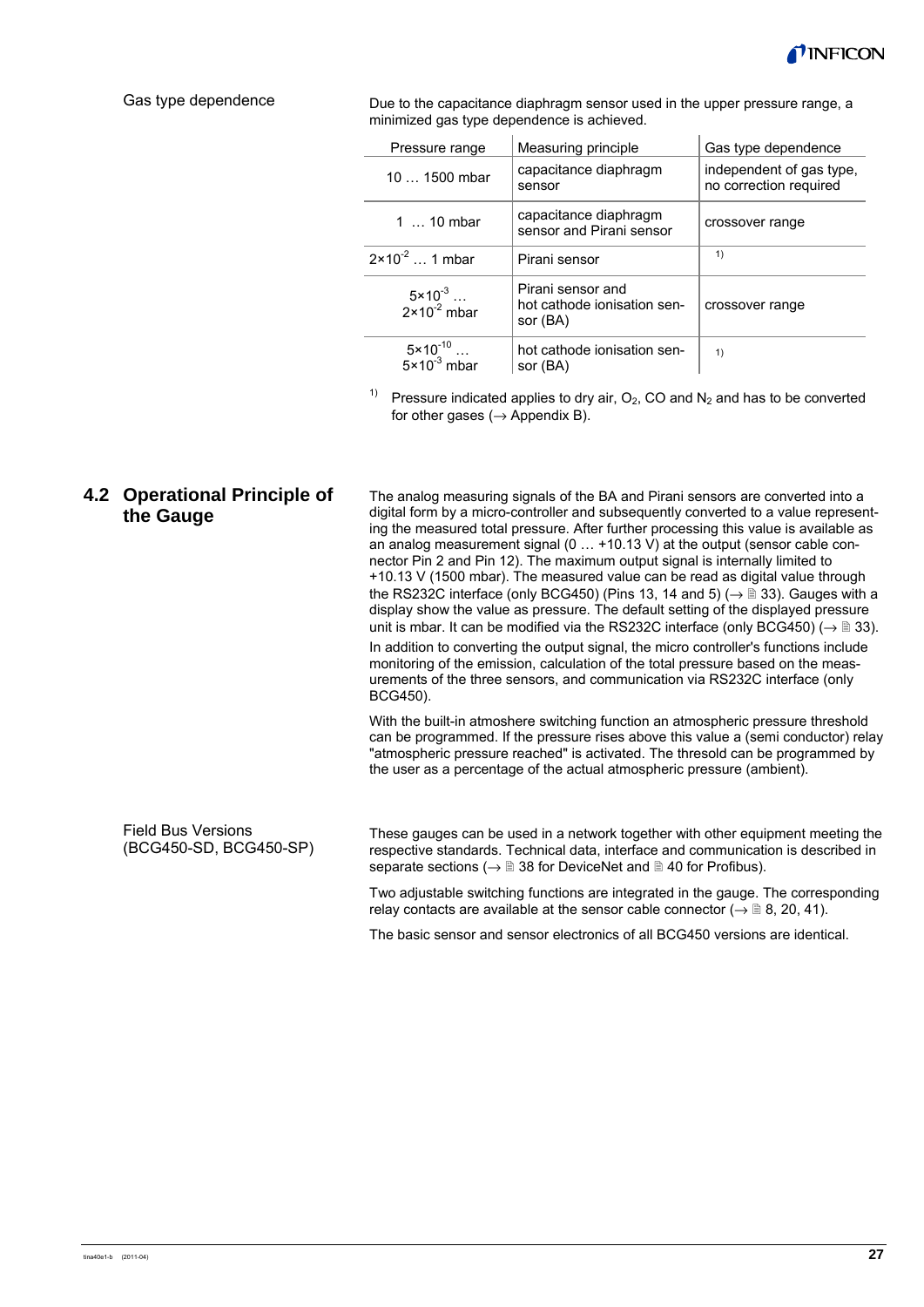#### **4.3 Putting the Gauge Into Operation**

When the operating voltage is supplied  $(\rightarrow$  Technical Data), the output signal is available between Pin 2  $(+)$  and Pin 12  $(-)$  of the sensor cable connector (Relationship Output Signal – Pressure  $\rightarrow$  Appendix A).

Allow for a stabilizing time of approx. 10 min. Once the gauge has been switched on, permanently leave it on irrespective of the pressure.

Communication via the digital interfaces is described in separate sections of this document.

#### **4.4 Degas**

Contamination



Gauge failures due to contamination or wear and tear, as well as expendable parts (e.g. filament), are not covered by the warranty.

Deposits on the electrode system of the BA sensor can lead to unstable measurement readings.

The degas process allows in-situ cleaning of the electrode system by heating the electron collector grid to approx. 700 °C by electron bombardment.

Depending on the application, this function can be activated by the system control via one of the gauges digital interfaces. The BCG450 automatically terminates the degas process after 3 minutes, if it has not been stopped before.



The degas process should be run at pressures below  $7.2 \times 10^{-6}$  mbar (emission current 5 mA).

For a repeated degas process, the control signal first has to change from On (+24 V) to Off (0 V), to then start degas again with a new On (+24 V) command. It is recommended that the degas signal be set to Off again by the system control after 3 minutes of degassing, to achieve an unambiguous operating status.



A new degas cycle can only be started after a waiting time of 30 minutes.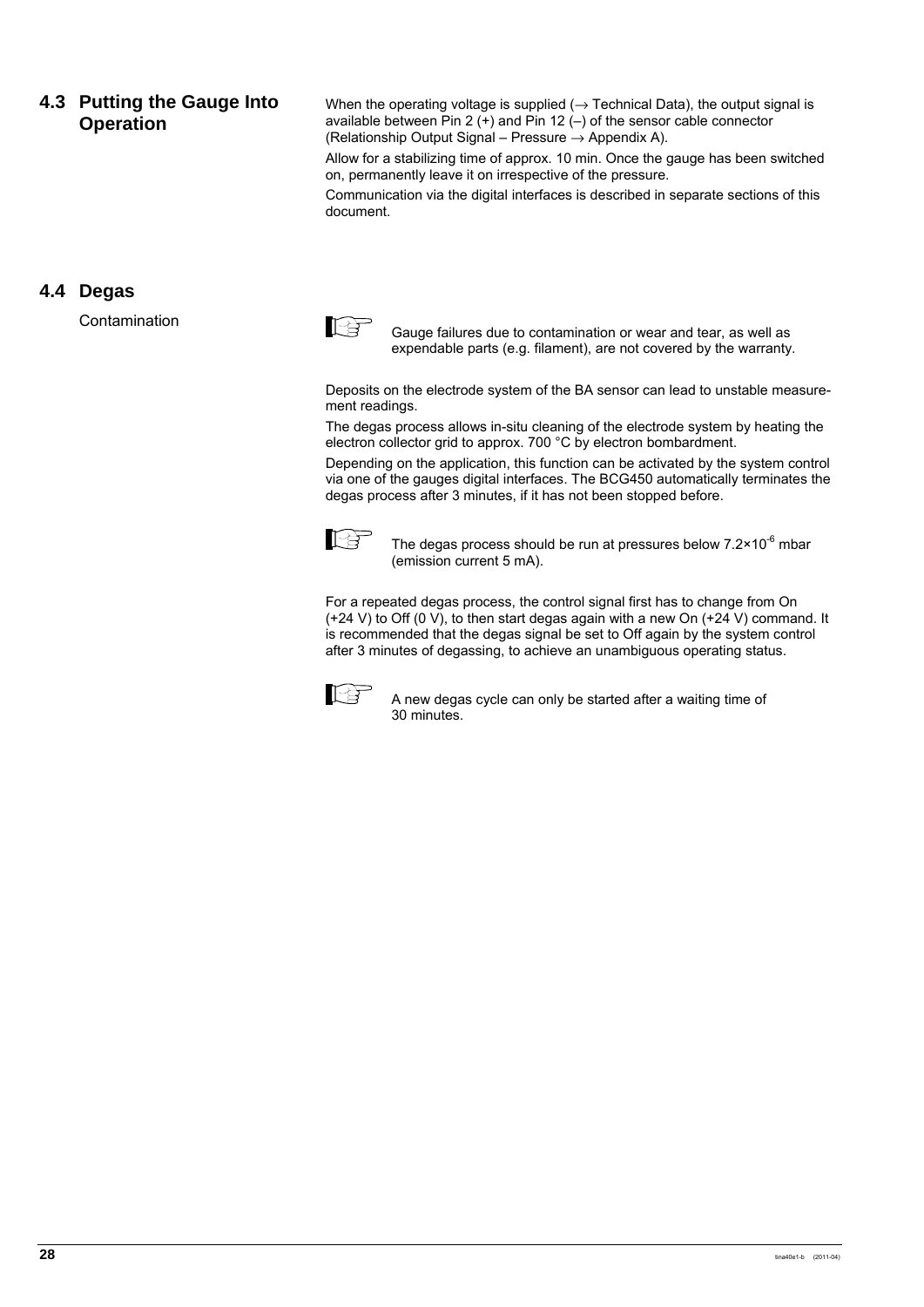

### **4.5 Emission Control Mode**

**General** 

The emission control mode function defines the rules by which the emission of the gauge is switched on and off.

The manual mode feature has a positive effect on gauge live time, mainly in process situations where the process chamber has to be vented frequently.

| <b>Emission Control Mode</b>                                                                                                                                                                                           | Description                                                                                                                                                                                                                                                                                                                                                                                                                                                                             |  |  |
|------------------------------------------------------------------------------------------------------------------------------------------------------------------------------------------------------------------------|-----------------------------------------------------------------------------------------------------------------------------------------------------------------------------------------------------------------------------------------------------------------------------------------------------------------------------------------------------------------------------------------------------------------------------------------------------------------------------------------|--|--|
| Automatic (AUTO)                                                                                                                                                                                                       | By default, the automatic mode is active and the emis-<br>sion is switched on and off automatically by the gauge.<br>However, the emission will only be switched on if the<br>pressure falls below "Switching on pressure" ( $\rightarrow \mathbb{B}$ 8).<br>If the pressure rises above the "Switching off pressure"<br>$(\rightarrow \Box$ 8) the emission is switched off. However, the<br>user can switch off the emission any time via the in-<br>terfaces ( $\rightarrow$ below). |  |  |
| If the emission is switched off manually while it is in the<br>on state, it is switched on again only after pressure has<br>exeeded "Switching off pressure" and subsequently<br>fallen below "Switching on pressure". |                                                                                                                                                                                                                                                                                                                                                                                                                                                                                         |  |  |
| Manual (MAN)                                                                                                                                                                                                           | In manual mode, the emission can be switched on and<br>off by the user. However, switching on the emission is<br>only possible if the pressure is below "Switching on<br>pressure" ( $\rightarrow \mathbb{B}$ 8). If the pressure rises above the<br>"Switching off pressure" ( $\rightarrow \mathbb{B}$ 8) while the emission is<br>on, the emission will be switched off by the gauge.                                                                                                |  |  |
| The emission control mode parameter is only accessible via the serial<br>interfaces and described in the respective sections ( $\rightarrow \mathbb{B}$ 33, $\mathbb{E}$ [1] and<br>[2]).                              |                                                                                                                                                                                                                                                                                                                                                                                                                                                                                         |  |  |

(Switching the emission on/off via RS232  $\rightarrow \mathbb{B}$  37)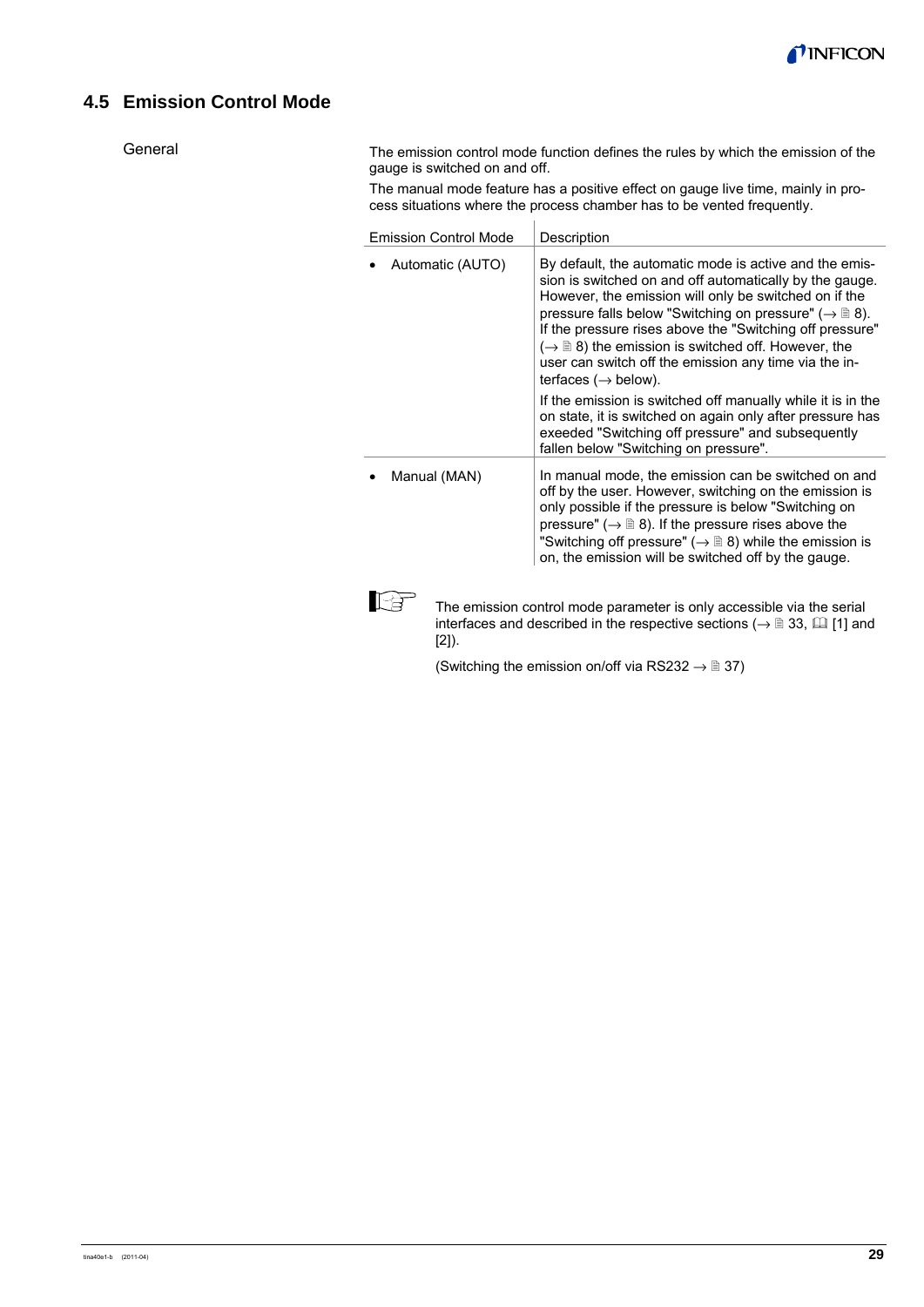### **4.6 Atmosphere Switching Function**

#### **4.6.1 Functional Principle**

The Atmosphere Switching Function is used to define an atmospheric pressure threshold where a (semiconductor) relay "Atmospheric pressure reached" is activated or deactivated  $1$ .

The atmospheric pressure threshold is user programmable as a percentage of the ambient atmospheric pressure (100%)<sup>2)</sup>.

A separate sensor built into the gauge (measuring ambient atmospheric pressure ) is used as a reference.

The following rule applies:

| Atmospheric pressure threshold |  | Atmospheric pressure $\times$ N |  |  |
|--------------------------------|--|---------------------------------|--|--|
|                                |  | 100                             |  |  |
|                                |  |                                 |  |  |

where:

| Atmospheric pres-<br>sure threshold | [mbar] : | If chamber pressure rises above this value, the<br>"Atmospheric pressure reached" relay is activa-<br>ted $3)$ |
|-------------------------------------|----------|----------------------------------------------------------------------------------------------------------------|
| Atmospheric pres-<br>sure           |          | [mbar] : Ambient atmospheric pressure (100%)<br>(measured outside the vacuum chamber)                          |
| N                                   | [%] :    | User programmable percentage value<br>(admissible range: 1 $140\%^{2}$ ), default = 99%)                       |



 The measuring range of the gauge is limited to 1500 mbar. If the calculated atmospheric pressure threshold exceeds 1500 mbar, the relay will never be activated. Keep this in mind when choosing N.



If  $\overline{f}$  It is possible to calibrate the atmospheric pressure sensor ( $\rightarrow \mathbb{R}$  45).

- $1)$  Depending on gauge version, access to "Atmospheric pressure reached" relay contacts differ:
	- BCG450: A hard wired (semiconductor) relay contact is available between pins 1 and 4 at the sensor cable connector ( $\rightarrow \mathbb{B}$  19 and  $\cong$  32).
	- BCG450-SD/SP: The function of the setpoint relays SP A/B ( $\rightarrow \mathbb{B}$  20) can be reprogrammed to perform as "Atmospheric pressure reached" relays. Reprogramming is carried out via fieldbus. (further information  $\rightarrow \Box$  [1] or [2]).

(Default setting: relays are assigned to (SP A / B) setpoints)

- <sup>2)</sup> Programming of the percentage N can only be carried out via the serial interfaces (RS232, DeviceNet or Profibus,  $\rightarrow \mathbb{R}$  33,  $\Box$  [1] or [2]).
- $3)$  A fixed hysteresis of 2% of the atmospheric pressure threshold is programmed  $(\rightarrow$  example below).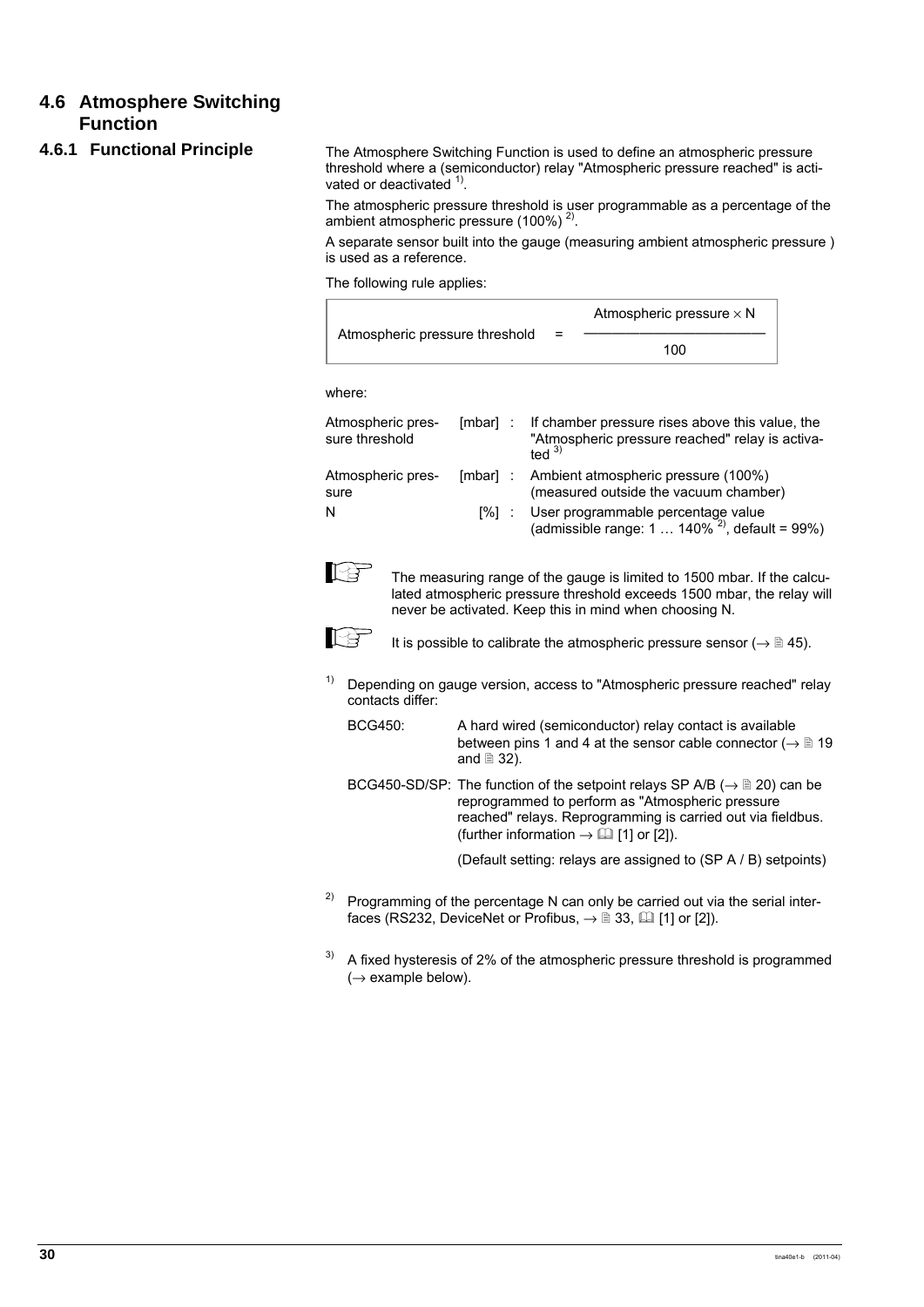



The following diagram shows the functional principle using example values (*italic* = example values):



Relay status "Atmospheric pressure reached"

### **4.6.2 Programming the Atmospheric Pressure Threshold**

Programming via RS232

Programming the atmospheric pressure threshold can only be carried out via the serial interfaces.

The relevant parameter: percentage of atmospheric pressure (N) is sent to the gauge in a 5 byte long command string (general information on RS232 interface  $\rightarrow \Box$  33):

| Byte No.       | Function                          | Value          |     | Comment                                  |
|----------------|-----------------------------------|----------------|-----|------------------------------------------|
| 0              | Length of data string             | 0x03           | hex | set value                                |
|                | Data                              | 0x11           | hex |                                          |
| $\overline{2}$ | Data                              | 0x10           | hex |                                          |
| 3              | Data                              | 0x01  0x8C hex |     | 1)                                       |
| 4              | Check sum<br>(of bytes No. $13$ ) | $0x000xFF$ hex |     | low byte of sum, high<br>byte is ignored |

<sup>1)</sup> Admissible range of percentage value  $(N)$ :

 $0x01_{hex}$  ...  $0x8C_{hex} = 1_{dec}$  ...  $140_{dec} = 1\%$  ...  $140\%$  (default = 99%).

#### Example:

Atmospheric pressure = 1000 mbar (example)  $^{2)}$  $N = 99%$  (default) Hysteresis = 2% (fixed)

- $\Rightarrow$  Atmospheric pressure threshold = 990 mbar
- ⇒ If the pressure exceeds 990 mbar, the relay "Atmosphere reached". is activated. As the pressure drops below 970 mbar, the relays is deactivated.
- <sup>2)</sup> It is possible to calibrate the atmospheric pressure sensor ( $\rightarrow \mathbb{B}$  45).

Programming via fieldbus interfaces

The definition of the function assigned to the relays (SP A/B or "Atmospheric pressure reached") and the value "Percentage of atmospheric pressure" (N) is described in the communication protocol of the respective interface version (for DeviceNet  $\rightarrow \Box$  [1], for Profibus  $\rightarrow \Box$  [2]).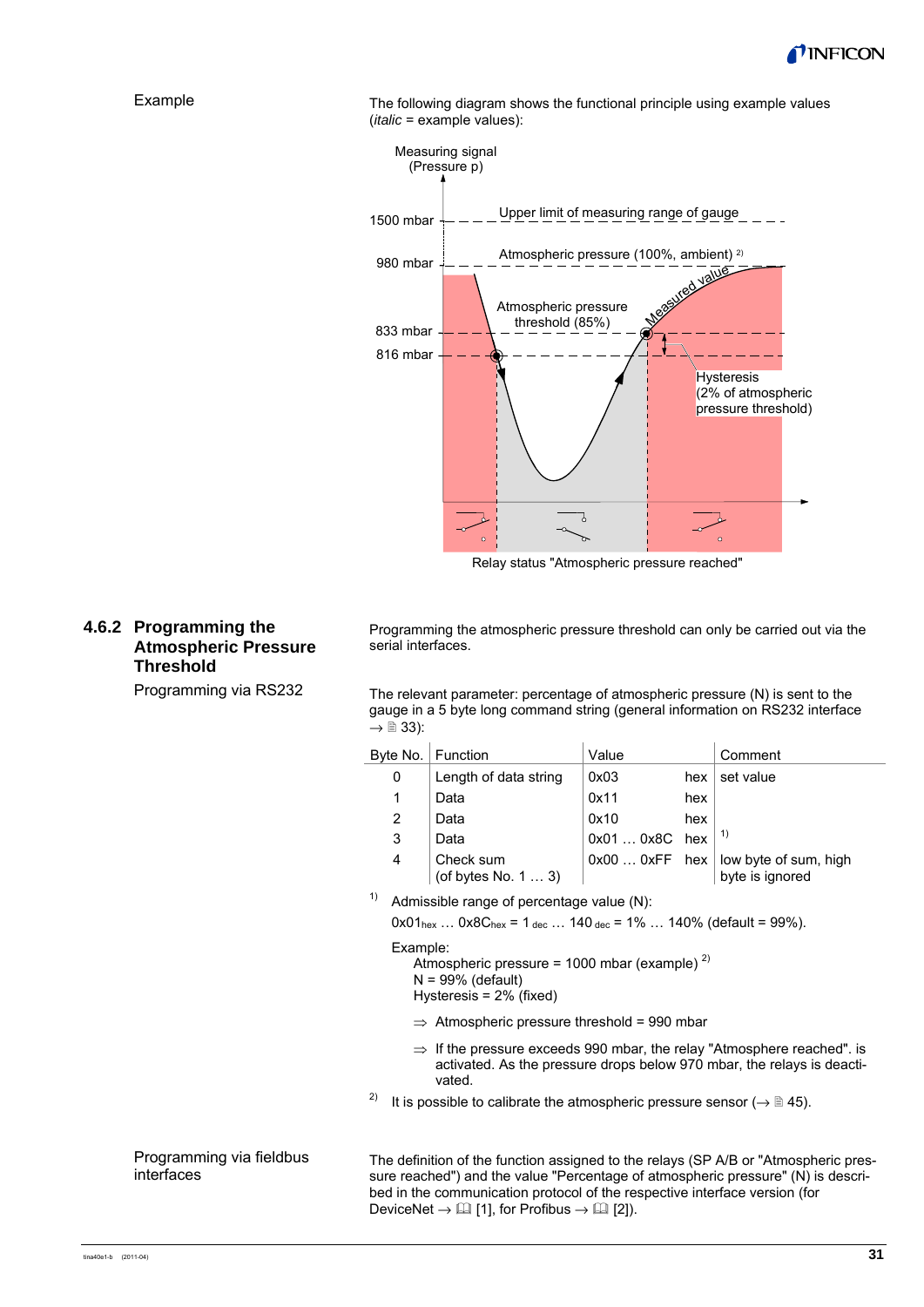**4.6.3 Wiring the relay "Atmospheric Pressure Reached" (BCG450)** 

The signal: atmospheric pressure reached is made available via a floating n. o. contact of a photo MOS relay contact at the sensor cable connector ( $\rightarrow \mathbb{E}$  19)<sup>1)</sup>.

Specifications of the n. o. contact:

Load voltage  $(V_L)$   $\leq$  30 V AC/DC

Load current  $\leq 300$  mA AC/DC <sup>2)</sup>



- <sup>1)</sup> Contact specifications for fieldbus gauges BCG450-SD/SP can be found in the section: Technical Data since the (reprogrammed) setpoint relays (SP A/B) are used  $(\rightarrow \Box 20, \Box \Box 11$  or [2]).
- <sup>2)</sup> In case of capacitive loads, the charging current has to be limited to the max. current value specified above (e.g. using a current limiting resistor  $R_v$ ). For inductive loads, voltage peaks have to be suppressed by a parallel diode as shown. To minimize inductance, keep the wiring as short as possible.
- **4.7 Display** (BCG450)

The gauges with part number 353-552 and 353-553

have a built-in two-line display with an LCD matrix of 32×16 pixels. The first line shows the pressure, the second line the pressure unit, the function and possible errors. The background illumination is usually green, in the event of an error, it changes to red. The pressure is displayed in mbar (default), Torr or Pa. The pressure unit can be changed via RS232C interface ( $\rightarrow \mathbb{B}$  33).



Pressure unit

#### Function Display

Pressure Display



Function display (none) Pirani operation

- $E$  Emission 25 μA<br> $E$ . Emission 5 mA
- E. Emission 5 mA<br> **II** Degas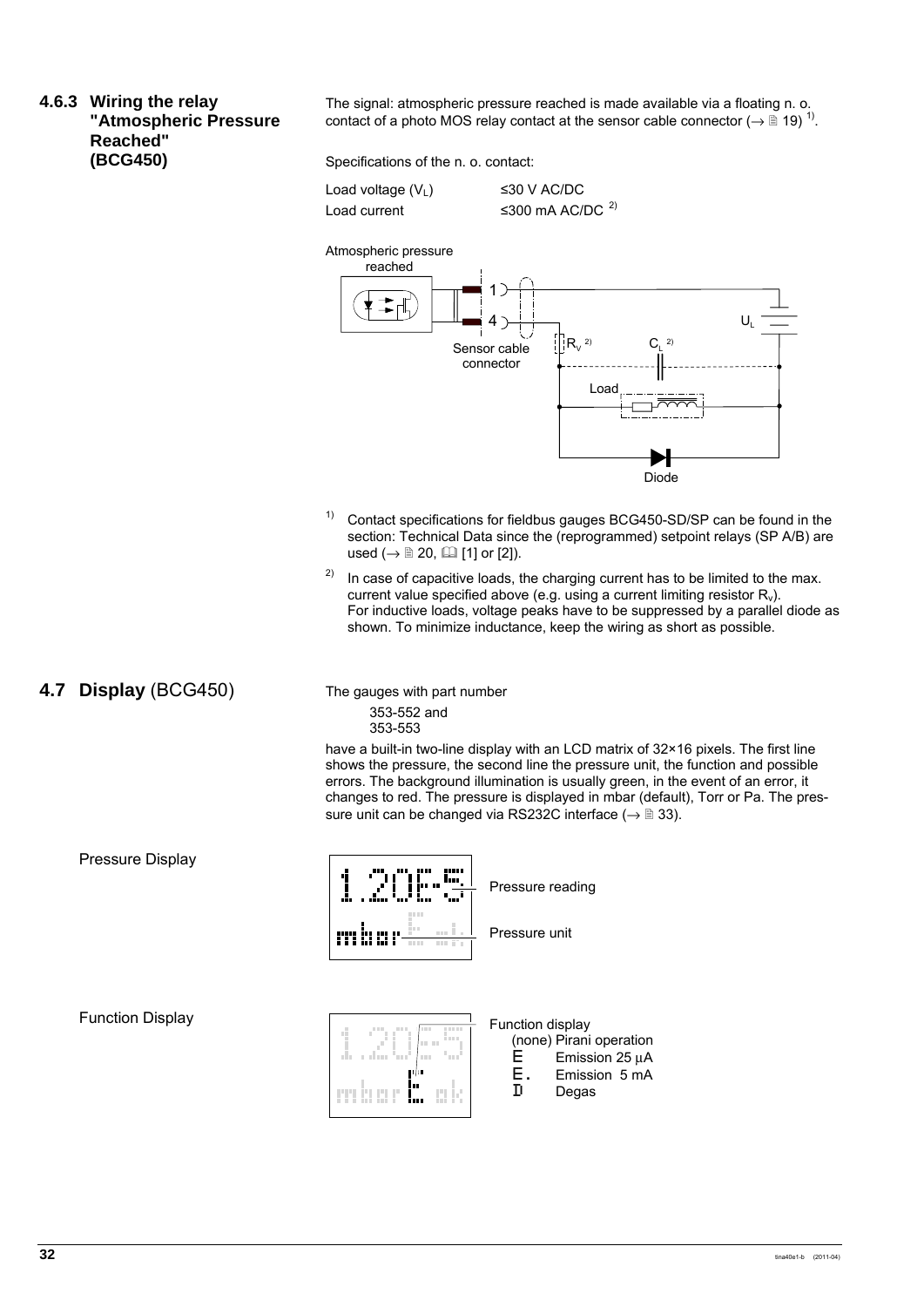



#### **4.8 RS232C Interface**

The built-in RS232C interface allows transmission of digital measurement data and instrument conditions as well as the setting of instrument parameters.

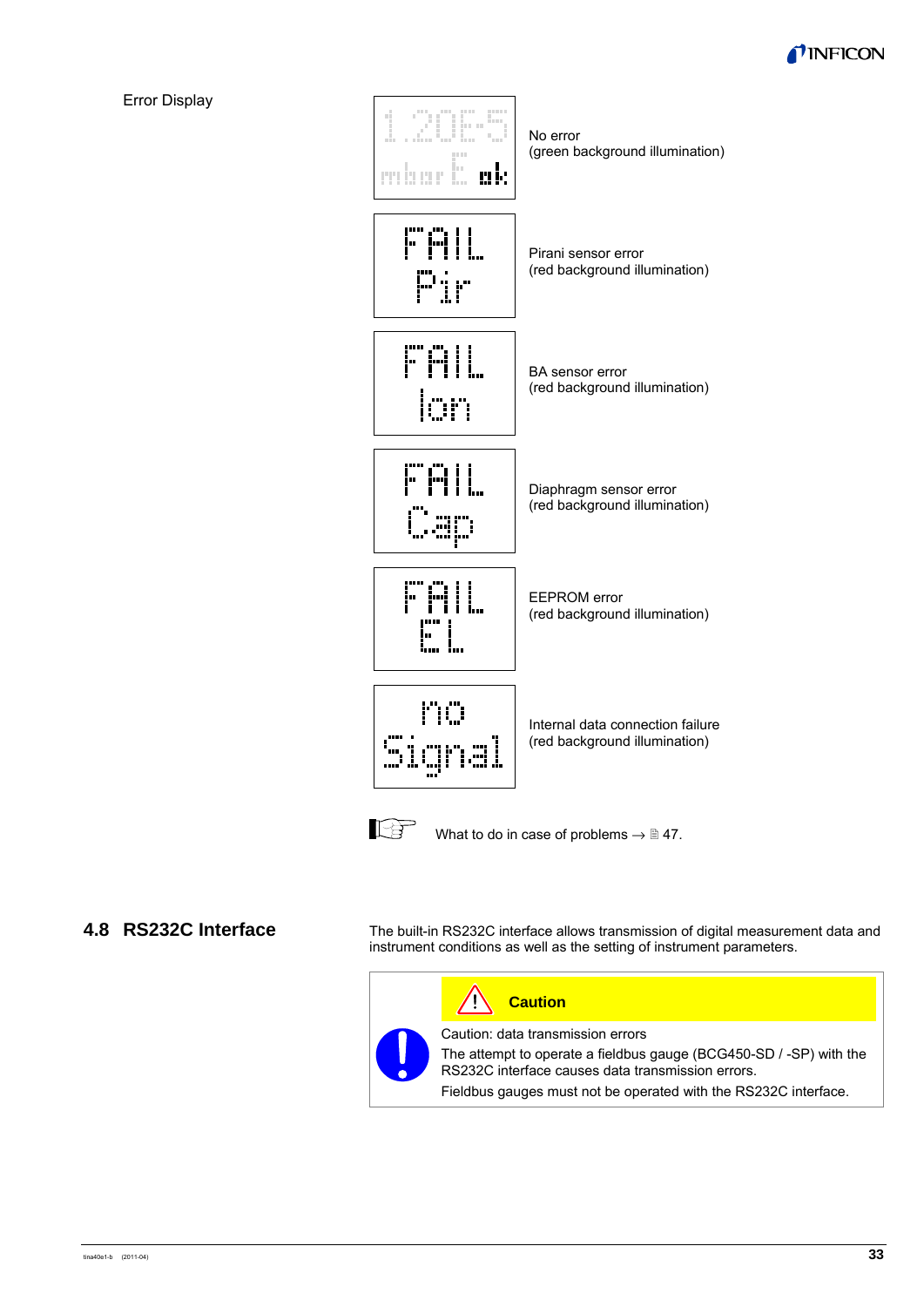| 4.8.1   | <b>Description of the</b><br><b>Functions</b> | The interface works in duplex mode. A nine byte string is sent continuously without<br>a request approx. every 20 ms.<br>Commands are transmitted to the gauge in a five byte input (receive) string. |                                                                                                              |                         |                                |                                             |
|---------|-----------------------------------------------|-------------------------------------------------------------------------------------------------------------------------------------------------------------------------------------------------------|--------------------------------------------------------------------------------------------------------------|-------------------------|--------------------------------|---------------------------------------------|
|         |                                               |                                                                                                                                                                                                       |                                                                                                              |                         |                                |                                             |
|         | Operational parameters                        | Data rate                                                                                                                                                                                             | 9600 Baud                                                                                                    | set value, no handshake |                                |                                             |
|         |                                               | <b>Byte</b>                                                                                                                                                                                           | 8 data bits<br>1 stop bit                                                                                    |                         |                                |                                             |
|         | Electrical connections                        | <b>TxD</b>                                                                                                                                                                                            | <b>Pin 13</b>                                                                                                |                         |                                |                                             |
|         |                                               | <b>RxD</b>                                                                                                                                                                                            | <b>Pin 14</b>                                                                                                |                         |                                |                                             |
|         |                                               | <b>GND</b>                                                                                                                                                                                            | Pin <sub>5</sub>                                                                                             |                         |                                |                                             |
|         |                                               |                                                                                                                                                                                                       | (Sensor cable connector)                                                                                     |                         |                                |                                             |
|         |                                               |                                                                                                                                                                                                       |                                                                                                              |                         |                                |                                             |
| 4.8.1.1 | <b>Output String (Transmit)</b>               |                                                                                                                                                                                                       | The complete output string (frame) is nine bytes (byte 0  8). The data string is<br>seven bytes (byte 1  7). |                         |                                |                                             |
|         | Format of the output string                   | Byte No.                                                                                                                                                                                              | Function                                                                                                     | Value                   | Comment                        |                                             |
|         |                                               | 0                                                                                                                                                                                                     | Length of data string                                                                                        | 7                       | set value                      |                                             |
|         |                                               | 1                                                                                                                                                                                                     | Page number                                                                                                  | 5                       | for BCG450                     |                                             |
|         |                                               | 2                                                                                                                                                                                                     | <b>Status</b>                                                                                                |                         | $\rightarrow$ Status byte      |                                             |
|         |                                               | 3                                                                                                                                                                                                     | Error                                                                                                        |                         | $\rightarrow$ Error byte       |                                             |
|         |                                               | 4                                                                                                                                                                                                     | Measurement high byte                                                                                        | 0255                    |                                | $\rightarrow$ Calculation of pressure value |
|         |                                               | 5                                                                                                                                                                                                     | Measurement low byte                                                                                         | 0255                    |                                | $\rightarrow$ Calculation of pressure value |
|         |                                               | 6                                                                                                                                                                                                     | Software version                                                                                             | 0255                    | $\rightarrow$ Software version |                                             |
|         |                                               | 7                                                                                                                                                                                                     | Response value                                                                                               | 13                      | for BCG450                     |                                             |
|         |                                               | 8                                                                                                                                                                                                     | Check sum                                                                                                    | 0255                    | $\rightarrow$ Synchronization  |                                             |
|         | Synchronization                               |                                                                                                                                                                                                       | Synchronization of the master is achieved by testing three bytes:                                            |                         |                                |                                             |
|         |                                               | Byte No.                                                                                                                                                                                              | Function                                                                                                     |                         | Value                          | Comment                                     |
|         |                                               | 0                                                                                                                                                                                                     | Length of data string                                                                                        |                         | $\overline{7}$                 | set value                                   |
|         |                                               | 1                                                                                                                                                                                                     | Page number                                                                                                  |                         | 5                              | for BCG450                                  |

 $1)$  High order bytes are ignored in the check sum.

8 Check sum of bytes 1 ... 7 | 0 ... 255 Low byte of check

sum $1$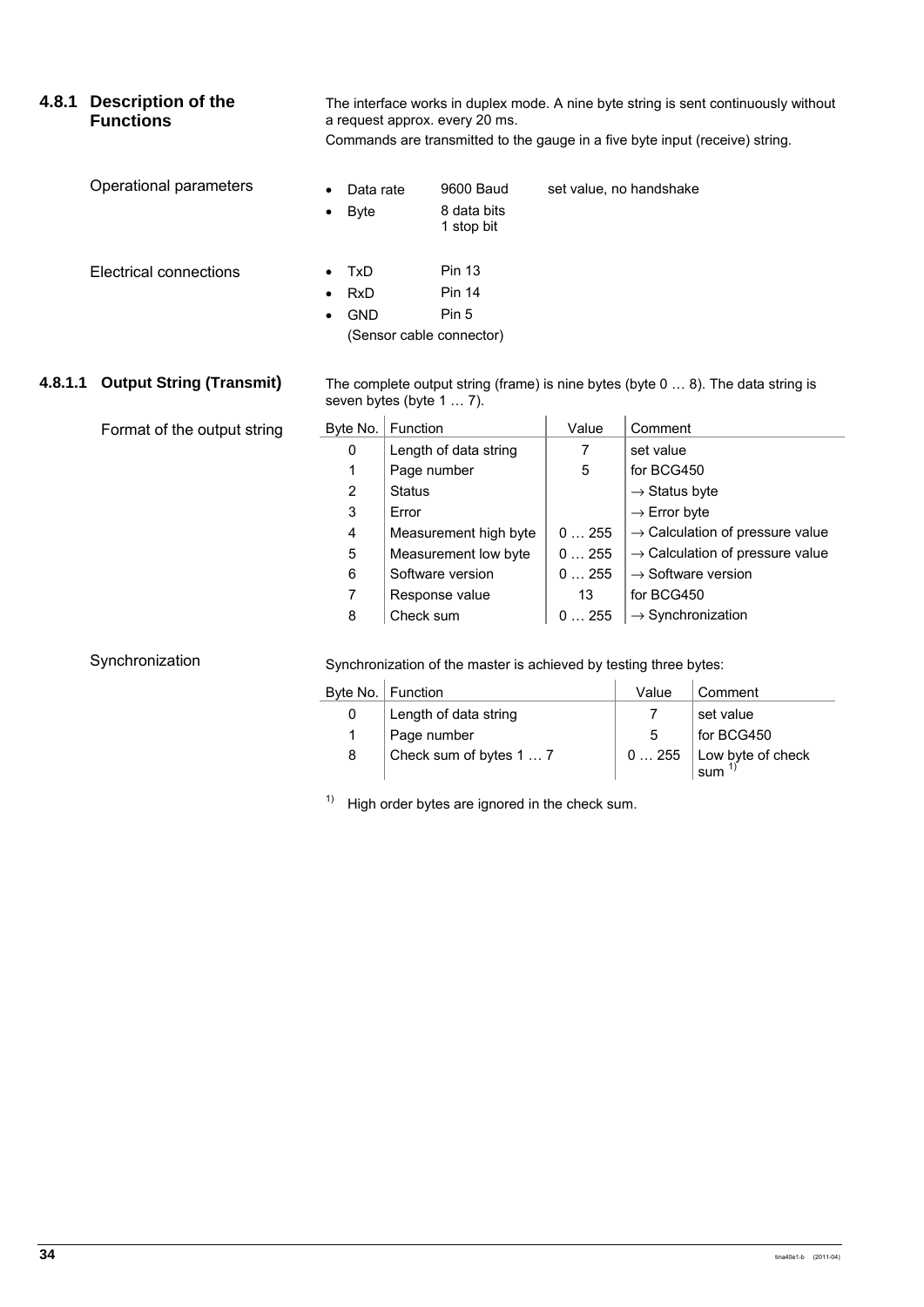#### TINFICON

| Bit 1                 | Bit 0 | Definition                                                  |
|-----------------------|-------|-------------------------------------------------------------|
| 0                     | 0     | emission off                                                |
| 0                     | 1     | emission 25 µA                                              |
| 1                     | 0     | emission 5 mA                                               |
| 1                     | 1     | degas                                                       |
| Bit 2                 |       | Definition                                                  |
| x                     |       | reserved for future use                                     |
| x                     |       | reserved for future use                                     |
| Bit 3                 |       | Definition                                                  |
| $0 \Leftrightarrow 1$ |       | toggle bit, changes with every<br>string received correctly |
| Bit 5                 | Bit 4 | Definition                                                  |
| 0                     | 0     | current pressure unit mbar                                  |
| 0                     | 1     | current pressure unit Torr                                  |
| 1                     | 0     | current pressure unit Pa                                    |
| Bit 7                 | Bit 6 | Definition                                                  |
| x                     | x     | reserved for future use                                     |

| Error byte                           | Bit No.      | Definition                                                                                                                                                                                                                                                                                       | Message on display<br>(only BCG450 353-552<br>and 353-553) |  |
|--------------------------------------|--------------|--------------------------------------------------------------------------------------------------------------------------------------------------------------------------------------------------------------------------------------------------------------------------------------------------|------------------------------------------------------------|--|
|                                      | $\Omega$     | diaphragm sensor error                                                                                                                                                                                                                                                                           | "FAIL Cap"                                                 |  |
|                                      | 1            | reserved for future use                                                                                                                                                                                                                                                                          |                                                            |  |
|                                      | 2            | Pirani sensor error                                                                                                                                                                                                                                                                              | "FAIL Pir"                                                 |  |
|                                      | 3            | reserved for future use                                                                                                                                                                                                                                                                          |                                                            |  |
|                                      | 4            | <b>BA</b> sensor error                                                                                                                                                                                                                                                                           | "FAIL Ion"                                                 |  |
|                                      | 5            | reserved for future use                                                                                                                                                                                                                                                                          |                                                            |  |
|                                      | 6            | hardware failure, EEPROM failure                                                                                                                                                                                                                                                                 | "FAIL EL"                                                  |  |
|                                      | 7            | reserved for future use                                                                                                                                                                                                                                                                          |                                                            |  |
| Software version                     | sion $1.6$ ) | The software version of the gauge can be calculated from the response value of<br>byte 6 of the transmitted string according to the following rule:<br>Version No = Value $_{\text{Byte 6}}$ / 20<br>(Example: According to the above formula, Value <sub>Byte 6</sub> of 32 means software ver- |                                                            |  |
| Calculation of the pressure<br>value |              | The pressure can be calculated from bytes 4 and 5 of the transmitted string. De-<br>pending on the currently selected pressure unit ( $\rightarrow$ byte 2, bits 4 and 5), the ap-<br>propriate rule must be applied.                                                                            |                                                            |  |
|                                      |              | As result, the pressure value results in the usual decimal format.                                                                                                                                                                                                                               |                                                            |  |
|                                      |              | = 10 <sup>((high byte × 256 + low byte)</sup> / 4000 - 12.5)<br>Pmbar                                                                                                                                                                                                                            |                                                            |  |
|                                      |              | = 10((high byte × 256 + low byte) / 4000 - 12.625)<br>$p_{Torr}$                                                                                                                                                                                                                                 |                                                            |  |
|                                      |              | = $10^{( (high byte × 256 + low byte) / 4000 - 10.5)}$<br>$p_{Pa}$                                                                                                                                                                                                                               |                                                            |  |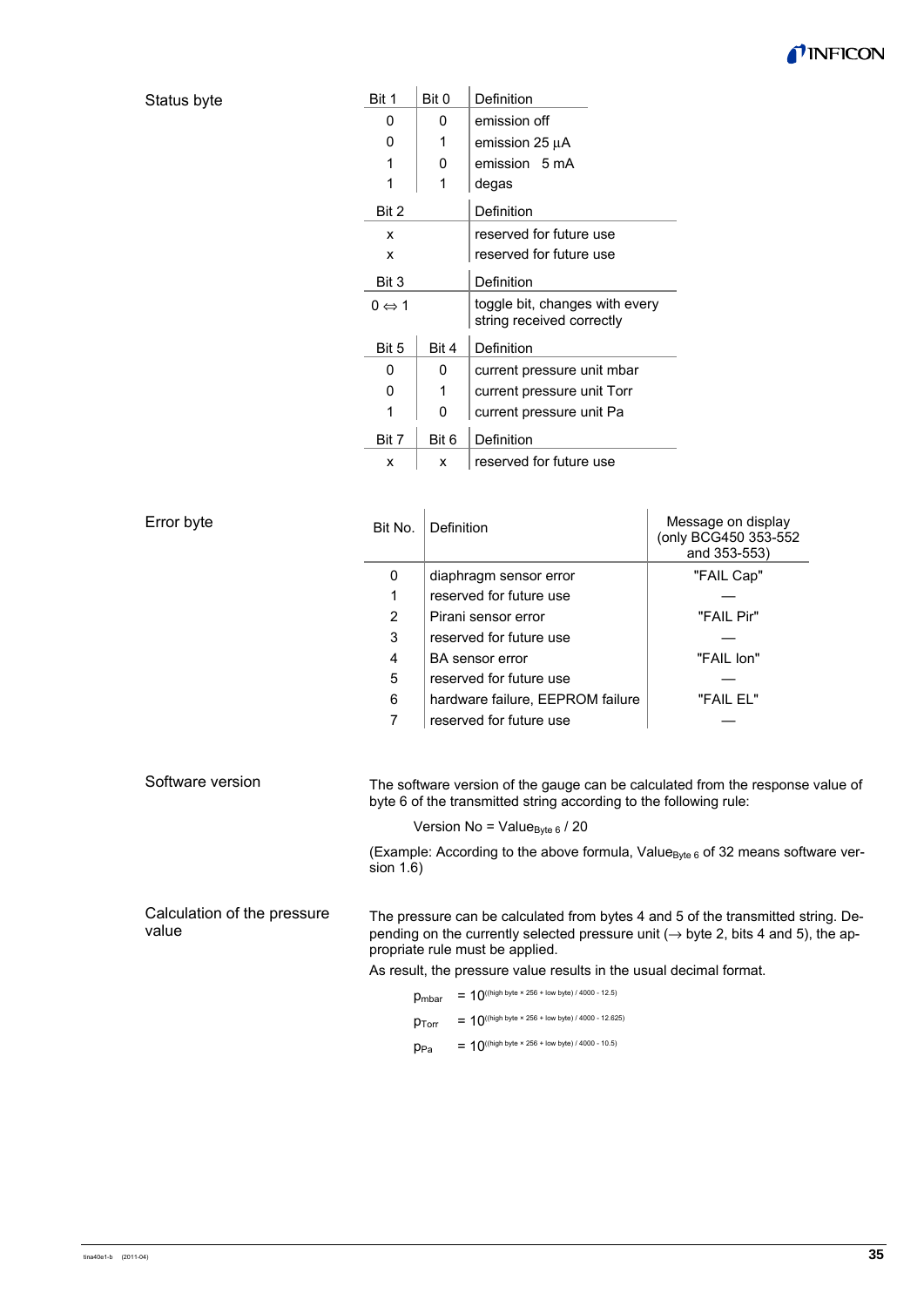#### Example

The example is based on the following output string:

| Byte No. |  |  |  |  |  |
|----------|--|--|--|--|--|
| Value    |  |  |  |  |  |

The instrument or controller (receiver) interprets this string as follows:

| Byte No. | Function                             | Value     | Comment                                                                                                                                                         |
|----------|--------------------------------------|-----------|-----------------------------------------------------------------------------------------------------------------------------------------------------------------|
| 0        | Length of data<br>string             | 7         | set value                                                                                                                                                       |
| 1        | Page number                          | 5         | <b>BCG450</b>                                                                                                                                                   |
| 2        | <b>Status</b>                        | $\Omega$  | $Emission = off$                                                                                                                                                |
|          |                                      |           | Pressure unit = mbar                                                                                                                                            |
| 3        | Error                                | 0         | No error                                                                                                                                                        |
| 4<br>5   | Measurement<br>High byte<br>Low byte | 242<br>48 | Calculation of the pressure:<br>$p = 10^{((242 \times 256 + 48)/4000 - 12.5)} = 1000$ mbar                                                                      |
| 6        | Software version                     | 20        | Software version = $20/20 = 1.0$                                                                                                                                |
| 7        | Sensor type                          | 13        | <b>BCG450</b>                                                                                                                                                   |
| 8        | Check sum                            | 69        | $5 + 0 + 0 + 242 + 48 + 20 + 13 =$<br>$328_{\text{dec}} = 0148_{\text{hex}}$<br>High order byte is ignored $\Rightarrow$<br>Check sum = $48_{hex}$ = $72_{dec}$ |

#### **4.8.1.2 Input String (Receive)**

For transmission of the commands to the gauge, a string (frame) of five bytes is sent (without <CR>). Byte 1 to byte 3 form the data string.

| Format of the input string | Byte No | Function                                 | Value | Comment                                |
|----------------------------|---------|------------------------------------------|-------|----------------------------------------|
|                            | 0       | Length of data string                    |       | set value                              |
|                            |         | Data                                     |       | $\rightarrow$ admissible input strings |
|                            | 2       | Data                                     |       | $\rightarrow$ admissible input strings |
|                            | 3       | Data                                     |       | $\rightarrow$ admissible input strings |
|                            | 4       | Check sum<br>(of bytes No $1 \ldots 3$ ) | 0255  | (low byte of sum) $1$                  |

 $1)$  High order bytes are ignored in the check sum.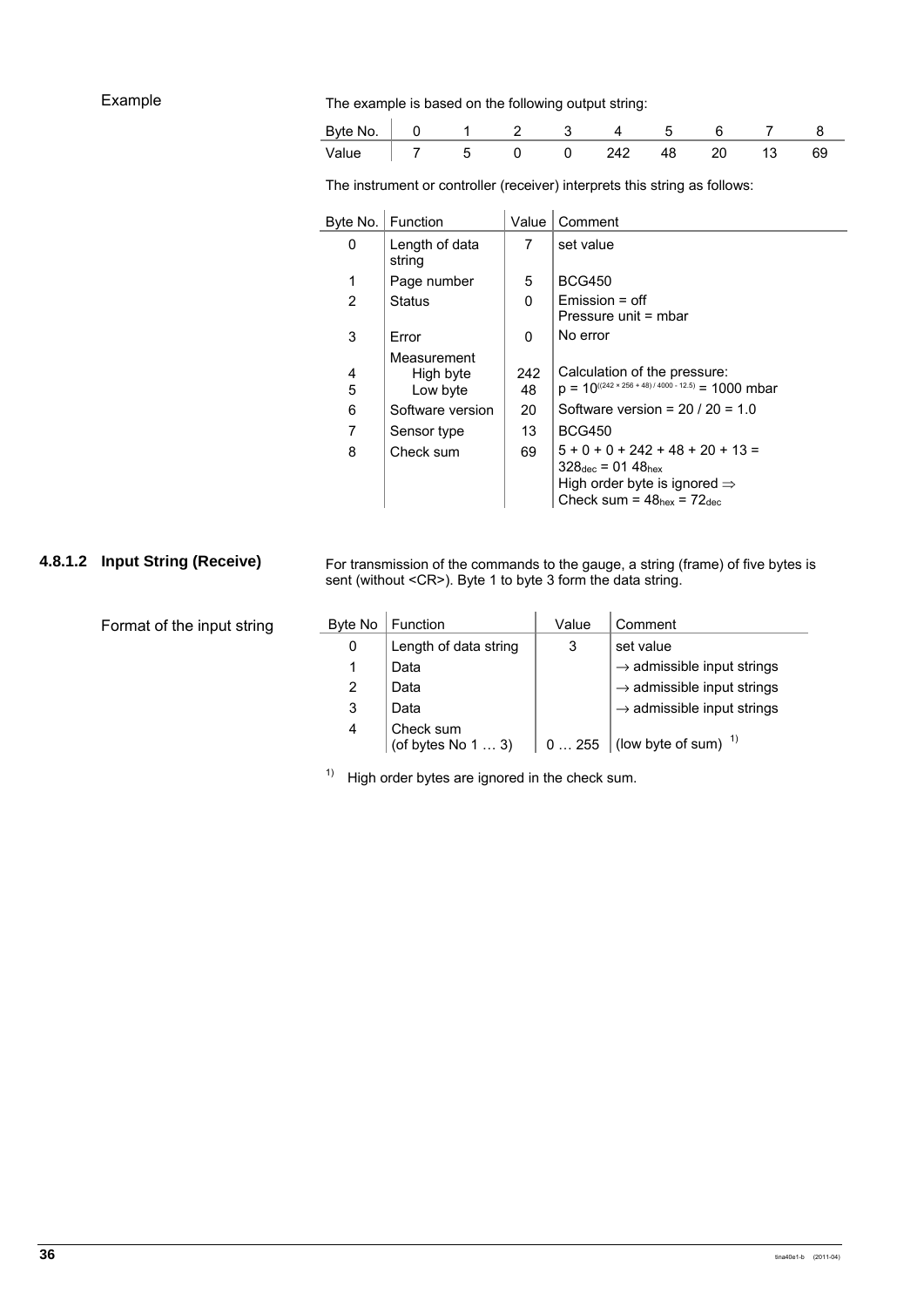

Admissible input strings

For commands to the gauge, six defined strings are used:

|                                                      |   |      | Byte No. |                |         |
|------------------------------------------------------|---|------|----------|----------------|---------|
| Command:                                             | 0 | 1    | 2        | 3              | $4^{2}$ |
| 1)<br>Set the unit mbar on the display               | 3 | 0x10 | 0x8E     | 0              | 0x9E    |
| 1)<br>Set the unit Torr on the display               | 3 | 0x10 | 0x8E     | 1              | 0x9F    |
| 1)<br>Set the unit Pa on the display                 | 3 | 0x10 | 0x8E     | $\overline{2}$ | 0xA0    |
| Storage of current unit 3)                           | 3 | 0x20 | 0x07     |                | 0x27    |
| Switch degas on (switches itself off after 3 min.)   | 3 | 0x10 | 0xC4     | 1              | 0xD5    |
| Switch degas off (before 3 min.)                     | 3 | 0x10 | 0xC4     | 0              | 0xD4    |
| Read software version 4)                             | 3 | 0x00 | 0xD1     |                | 0xD1    |
| Reset                                                | 3 | 0x40 | O        | $\Omega$       | 0x40    |
| 5)<br>Switch emission on                             | 3 | 0x40 | 0x10     | 1              | 0x51    |
| Switch emission off <sup>5)</sup>                    | 3 | 0x40 | 0x10     | 0              | 0x50    |
| Emission Control Mode automatic (AUTO) <sup>6)</sup> | 3 | 0x10 | 0x8A     | 1              | 0x8B    |
| Emission Control Mode manual (MAN) <sup>6)</sup>     | 3 | 0x10 | 0x8A     | 0              | 0x8A    |

<sup>1)</sup> Only required for gauges with display (353-552 and 353-553). Transmitted data is not affected by this setting.

- <sup>2)</sup> Only low order byte of sum (high order byte is ignored).
- <sup>3)</sup> Current unit is stored in power-failure-safe NV RAM.
- 4) Response value in byte no. 6 of transmitted string.
- 5) On/off switching requirements  $\rightarrow \mathbb{B}$  29.
- <sup>6)</sup> Defines the Emission Control Mode ( $\rightarrow \mathbb{B}$  29) AUTO = emission on/off automatically controlled by the gauge  $MAN = emission on/off controlled via interfaces$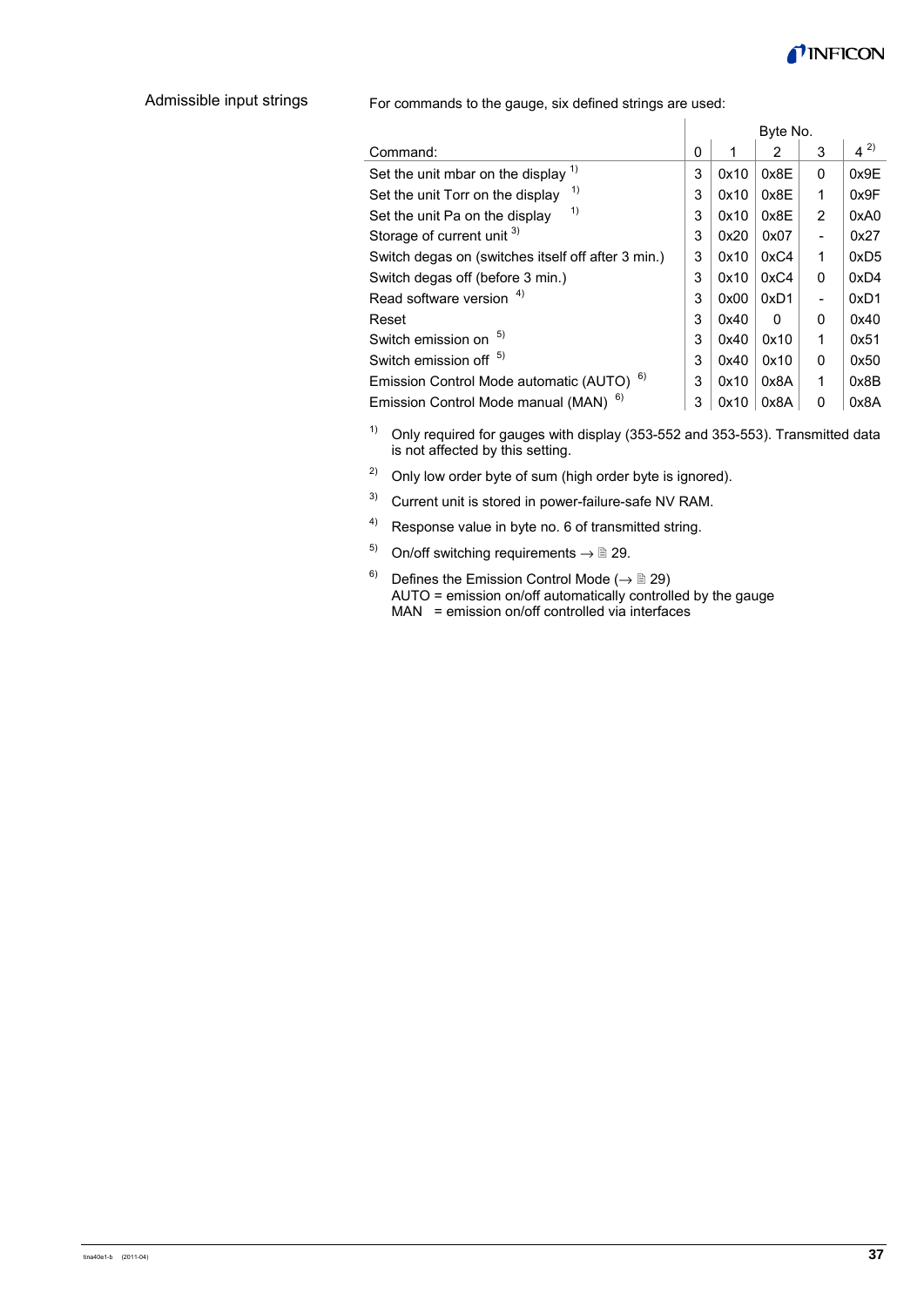#### **4.9 DeviceNet Interface**  (BCG450-SD)

This interface allows operation of BCG450-SD with part number 353-557, 353-558 and

353-562

in connection with other devices that are suited for DeviceNet operation. The physical interface and communication firmware of BCG450-SD comply with the DeviceNet standard  $(\rightarrow \Box$  [4], [6]).

Two adjustable switching functions are integrated in BCG450-SD. The corresponding relay contacts are available at the sensor cable connector  $( \rightarrow \Box \ 8, 20, 41).$ 

The basic sensor and sensor electronics of all BCG450 gauges are identical.

**Caution** Caution: data transmission errors The attempt to operate the BCG450-SD with the RS232C interface causes data transmission errors. The BCG450-SD must not be operated with the RS232C interface.

#### **4.9.1 Description of the Functions**

Via this interface, the following and further data are exchanged in the standardized DeviceNet protocol  $(\rightarrow \Box$  [1]):

- Pressure reading
- Pressure unit (Torr, mbar, Pa)
- Degas function
- Status and error messages
- Status of the switching functions

| 4.9.2 Operating Parameters | As the DeviceNet protocol is highly complex, the parameters and programming of<br>BCG450-SD are described in detail in the separate Communication Protocol<br>$(\rightarrow \Box \Box$ [1]).                                                                                                |
|----------------------------|---------------------------------------------------------------------------------------------------------------------------------------------------------------------------------------------------------------------------------------------------------------------------------------------|
| 4.9.2.1 Operating Software | Before the gauge is put into operation, it has to be configured for DeviceNet op-<br>eration. A configuration tool and the device specific EDS file (Electronic Data<br>Sheet) are required for this purpose. The EDS file can be downloaded via internet<br>$(\rightarrow \Box \Box$ [3]). |

**4.9.2.2 Node Address Setting** 

For unambiguous identification of the gauge in a DeviceNet environment, a node address is required. The node address setting is made on the gauge or programmed via DeviceNet.



Set the node address  $(0 \ldots 63_{\text{dec}})$  via the "ADDRESS" "MSD" and "LSD" switches. The node address is polled by the firmware when the gauge is switched on. If the setting deviates from the stored value, the new value is taken over into the NVRAM. If a setting higher than 63 is made, the previous node address setting remains valid.

Default address setting is  $63<sub>dec</sub>$ .

If the "MSD" switch is in the "P" position, the node address is programmable via DeviceNet ( $\rightarrow \Box$  [1]).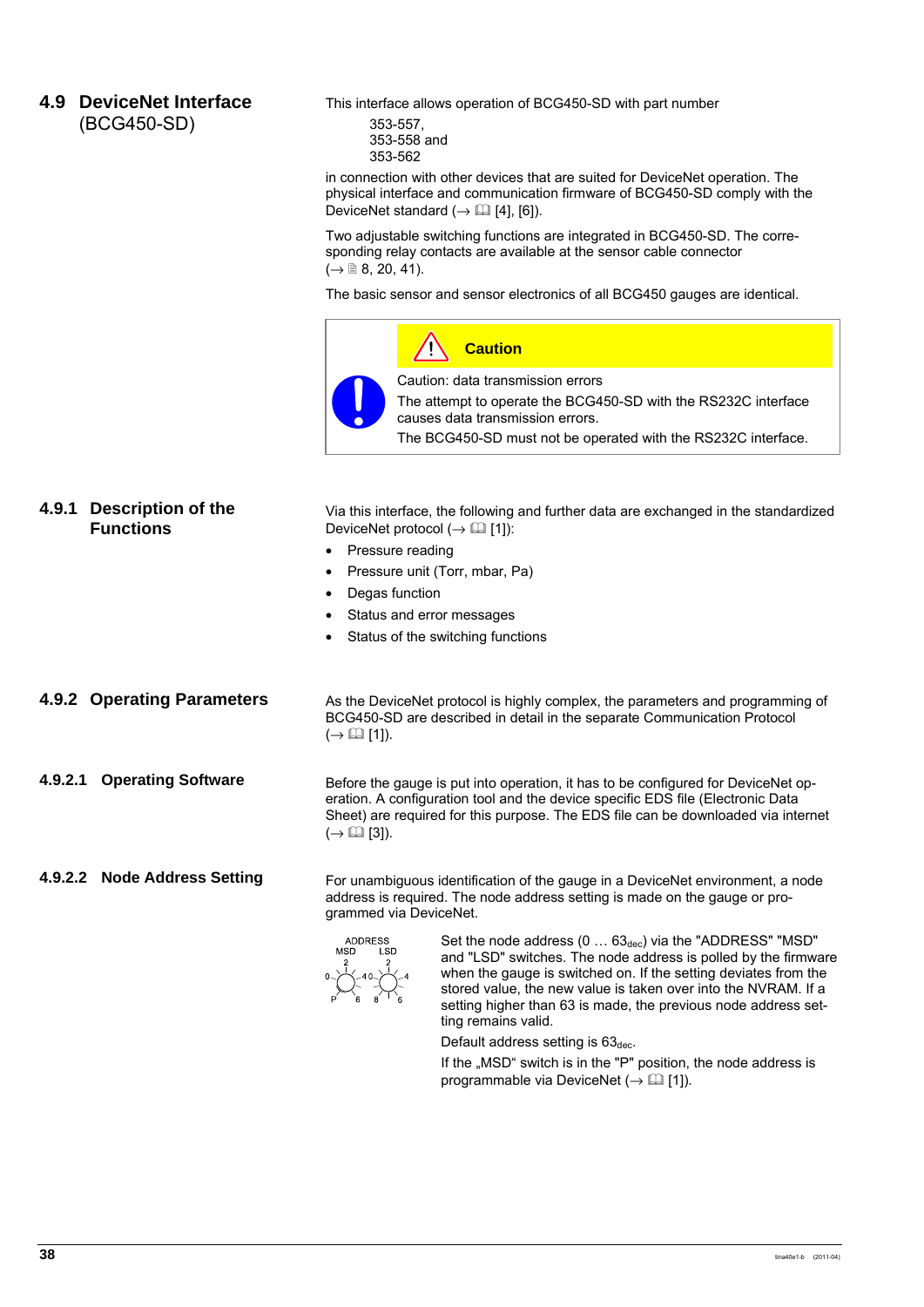

| 4.9.2.3 Data Rate Setting     | The admissible data rate depends on a number of factors such as system pa-<br>rameters and cable length $\rightarrow$ [4] [4], [6]). It can be set on the gauge or pro-<br>grammed via DeviceNet. |                                                                                                                                                                     |  |  |  |
|-------------------------------|---------------------------------------------------------------------------------------------------------------------------------------------------------------------------------------------------|---------------------------------------------------------------------------------------------------------------------------------------------------------------------|--|--|--|
|                               | RATE                                                                                                                                                                                              | By means of the "RATE" switch, the data rate can be set to 125<br>("1"), 250 ("2") or 500 kBaud ("5").                                                              |  |  |  |
|                               |                                                                                                                                                                                                   | If the switch is in any of the "P" positions, the data rate is pro-<br>grammable via DeviceNet ( $\rightarrow$ [1]).                                                |  |  |  |
| 4.9.3 Status Lights           | DeviceNet status.                                                                                                                                                                                 | Two lights (LEDs) on the gauge inform on the gauge status and the current                                                                                           |  |  |  |
|                               | <b>STATUS</b><br>NET MOD<br>$($ )                                                                                                                                                                 |                                                                                                                                                                     |  |  |  |
| "STATUS MOD"                  | Light status                                                                                                                                                                                      | Description                                                                                                                                                         |  |  |  |
| (gauge status):               | Dark                                                                                                                                                                                              | No supply                                                                                                                                                           |  |  |  |
|                               | Flashing<br>red/green                                                                                                                                                                             | Selftest                                                                                                                                                            |  |  |  |
|                               | Green                                                                                                                                                                                             | Normal operation                                                                                                                                                    |  |  |  |
|                               | Red                                                                                                                                                                                               | Non recoverable error                                                                                                                                               |  |  |  |
|                               | Flashing red                                                                                                                                                                                      | Recoverable error (e.g.<br>missing DeviceNet power<br>supply                                                                                                        |  |  |  |
| "STATUS NET"                  | Light status                                                                                                                                                                                      | Description                                                                                                                                                         |  |  |  |
| (network status):             | Dark                                                                                                                                                                                              | Gauge not online:                                                                                                                                                   |  |  |  |
|                               |                                                                                                                                                                                                   | Selftest not yet concluded                                                                                                                                          |  |  |  |
|                               |                                                                                                                                                                                                   | No supply, $\rightarrow$ "STATUS MOD" light                                                                                                                         |  |  |  |
|                               | Flashing                                                                                                                                                                                          | Gauge online but no communication:                                                                                                                                  |  |  |  |
|                               | green                                                                                                                                                                                             | Selftest concluded but no communication to other nodes<br>established                                                                                               |  |  |  |
|                               |                                                                                                                                                                                                   | Gauge not assigned to any master                                                                                                                                    |  |  |  |
|                               | Green                                                                                                                                                                                             | Gauge online; necessary connections established                                                                                                                     |  |  |  |
|                               | Flashing red                                                                                                                                                                                      | One or several input/output connections in "time out" status                                                                                                        |  |  |  |
|                               | Red                                                                                                                                                                                               | Communication error. The gauge has detected an error that im-<br>pedes communication via the network (e.g. two identical node ad-<br>dresses (MAC IC) or "Bus-off") |  |  |  |
| <b>Electrical connections</b> | nector ( $\rightarrow \mathbb{B}$ 21).                                                                                                                                                            | The gauge is connected to the DeviceNet system via the 5-pin DeviceNet con-                                                                                         |  |  |  |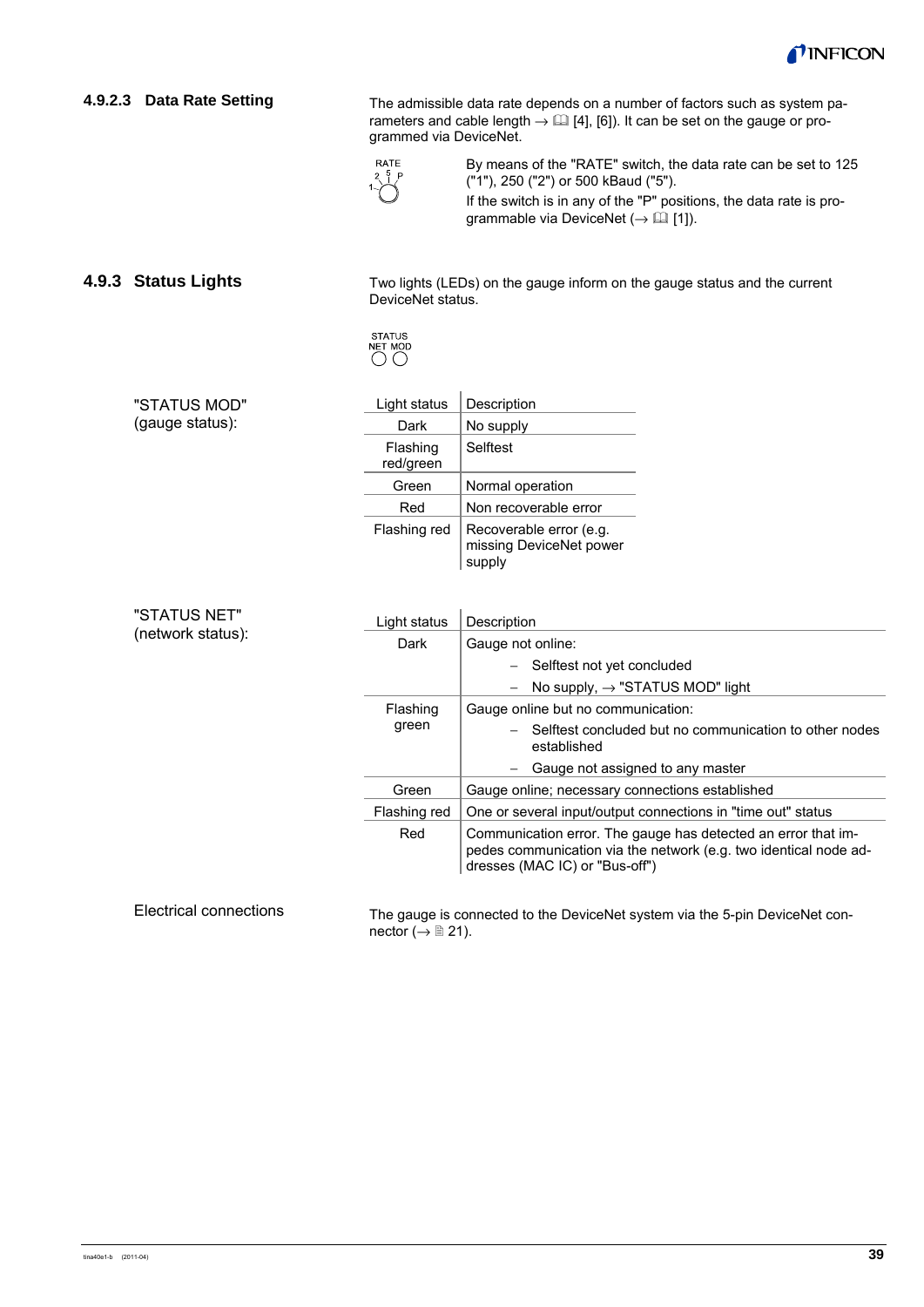#### **4.10 Profibus Interface**  (BCG450-SP)

This interface allows operation of BCG450-SP with part number

353-554 and 353-556

in connection with other devices that are suited for Profibus operation. The physical interface and communication firmware of BCG450-SP comply with the Profibus standard  $(\rightarrow \Box \Box$  [7], [5].

Two adjustable switching functions are integrated in the BCG450-SP. The corresponding relay contacts are available at the sensor cable connector  $( \rightarrow \Box 8, 20, 41).$ 

The basic sensor and sensor electronics of all BCG450 gauges are identical.



| 4.10.1   | <b>Description of the</b><br><b>Functions</b> | Via this interface, the following and further data are exchanged in the standardized<br>Profibus protocol ( $\rightarrow$ [2] [2]):<br>Pressure reading<br>Pressure unit (Torr, mbar, Pa)<br>Degas function<br>$\bullet$<br>Status and error messages<br>Status of the switching functions                                                                                                                                                                                                                                                                                                                                                                                                                                                                                                                                             |  |  |  |  |
|----------|-----------------------------------------------|----------------------------------------------------------------------------------------------------------------------------------------------------------------------------------------------------------------------------------------------------------------------------------------------------------------------------------------------------------------------------------------------------------------------------------------------------------------------------------------------------------------------------------------------------------------------------------------------------------------------------------------------------------------------------------------------------------------------------------------------------------------------------------------------------------------------------------------|--|--|--|--|
| 4.10.2   | <b>Operating Parameters</b>                   | As the DeviceNet protocol is highly complex, the parameters and programming of<br>BCG450-SP are described in detail in the separate Communication Protocol<br>$(\rightarrow \Box \Box$ [2]).                                                                                                                                                                                                                                                                                                                                                                                                                                                                                                                                                                                                                                           |  |  |  |  |
| 4.10.2.1 | <b>Operating Software</b>                     | For operating the gauge via Profibus, prior installation of the BCG450 specific GSD<br>file is required on the bus master side. This file can be downloaded via internet<br>$(\rightarrow \Box \Box$ [3]).                                                                                                                                                                                                                                                                                                                                                                                                                                                                                                                                                                                                                             |  |  |  |  |
| 4.10.2.2 | <b>Node Address Setting</b>                   | For unambiguous identification of the gauge in a Profibus environment, a node<br>address is required. The node address setting is made on the gauge.<br>The node address $(0 \dots 125_{\text{dec}})$ is set in hexadecimal form<br><b>ADDRESS</b><br><b>MSD</b><br>LSD<br>(00  7D <sub>hex</sub> ) via the "ADDRESS", "MSD", and "LSD" switches.<br>$2\sqrt{1/6}$ $2\sqrt{1/6}$<br>The node address is polled by the firmware when the gauge is<br>switched on. If the setting deviates from the stored value, the<br>new value is taken over into the NVRAM. If a value $>7D_{hex}$<br>$($ >125 <sub>dec</sub> ) is entered, the node address setting currently stored<br>in the device remains valid but it can now be defined via<br>Profibus ("Set slave Address", $\rightarrow$ [2]).<br>Default address setting is $5C_{hex}$ . |  |  |  |  |

Electrical connections

The gauge is connected to Profibus via the 9-pin Profibus connector  $(\rightarrow \Box 22)$ .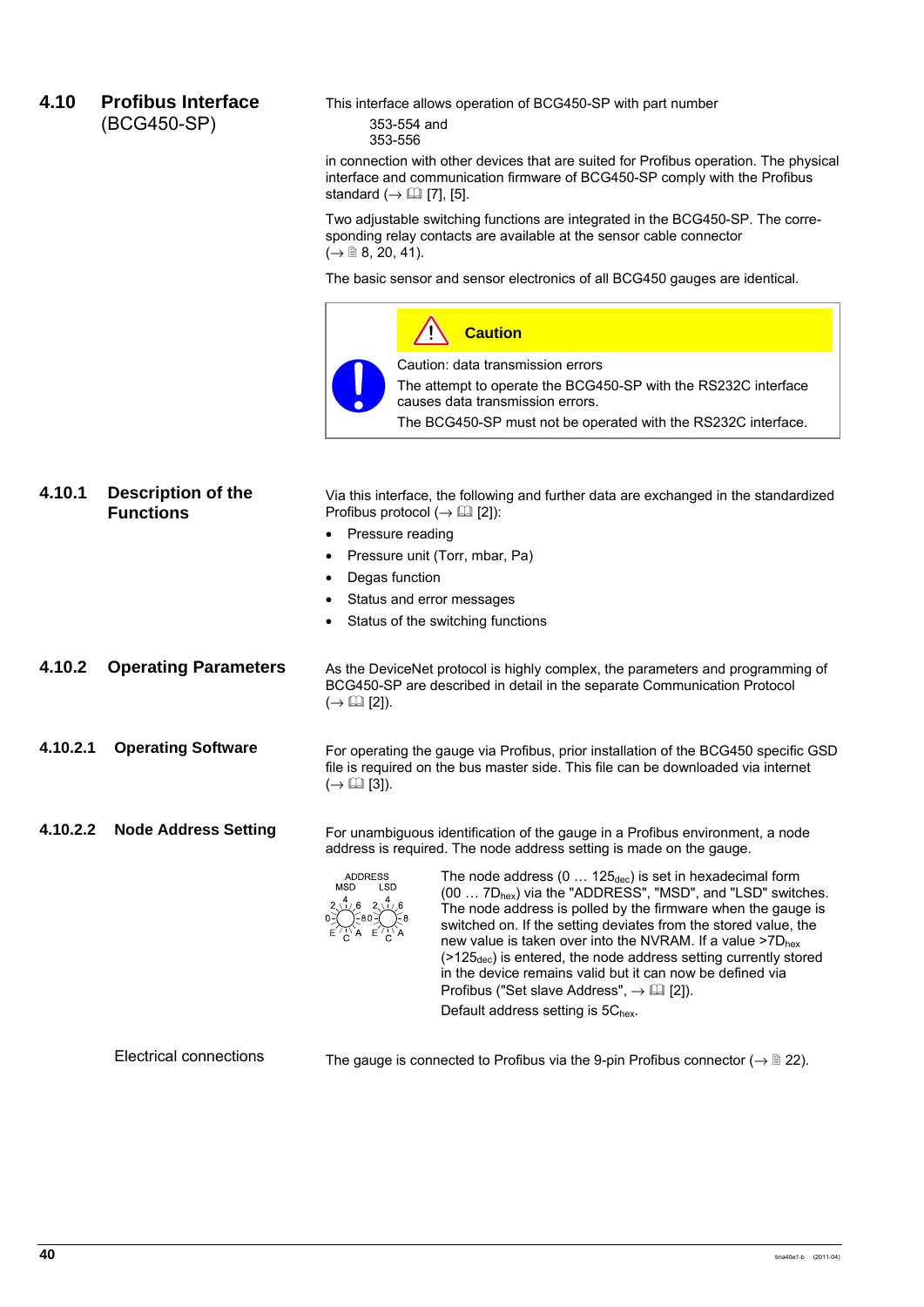

#### **4.11 Switching Functions**  (BCG450-SD, -SP)

The gauges BCG450-SD and BCG450-SP have two independent, manually settable switching functions. Each switching function has a floating normally open relay contact<sup>1)</sup>. The relay contacts are accessible at the sensor cable connector  $(\rightarrow \Box$  20).

The threshold values of switching functions A and B can be set within the pressure range  $1 \times 10^{-9}$  mbar  $\ldots$  1000 mbar via potentiometers "SETPOINT A" and "SETPOINT B".



where constant c is pressure unit dependent  $(\rightarrow$  Appendix A).



The hysteresis of the switching functions is 10% of the threshold setting.

<sup>1)</sup> Both setpoint relays (SP A/B,  $\rightarrow \mathbb{R}$  20) can be reprogrammed by the user to work as atmosphere switching function relays ( $\rightarrow \mathbb{B}$  30 and  $\mathbb{Q}$  [1] or [2]) (SP A/B = default setting).

#### **4.11.1 Setting the Switching Functions**

The threshold values of the two switching functions "SETPOINT A" and "SETPOINT B" are set locally on the potentiometers of the gauge that are accessible via the openings on one side of the gauge housing.

Required tools

- Voltmeter
- Ohmmeter or continuity checker
- Screwdriver, max. ø2.5 mm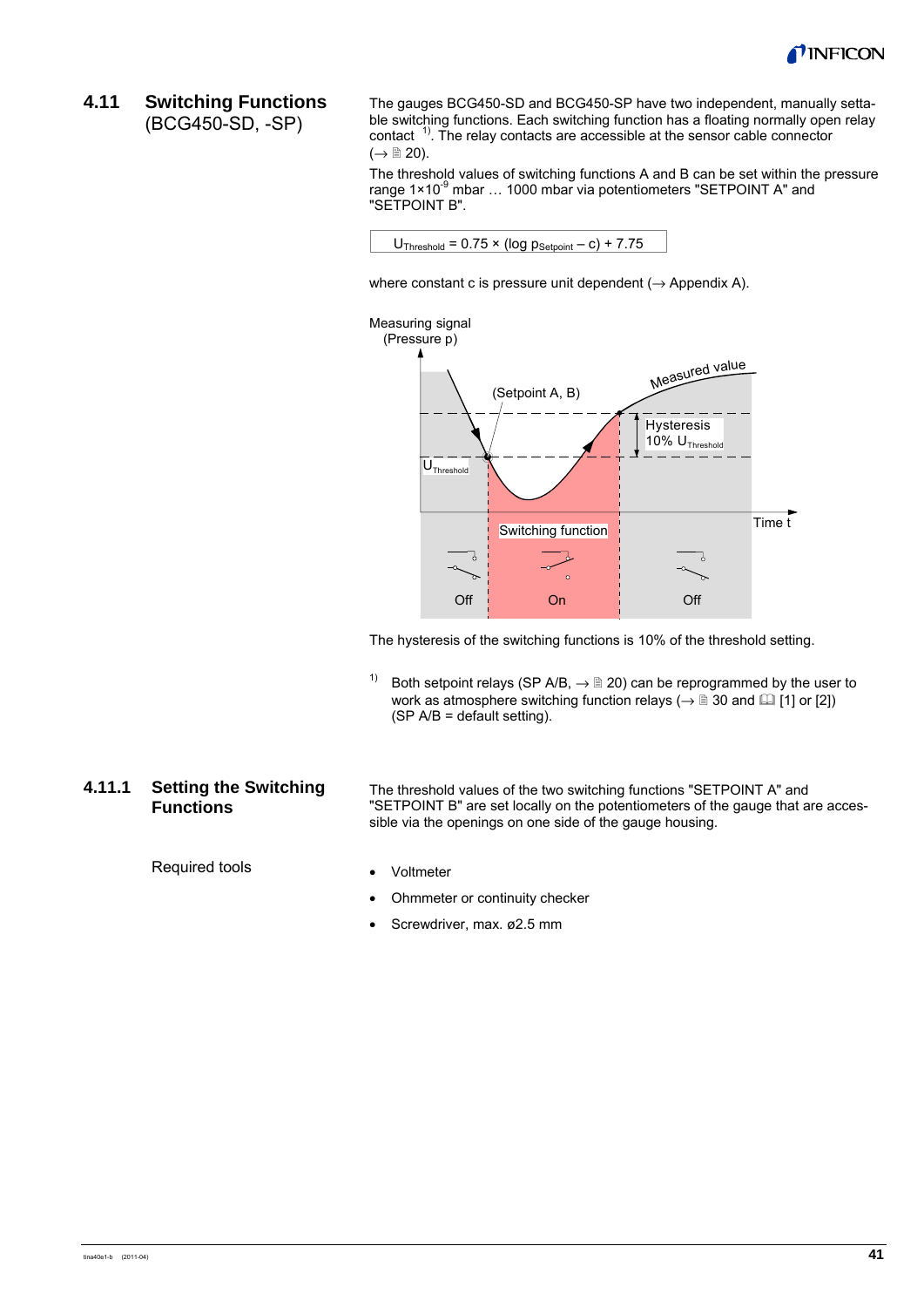The procedure for setting thresholds is identical for both switching functions.



**D** Put the gauge into operation.

**2** Connect the + lead of a voltmeter to the threshold measurement point of the selected switching function ("Setpoint A" Pin 3, "Setpoint B" Pin 6) and its **–** lead to a ground contact nearby (eg. grounded locking screw nut of connector or vacuum connection of the gauge).



The threshold voltages are referenced to ground (housing, vacuum connection), **not** to Pin 5 (common power GND 24 V supply).





**B** Using a screwdriver (max. ø2.5 mm), set the voltage of the selected switching function (Setpoint A, B) to the desired value U<sub>Threshold</sub>.



Setting of the switching functions is now concluded.



 There is no local visual indication of the statuses of the switching functions. However, a functional check of the switching functions (On/Off) can be made with one of the following methods:

- Reading the status via fieldbus interface  $\rightarrow$  [1] for BCG450-SD,  $\rightarrow$  [2] for BCG450-SP.
- Measurement of the relay contacts at the sensor cable connector with a ohmmeter/continuity checker ( $\rightarrow \mathbb{B}$  20).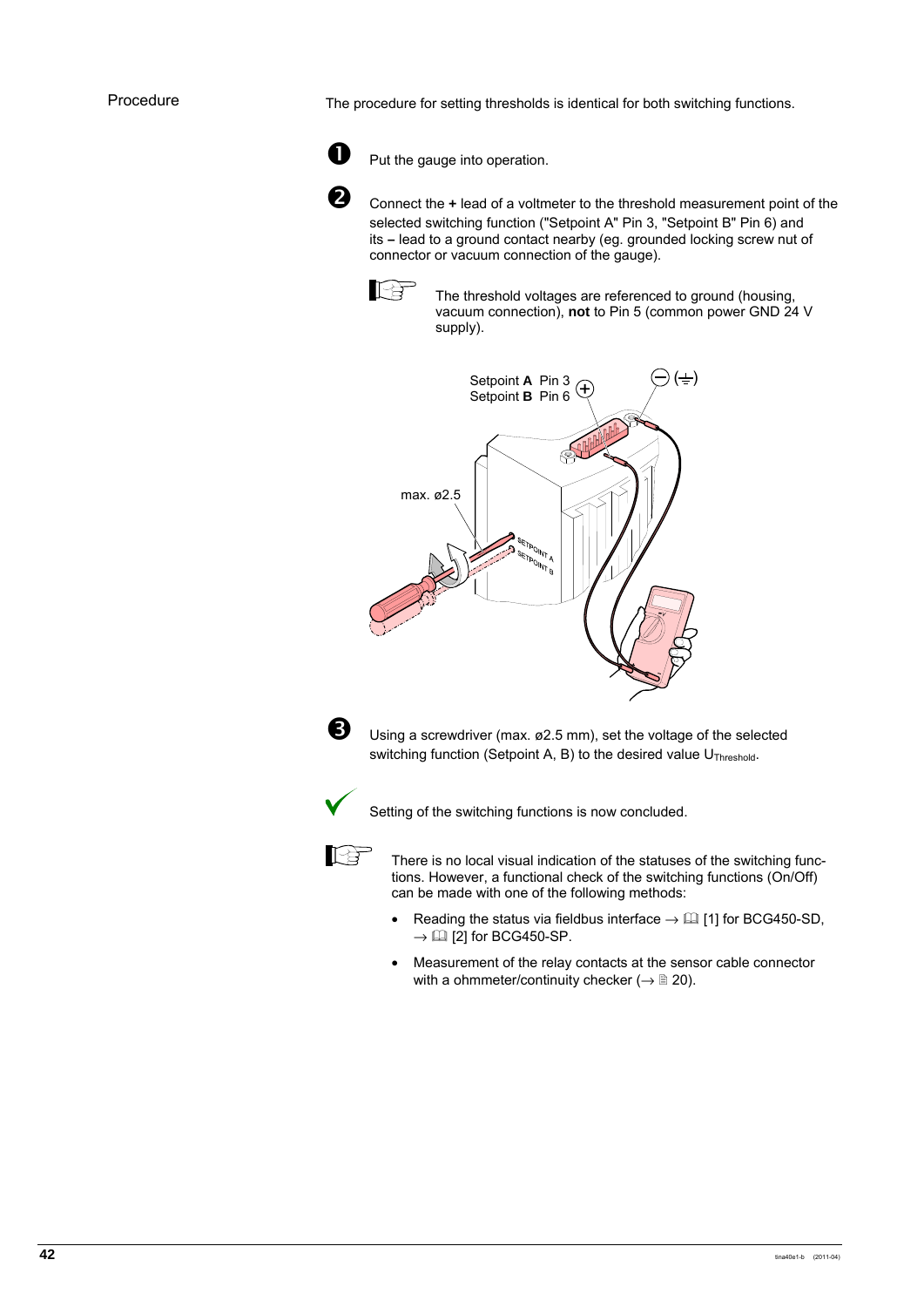### **5 Deinstallation**



Procedure

Vent the vacuum system.



 Before taking the gauge out of operation, make sure that this has no adverse effect on the vacuum system.

Depending on the programming of the superset controller, faults may occur or error messages may be triggered.

Follow the appropriate shut-down and starting procedures.



 $\overline{2}$  Take gauge out of operation.



Disconnect all cables from the gauge.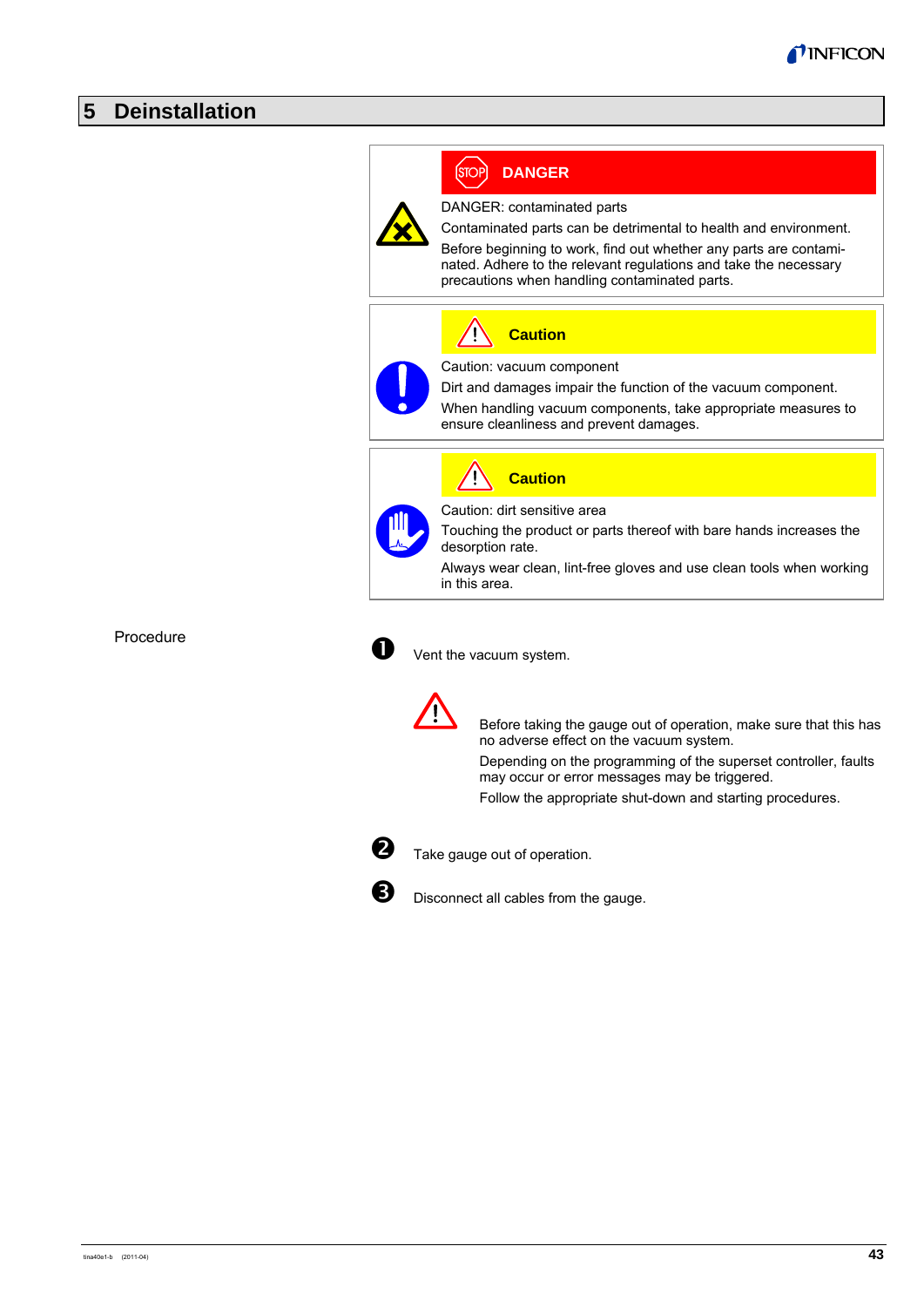

**Q** Remove gauge from the vacuum system and replace the protective lid.

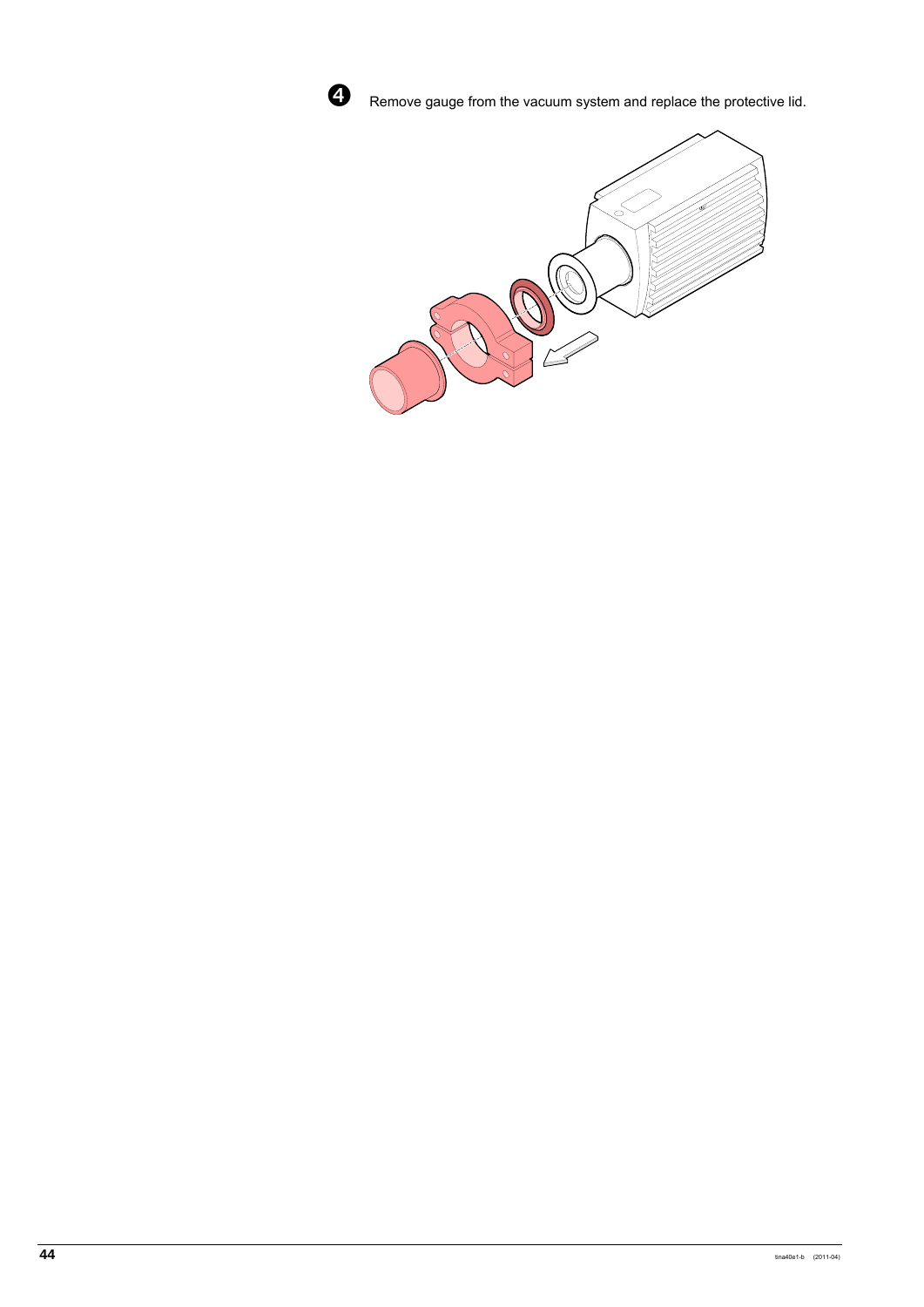#### **6 Maintenance, Repair**

#### **6.1 Maintenance**



**DANGER**

DANGER: contaminated parts

Contaminated parts can be detrimental to health and environment.

Before beginning to work, find out whether any parts are contaminated. Adhere to the relevant regulations and take the necessary precautions when handling contaminated parts.

#### **6.1.1 Cleaning the Gauge**

Small deposits on the electrode system can be removed by baking the anode (Degas  $\rightarrow \mathbb{R}$  28). In the case of severe contamination, the baffle can be exchanged easily ( $\rightarrow \mathbb{B}$  16). The sensor itself cannot be cleaned and needs to be replaced in case of severe contamination ( $\rightarrow \mathbb{B}$  49).

A slightly damp cloth normally suffices for cleaning the outside of the unit. Do not use any aggressive or scouring cleaning agents.



 Make sure that no liquid can penetrate the product. Allow the product to dry thoroughly before putting it into operation again.



 Gauge failures due to contamination or wear and tear, as well as expendable parts (e.g. filament), are not covered by the warranty.

#### **6.2 Adjusting the Gauge**

The gauge is factory-calibrated. Through the use in different climatic conditions, fitting positions, aging or contamination ( $\rightarrow \mathbb{B}$  28) and after exchanging the sensor  $(\rightarrow \mathbb{B}$  49) a shifting of the characteristic curve can occur. However, readjustments are automatically carried out during operation of the gauge.

#### **6.3 Adjusting the Atmosphere Sensor**

The ambient atmospheric pressure of the gauge is measured by a separate sensor built into the electronics unit of the gauge (outside the vacuum chamber).

This sensor can be calibrated against the Capacitance Diaphragm sensor in the gauge. While the gauge is in a vented state, the gauge electronics compares the output signals of the two sensors and carries out the necessary adjustments to the atmospheric pressure sensor signal.



 The following adjustment procedure can only be carried out via the serial interfaces.



Vent vacuum system (or operate gauge in the deinstalled state)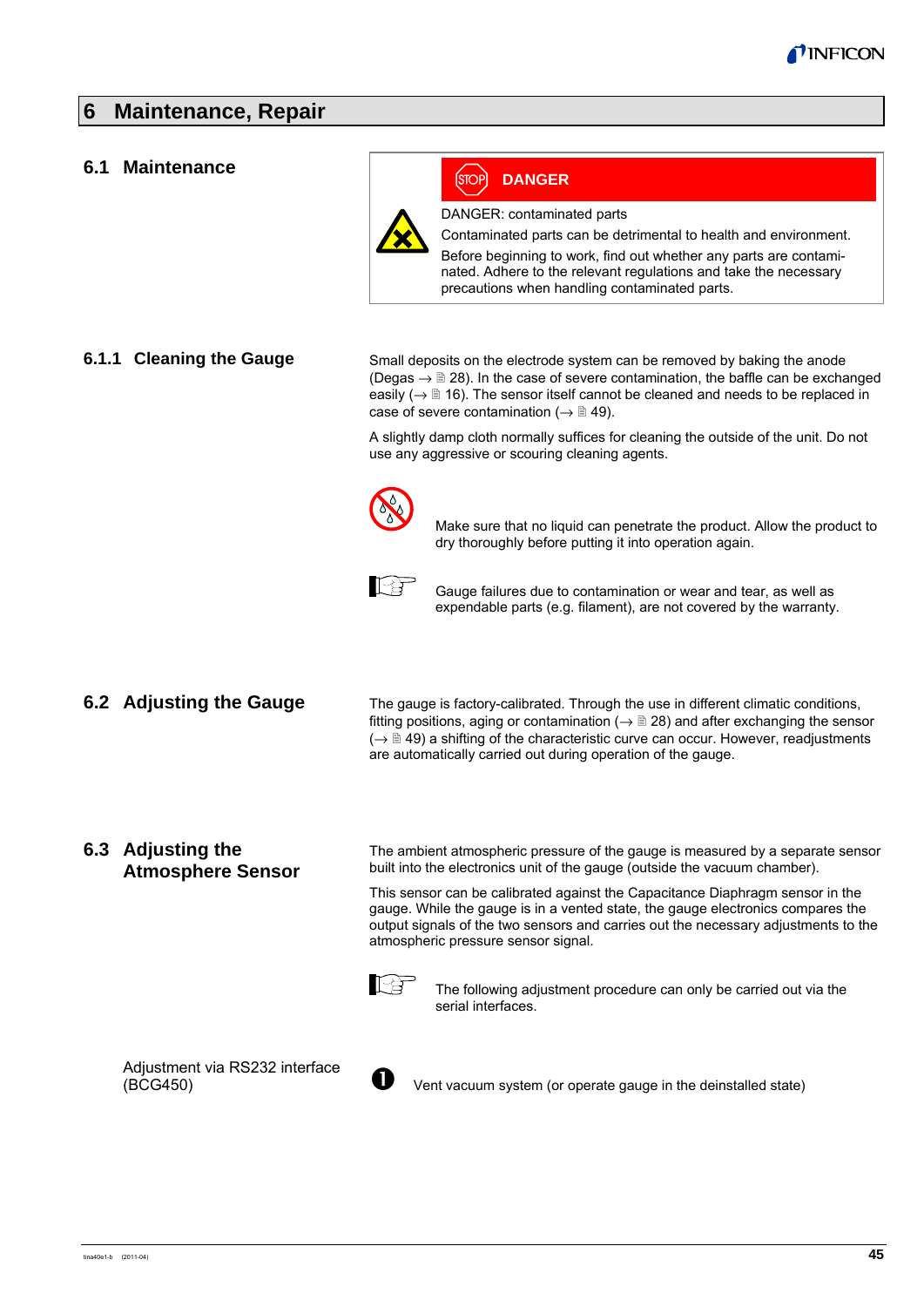

o Two 5 byte long command strings have to be sent to the gauge in succession (general RS232 information  $\rightarrow \mathbb{B}$  33):

|  |  |  |  | String No. 1 (Unlock atmosphere sensor adjustment): |
|--|--|--|--|-----------------------------------------------------|
|--|--|--|--|-----------------------------------------------------|

|   | Byte No.   Function              | Value |     | Comment                                              |
|---|----------------------------------|-------|-----|------------------------------------------------------|
| 0 | Length of data string            | 0x03  | hex | set value                                            |
|   | Data                             | 0x10  | hex |                                                      |
| 2 | Data                             | 0x1C  | hex |                                                      |
| 3 | Data                             | 0x00  | hex |                                                      |
| 4 | Check sum<br>(of bytes No. 1  3) | 0x2C  |     | hex $\vert$ low byte of sum, high<br>byte is ignored |

String No. 2 (execute sensor adjustment):

|   | Byte No.   Function              | Value |     | Comment                                  |
|---|----------------------------------|-------|-----|------------------------------------------|
| 0 | Length of data string            | 0x03  | hex | set value                                |
|   | Data                             | 0x40  | hex |                                          |
| 2 | Data                             | 0x20  | hex |                                          |
| 3 | Data                             | 0x01  | hex |                                          |
| 4 | Check sum<br>(of bytes No. 1  3) | 0x61  | hex | low byte of sum, high<br>byte is ignored |



 After the conclusion of this procedure, the separate atmospheric pressor sensor is calibrated to match the Capacitance Diaphragm sensor.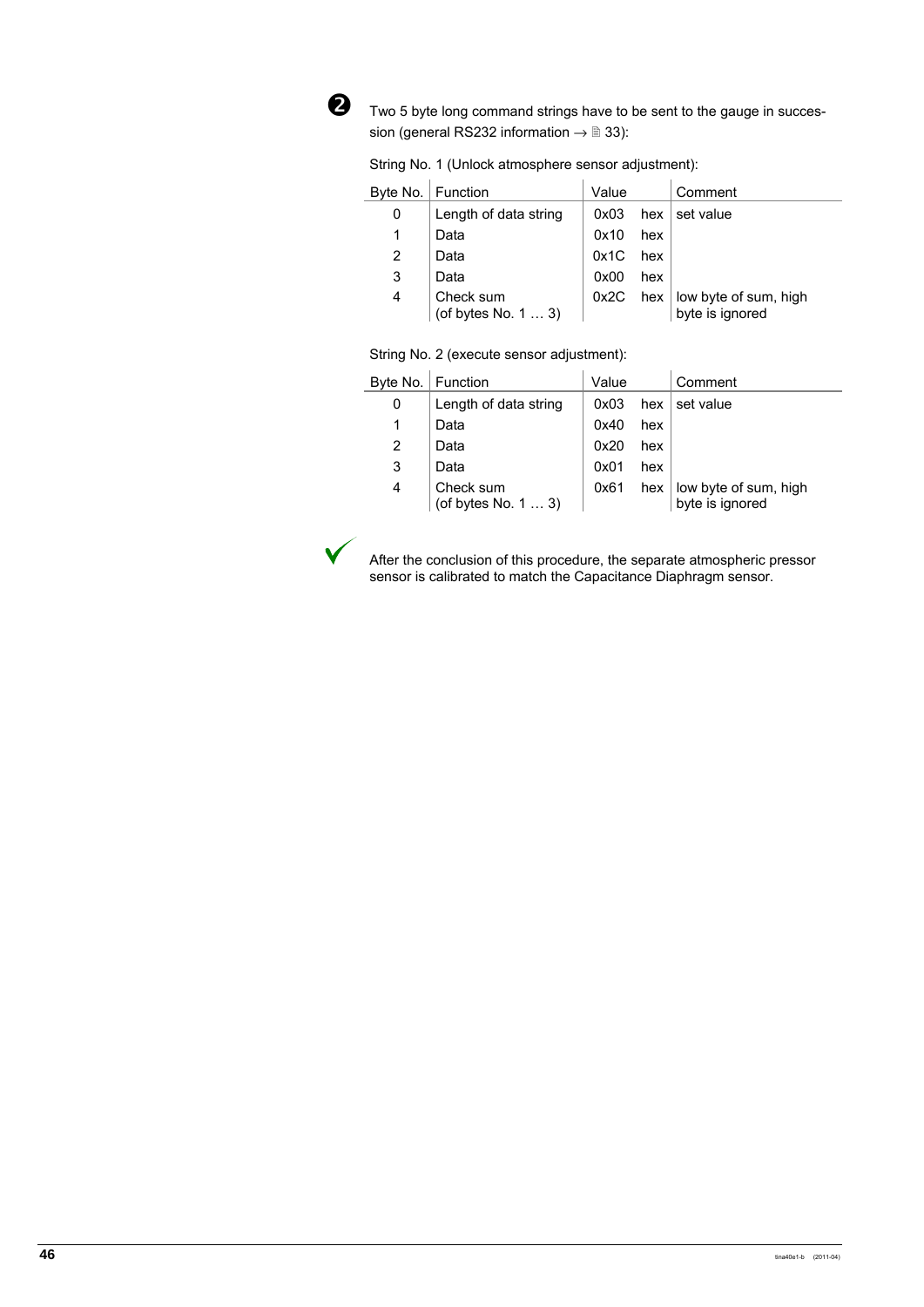

### **6.4 What to Do in Case of Problems**

Required tools / material

In the event of a fault or a complete failure of the output signal, the gauge can easily be checked.

- Voltmeter / ohmmeter
- Allen key, AF 2.5
- Spare sensor (if the sensor is faulty)

Troubleshooting (BCG450)

The output signal is available at the sensor cable connector (Pin 2 and Pin 12).



In case of an error, it may be helpful to just turn off the mains supply and turn it on again after 5 s.

| Problem                                     | Possible cause                                           | Correction                                           |  |  |
|---------------------------------------------|----------------------------------------------------------|------------------------------------------------------|--|--|
| Output signal<br>permanently $\approx$ 0V   | Sensor cable defective or<br>not correctly connected     | Check the sensor cable                               |  |  |
|                                             | No supply voltage                                        | Turn on the power supply                             |  |  |
|                                             | Gauge in an undefined<br>status                          | Turn the gauge off and on<br>again after 5 s (reset) |  |  |
| Output signal +0.1 V<br>Display: "FAIL EL"  | <b>EEPROM</b> error                                      | Turn the gauge off and on<br>again after 5 s (reset) |  |  |
|                                             |                                                          | Replace electronics                                  |  |  |
| Output signal +0.1 V<br>Display: "FAIL Cal" | Diaphragm sensor error<br>(sensor defective)             | Replace the sensor<br>$(\rightarrow \Box 49)$        |  |  |
| Output signal +0.3 V<br>Display: "FAIL Ion" | Hot cathode error<br>(sensor defective)                  | Replace the sensor<br>$(\rightarrow \mathbb{B} 49)$  |  |  |
| Output signal +0.5 V<br>Display: "FAIL Pir" | Pirani error<br>(sensor defective)                       | Replace the sensor<br>(→  19)                        |  |  |
|                                             | Electronics unit not<br>mounted correctly on sen-<br>sor | Check the connections<br>(Electronics - sensor)      |  |  |
| Display: "no Signal"                        | Internal data connection<br>not working                  | Turn the gauge off and on<br>again after 5 s         |  |  |
|                                             |                                                          | Replace the electronics<br>unit                      |  |  |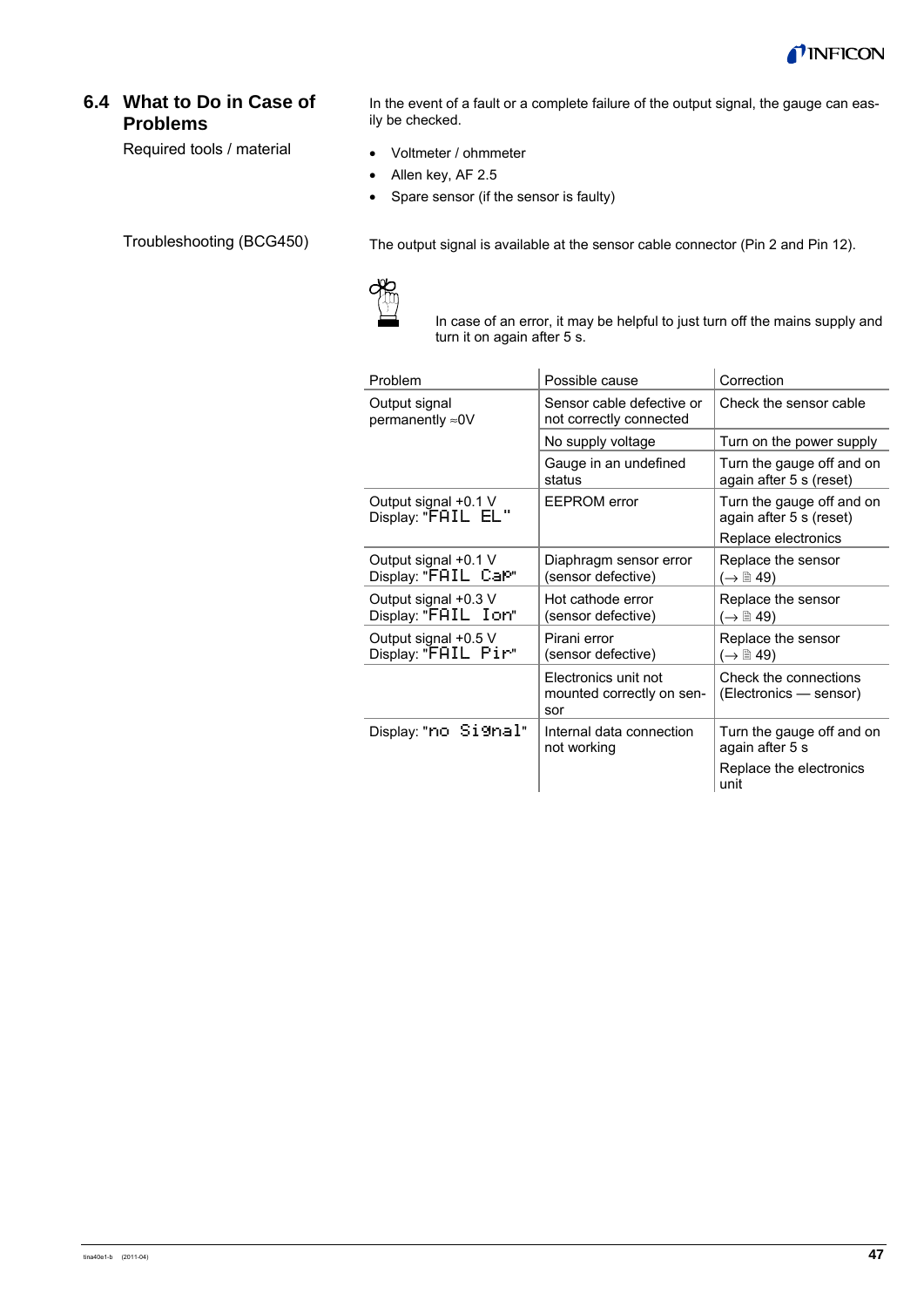If the cause of a fault is suspected to be in the sensor, the following checks can be made with an ohmmeter (the vacuum system need not be vented for this purpose).

Separate the sensor from the electronics unit ( $\rightarrow \Box$  15). Using an ohmmeter, make the following measurements on the contact pins.

| Ohmmeter measure-<br>ment between pins |                       |                 | Possible cause                                   |
|----------------------------------------|-----------------------|-----------------|--------------------------------------------------|
| $2 + 4$                                | $\approx 37 \Omega$   | $\gg 37 \Omega$ | Pirani element 1 broken                          |
| $4 + 5$                                | $\approx 37 \Omega$   | $\gg 37 \Omega$ | Pirani element 2 broken                          |
| $6 + 7$                                | $\approx 0.15 \Omega$ |                 | $\gg 0.15 \Omega$ Filament of hot cathode broken |
| $4 + 10$                               | $\infty$              | ≪∞              | Electrode - short circuit to ground              |
| $6 + 10$                               | $\infty$              | ≪∞              | Electrode - short circuit to ground              |
| $3 + 10$                               | $\infty$              | ≪∞              | Electrode - short circuit to ground              |
| $9 + 10$                               | $\infty$              | ≪∞              | Electrode - short circuit to ground              |
| $6 + 3$                                | $\infty$              | ≪∞              | Short circuit between electrodes                 |
| $9 + 3$                                | $\infty$              | ≪∞              | Short circuit between electrodes                 |



 All unmarked pins in the diagram are used by the diaphragm sensor electronics and cannot be utilized for diagnostic purposes (do not connect an ohm meter/continuity checker to these pins).

View on sensor pins



Correction

Troubleshooting on Fieldbus Gauges (BCG450-SD, -SP)

All of the above faults can only be remedied by replacing the sensor ( $\rightarrow \mathbb{B}$  49).

Error diagnosis of fieldbus gauges can only be performed as described above for the basic sensor and sensor electronics. Diagnosis of the fieldbus interface can only be done via the superset bus controller  $\mapsto$  [1], [2]).

For diagnosis of the BCG450-SD (DeviceNet) gauges, the status lights might produce some useful information ( $\rightarrow \mathbb{B}$  39).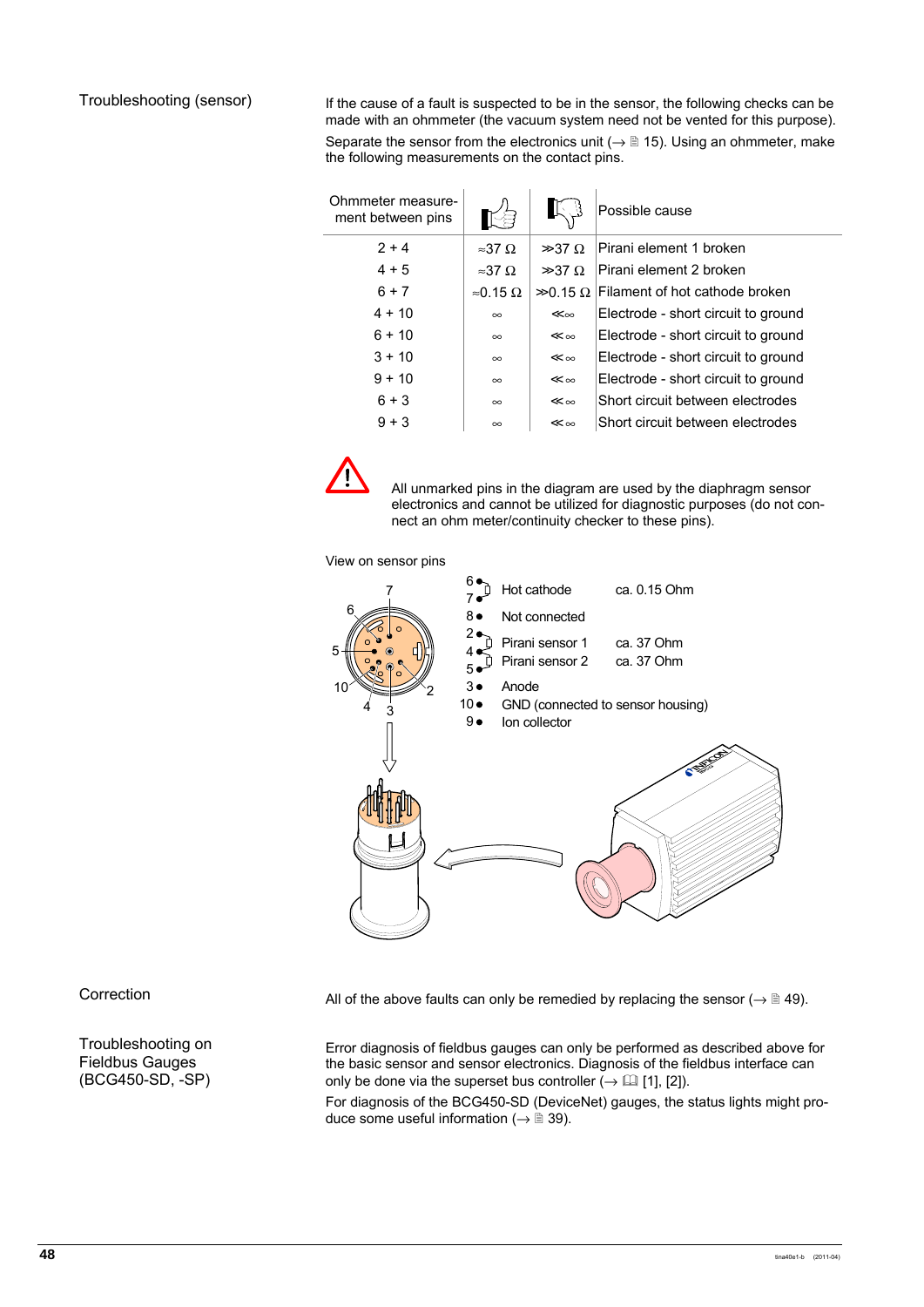

#### **6.5 Replacing the Sensor**

Replacement is necessary, when

- the sensor is severely contaminated
- the sensor is mechanically deformed
- the sensor is faulty, e.g. filament of hot cathode broken  $(\rightarrow \mathbb{B} 47)$
- the sensor is faulty, e.g. Pirani element broken  $(\rightarrow \mathbb{B} 47)$

Required tools / material

Procedure

- Allen key, AF 2.5
- Spare sensor  $(\rightarrow \Box 50)$

**D** Deinstall the gauge ( $\rightarrow \mathbb{B}$  43).

**O** Deinstall the electronics unit from the faulty sensor and mount it to the new sensor ( $\rightarrow \mathbb{B}$  15).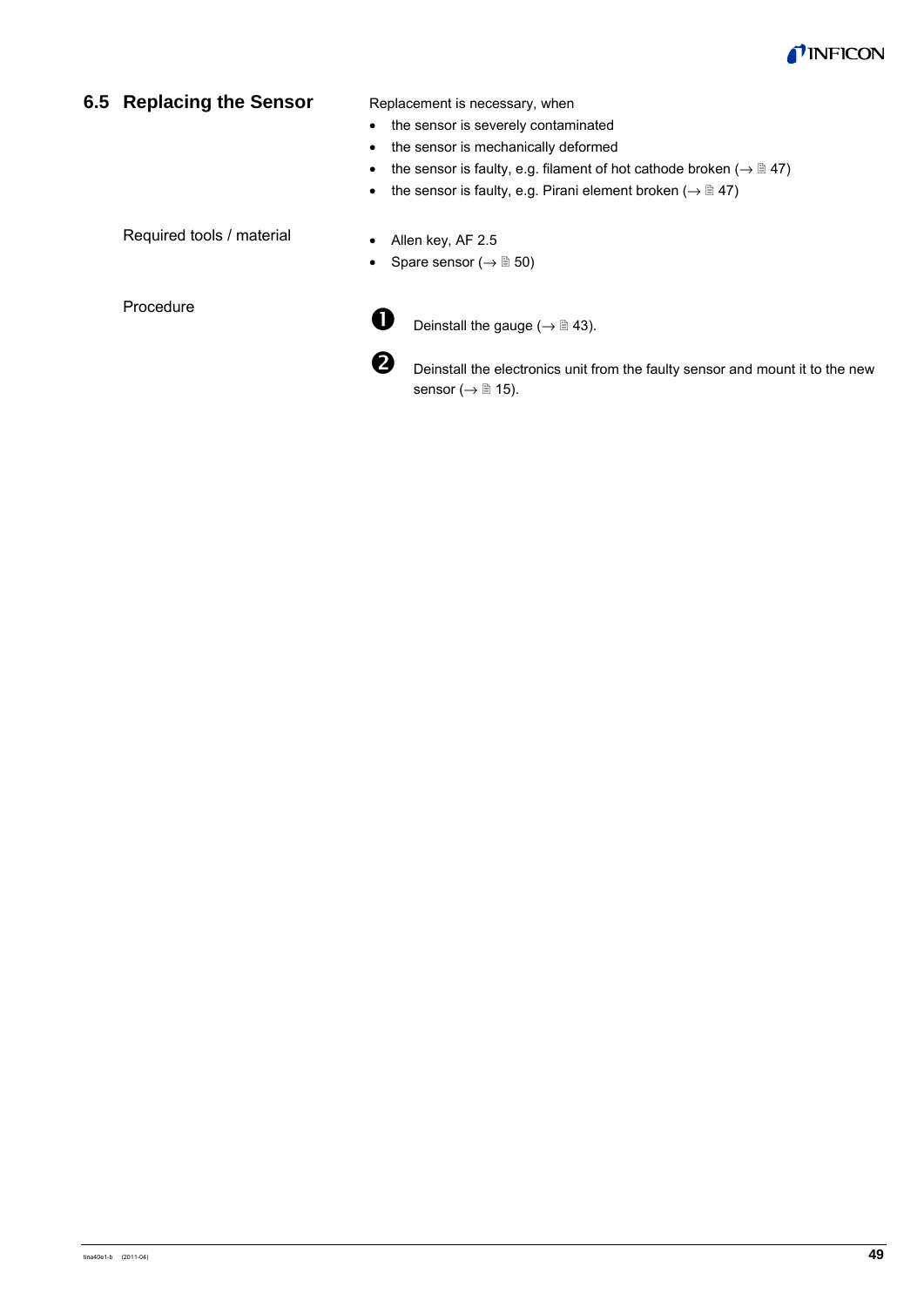## **7 Options**

|                                                                  | Part number |
|------------------------------------------------------------------|-------------|
| 24 VDC power supply / RS232C line ( $\rightarrow \mathbb{B}$ 23) | 353-511     |
| Baffle DN 25 ISO-KF / DN 40 CF-R ( $\rightarrow \mathbb{B}$ 16)  | 353-512     |
| Seal with centering ring and baffle DN 25 ISO-KF                 | 211-113     |

# **8 Spare Parts**

When ordering spare parts, always indicate:

- All information on the product nameplate
- Description and part number

|                                                                                                | Part number |
|------------------------------------------------------------------------------------------------|-------------|
| Replacement sensor BCG450, vacuum connection<br>DN 25 ISO-KF (including allen key)             | 354-492     |
| Replacement sensor BCG450, vacuum connection<br>DN 25 ISO-KF with baffle (including allen key) | 354-489     |
| Replacement sensor BCG450, vacuum connection<br>DN 40 CF-R (including allen key)               | 354-493     |

# **9 Storage**

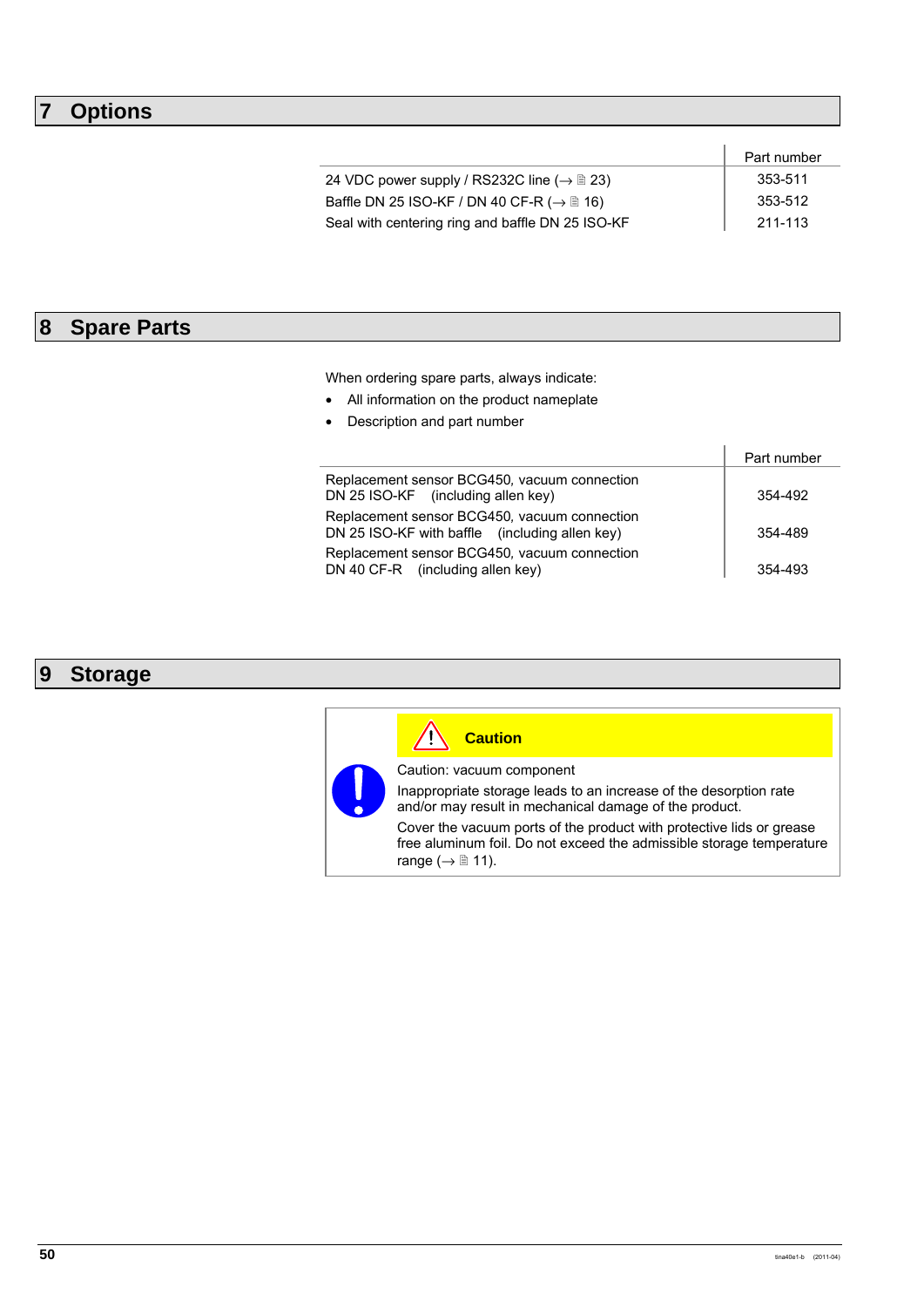### **10 Returning the Product**



# **WARNING**

WARNING: forwarding contaminated products

Contaminated products (e.g. radioactive, toxic, caustic or biological hazard) can be detrimental to health and environment.

Products returned to INFICON should preferably be free of harmful substances. Adhere to the forwarding regulations of all involved countries and forwarding companies and enclose a duly completed declaration of contamination ( $\rightarrow \mathbb{B}$  56).

Products that are not clearly declared as "free of harmful substances" are decontaminated at the expense of the customer.

Products not accompanied by a duly completed declaration of contamination are returned to the sender at his own expense.

### **11 Disposal**

|                           |                                                                                                                                                                                                                             | <b>DANGER</b>                                                                                                                                                                                                                                              |  |  |
|---------------------------|-----------------------------------------------------------------------------------------------------------------------------------------------------------------------------------------------------------------------------|------------------------------------------------------------------------------------------------------------------------------------------------------------------------------------------------------------------------------------------------------------|--|--|
|                           |                                                                                                                                                                                                                             | DANGER: contaminated parts                                                                                                                                                                                                                                 |  |  |
|                           |                                                                                                                                                                                                                             | Contaminated parts can be detrimental to health and environment.<br>Before beginning to work, find out whether any parts are contami-<br>nated. Adhere to the relevant regulations and take the necessary<br>precautions when handling contaminated parts. |  |  |
|                           |                                                                                                                                                                                                                             | <b>WARNING</b>                                                                                                                                                                                                                                             |  |  |
|                           |                                                                                                                                                                                                                             | WARNING: substances detrimental to the environment                                                                                                                                                                                                         |  |  |
|                           |                                                                                                                                                                                                                             | Products or parts thereof (mechanical and electric components,<br>operating fluids etc.) can be detrimental to the environment.                                                                                                                            |  |  |
|                           |                                                                                                                                                                                                                             | Dispose of such substances in accordance with the relevant local<br>regulations.                                                                                                                                                                           |  |  |
|                           |                                                                                                                                                                                                                             |                                                                                                                                                                                                                                                            |  |  |
| Separating the components | ing criteria:                                                                                                                                                                                                               | After disassembling the product, separate its components according to the follow-                                                                                                                                                                          |  |  |
| Contaminated components   | Contaminated components (radioactive, toxic, caustic or biological hazard etc.)<br>must be decontaminated in accordance with the relevant national regulations,<br>separated according to their materials, and disposed of. |                                                                                                                                                                                                                                                            |  |  |
| Other components          | Such components must be separated according to their materials and recycled.                                                                                                                                                |                                                                                                                                                                                                                                                            |  |  |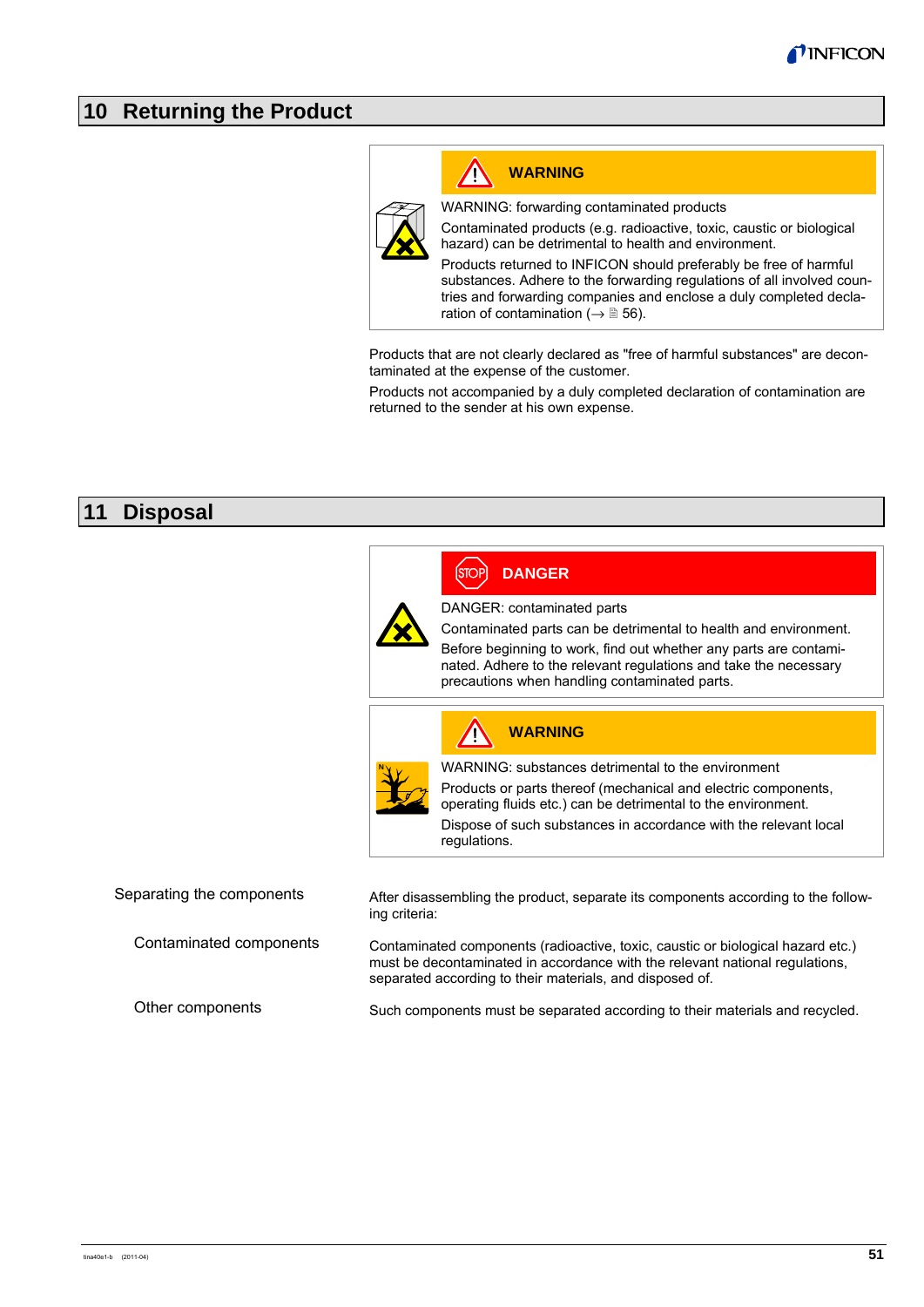# **Appendix**

#### **A: Relationship Measuring Signal – Pressure**

| Conversion formulae |                        | $p = 10^{(U - 7.75)/0.75 + c}$       |                    |                  |                     |                |                                             |                            |                        |     |             |                    |                    |
|---------------------|------------------------|--------------------------------------|--------------------|------------------|---------------------|----------------|---------------------------------------------|----------------------------|------------------------|-----|-------------|--------------------|--------------------|
|                     |                        | $U = 0.75 \times (log p - c) + 7.75$ |                    |                  |                     |                |                                             |                            |                        |     |             |                    |                    |
|                     | where                  |                                      |                    | $\sf U$          |                     | p              |                                             | $\mathtt{C}$               |                        |     |             |                    |                    |
|                     |                        |                                      | $[{\sf V}]$        |                  |                     | [mbar]         |                                             | $\pmb{0}$                  |                        |     |             |                    |                    |
|                     |                        |                                      | [V]                | $[{\mathsf{V}}]$ |                     | [Pa]<br>[Torr] |                                             | $\overline{2}$<br>$-0.125$ |                        |     |             |                    |                    |
| Conversion curve    | $1E + 04$              |                                      | Pressure p [mbar]  |                  |                     |                |                                             |                            |                        |     |             |                    |                    |
|                     | $1E + 03$              |                                      |                    |                  |                     |                |                                             |                            |                        |     |             |                    |                    |
|                     | $1E + 02$              |                                      |                    |                  |                     |                |                                             |                            |                        |     |             |                    |                    |
|                     | $1E + 01$              |                                      |                    |                  |                     |                |                                             |                            |                        |     |             |                    |                    |
|                     | $1E + 00$              |                                      |                    |                  |                     |                |                                             |                            |                        |     |             |                    |                    |
|                     | $1E-01$                |                                      |                    |                  |                     |                |                                             |                            |                        |     |             |                    |                    |
|                     | $1E - 02$              |                                      | Inadmissible range |                  |                     |                |                                             |                            |                        |     |             | Inadmissible range |                    |
|                     | $1E - 03$              | Sensor error                         |                    |                  |                     |                |                                             |                            |                        |     |             |                    |                    |
|                     | $1E - 04$              |                                      |                    |                  |                     |                |                                             |                            |                        |     |             |                    |                    |
|                     | $1E - 05$              |                                      |                    |                  |                     |                |                                             |                            |                        |     |             |                    |                    |
|                     | $1E-06$                |                                      |                    |                  |                     |                |                                             |                            |                        |     |             |                    |                    |
|                     | $1E - 07$              |                                      |                    |                  |                     |                |                                             |                            |                        |     |             |                    |                    |
|                     | $1E - 08$              |                                      |                    |                  |                     |                |                                             |                            |                        |     |             |                    |                    |
|                     | $1E-09$                |                                      |                    |                  |                     |                |                                             |                            |                        |     |             |                    |                    |
|                     | $1E - 10$<br>0.0       |                                      | 1.0<br>2.0         | لسيلس<br>3.0     | 4.0                 | 5.0            |                                             | عنسا سيناسخ<br>7.0<br>6.0  | حبليب                  | 8.0 | 9.0<br>10.0 |                    |                    |
|                     |                        |                                      |                    |                  |                     |                |                                             | Measuring signal U[V]      |                        |     |             |                    |                    |
| Conversion table    | Output signal U<br>[V] |                                      |                    | [mbar]           |                     |                | Pressure p<br>[Torr]                        |                            |                        |     |             | [Pa]               |                    |
|                     |                        |                                      | 0.1 / 0.3 / 0.5    |                  |                     |                | Sensor error ( $\rightarrow \mathbb{B}$ 47) |                            |                        |     |             |                    |                    |
|                     |                        |                                      | 0.510.774          |                  |                     |                |                                             | Inadmissible range         |                        |     |             |                    |                    |
|                     |                        |                                      | 0.774              |                  | $5 \times 10^{-10}$ |                |                                             |                            | $3.75 \times 10^{-10}$ |     |             |                    | $5 \times 10^{-8}$ |
|                     |                        | 1.00                                 |                    |                  | $1 \times 10^{-9}$  |                |                                             |                            | $7.5 \times 10^{-10}$  |     |             |                    | $1 \times 10^{-7}$ |

1.75 1×10<sup>-8</sup> 7.5×10<sup>-9</sup> 1×10<sup>-6</sup> 2.5  $1 \times 10^{-7}$  7.5 $\times 10^{-8}$  1 $\times 10^{-5}$ 

3.25  $1 \times 10^{-6}$   $7.5 \times 10^{-7}$   $1 \times 10^{-4}$ <br>4.00  $1 \times 10^{-5}$   $7.5 \times 10^{-6}$   $1 \times 10^{-3}$ 

4.75  $1 \times 10^{-4}$  7.5 $\times 10^{-5}$  1 $\times 10^{-2}$ 5.50  $1 \times 10^{-3}$  7.5 $\times 10^{-4}$  1×10<sup>-1</sup> 6.25  $1 \times 10^{-2}$  7.5 $\times 10^{-3}$  1×10<sup>0</sup> 7.00  $1 \times 10^{-1}$  7.5 $\times 10^{-2}$  1×10<sup>1</sup>

4.00  $1 \times 10^{-5}$  7.5 $\times 10^{-6}$ <br>4.75  $1 \times 10^{-4}$  7.5 $\times 10^{-5}$ 

>10.13 Inadmissible range

7.75  $1 \times 10^{0}$ 

8.50  $1 \times 10^{1}$ 

9.25  $1 \times 10^2$ 

10.00  $1 \times 10^3$ 

 $1 \times 10^3$ 

 $1 \times 10^4$ 

 $1 \times 10^5$ 

 $7.5 \times 10^{-1}$  1×10<sup>2</sup>

 $7.5 \times 10^{0}$ 

7.5×101

 $7.5 \times 10^2$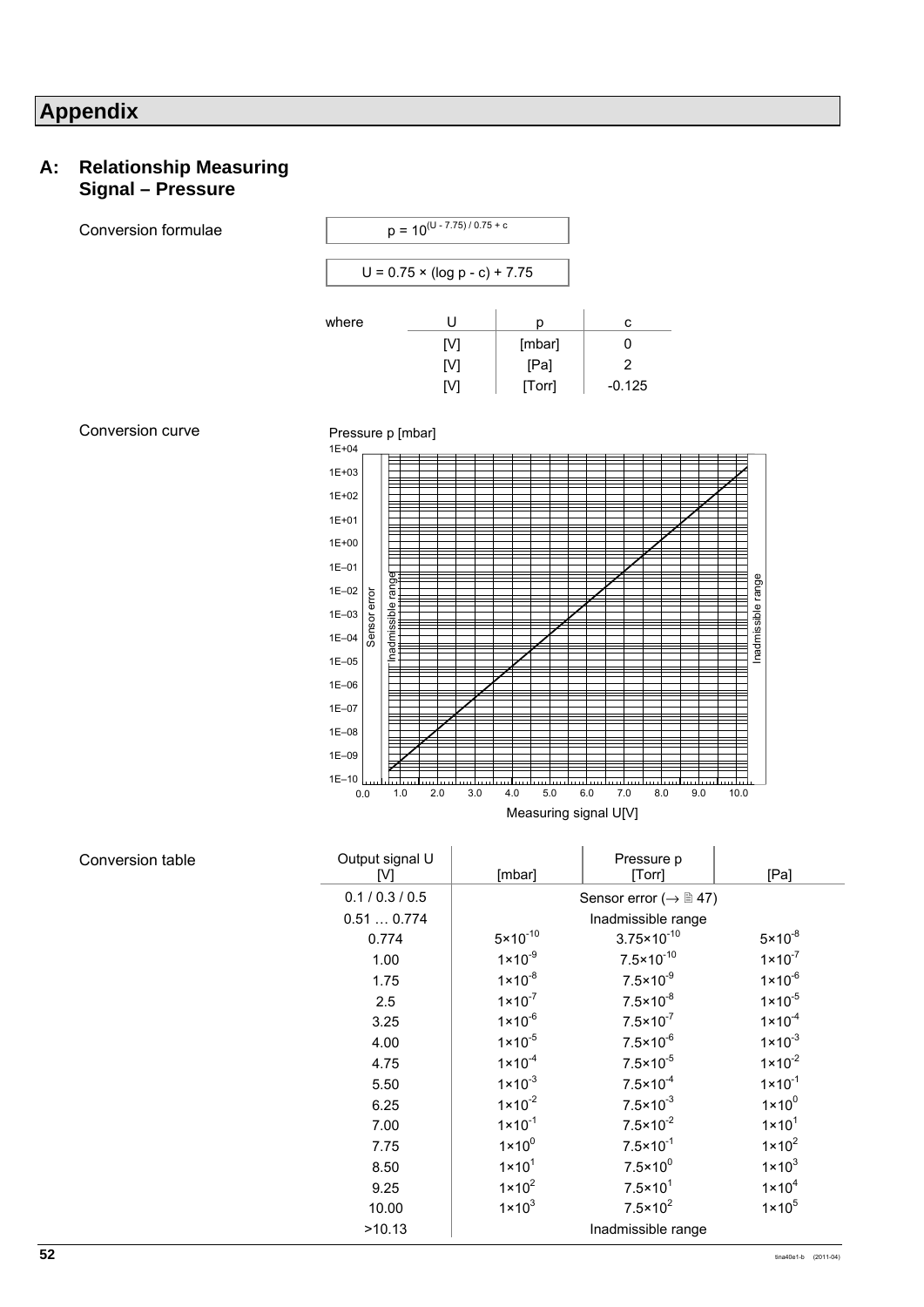

### **B: Gas Type Dependence**

Indication range above  $10^{-2}$  mbar Pressure indicated (gauge adjusted for air)

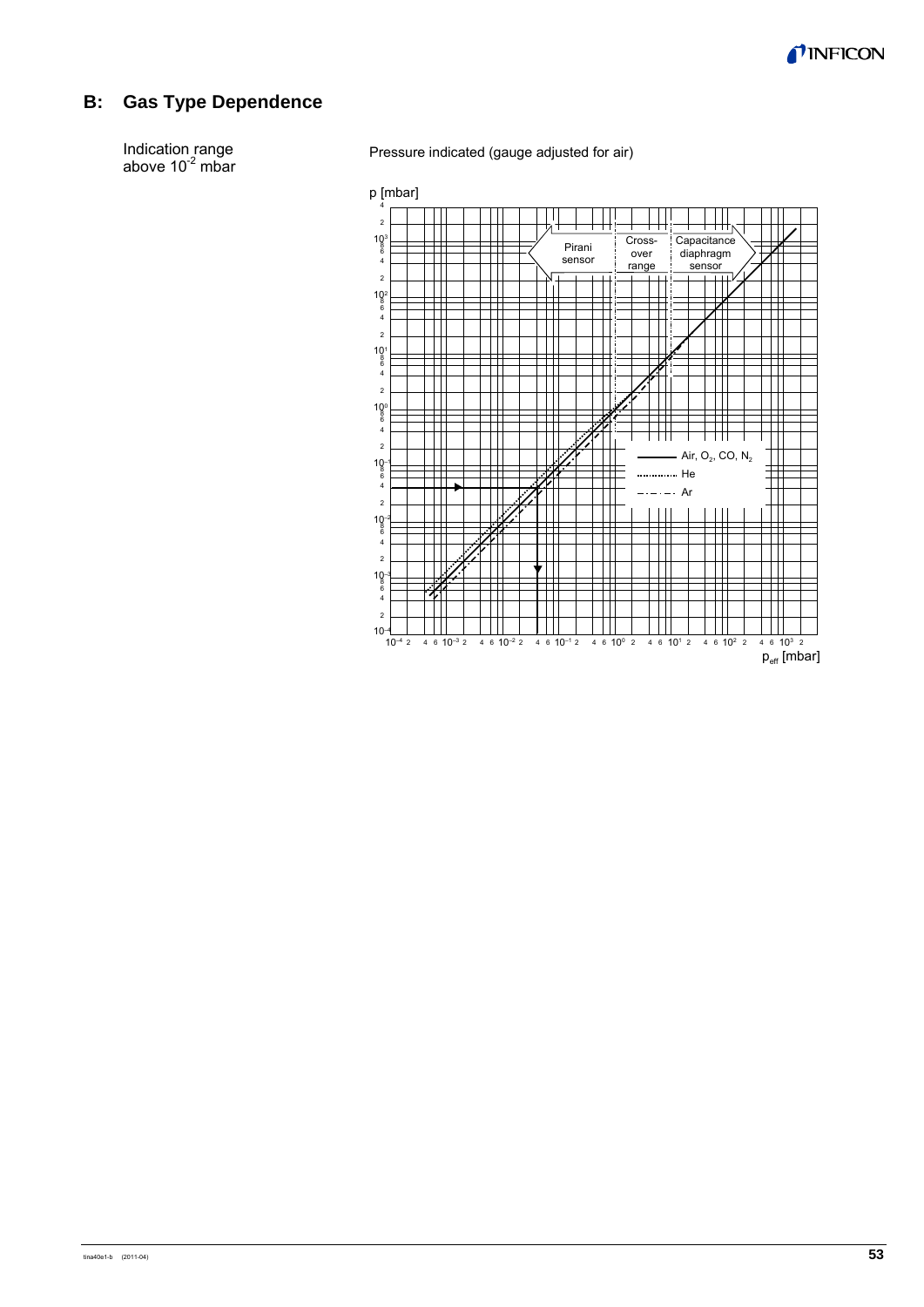Calibration in pressure range  $10^{-2}$  ... 1 mbar

The gas type dependence in the pressure range  $10^{-2}$  ... 1 mbar (Pirani sensor range) can be compensated by means of the following formula:

|       | $p_{\text{eff}}$ = C $\times$ indicated pressure |  |                           |
|-------|--------------------------------------------------|--|---------------------------|
|       |                                                  |  |                           |
| where | Gas type                                         |  | <b>Calibration factor</b> |
|       | He                                               |  | 0.8                       |
|       | Ne                                               |  | 1.4                       |
|       | Ar                                               |  | 1.7                       |
|       | Кr                                               |  | 2.4                       |
|       | Xe                                               |  | 3                         |
|       | H <sub>2</sub>                                   |  | 0.5                       |
|       | Air, $O_2$ , $CO$ , $N_2$                        |  | 1                         |
|       | CO <sub>2</sub>                                  |  | 0.9                       |
|       | Water vapor                                      |  | 0.5                       |
|       | Freon 12                                         |  | 0.7                       |

(The above calibration factors are mean values.)

Calibration in pressure range  $\leq 10^{-3}$  mbar

The gas type dependence in the pressure range  $\leq 10^{-3}$  mbar can be compensated by means of the following formula (gauge adjusted for air):

 $\overline{\phantom{0}}$ 

|       | $p_{\text{eff}}$ = C $\times$ indicated pressure |                      |
|-------|--------------------------------------------------|----------------------|
|       |                                                  |                      |
| where | Gas type                                         | Calibration factor C |
|       | He                                               | 5.9                  |
|       | Ne                                               | 4.1                  |
|       | Ar                                               | 0.8                  |
|       | Кr                                               | 0.5                  |
|       | Xe                                               | 0.4                  |
|       | H <sub>2</sub>                                   | 2.4                  |
|       | Air, $O_2$ , CO, $N_2$                           |                      |

(The above calibration factors are mean values.)



 A mixture of gases and vapors is often involved. In this case, accurate determination is only possible with a partial-pressure measuring instrument.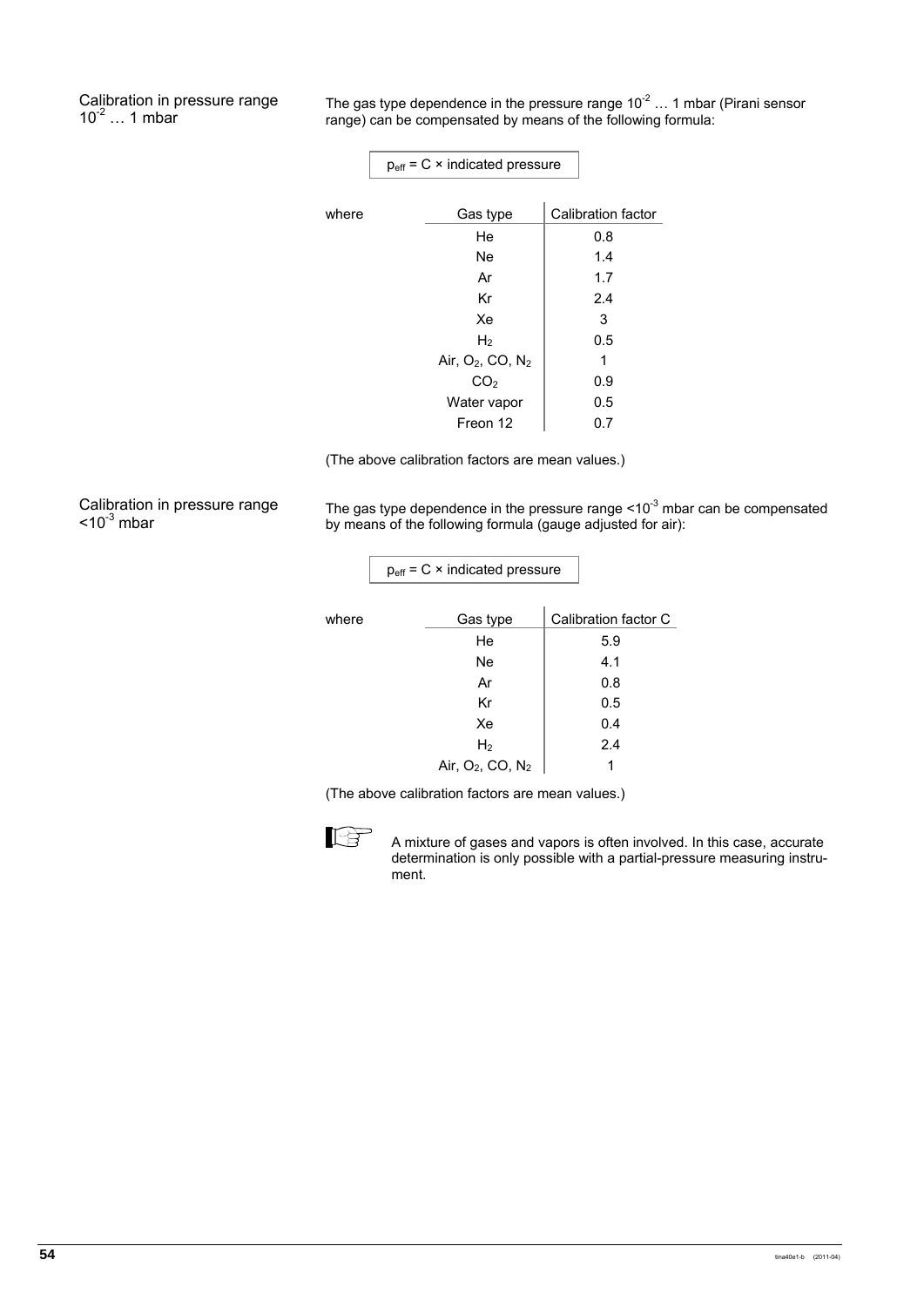

**C: Literature** 

- [1] www.inficon.com Communication Protocol DeviceNet™ BCG450-SD tira40e1 INFICON AG, LI–9496 Balzers, Liechtenstein
- [2] www.inficon.com Communication Protocol Profibus BCG450-SP tira41e1 INFICON AG, LI–9496 Balzers, Liechtenstein
- [3] www.inficon.com Product descriptions and downloads INFICON AG, LI–9496 Balzers, Liechtenstein
- [4] www.odva.org Open DeviceNet Vendor Association, Inc. DeviceNet™ Specifications
- [5] www.profibus.com Profibus user organization
- [16] European Standard for DeviceNet EN 50325
- [17] European Standard for Profibus EN 50170
- [8] www.inficon.com Instruction Sheet TripleGauge™ BCG450, BCG450-SD, BCG450-SP tima40e1 INFICON AG, LI–9496 Balzers, Liechtenstein
- [9] www.inficon.com Instruction Sheet TripleGauge™ BCG450-SD, BCG450-SP tima41e1 INFICON AG, LI–9496 Balzers, Liechtenstein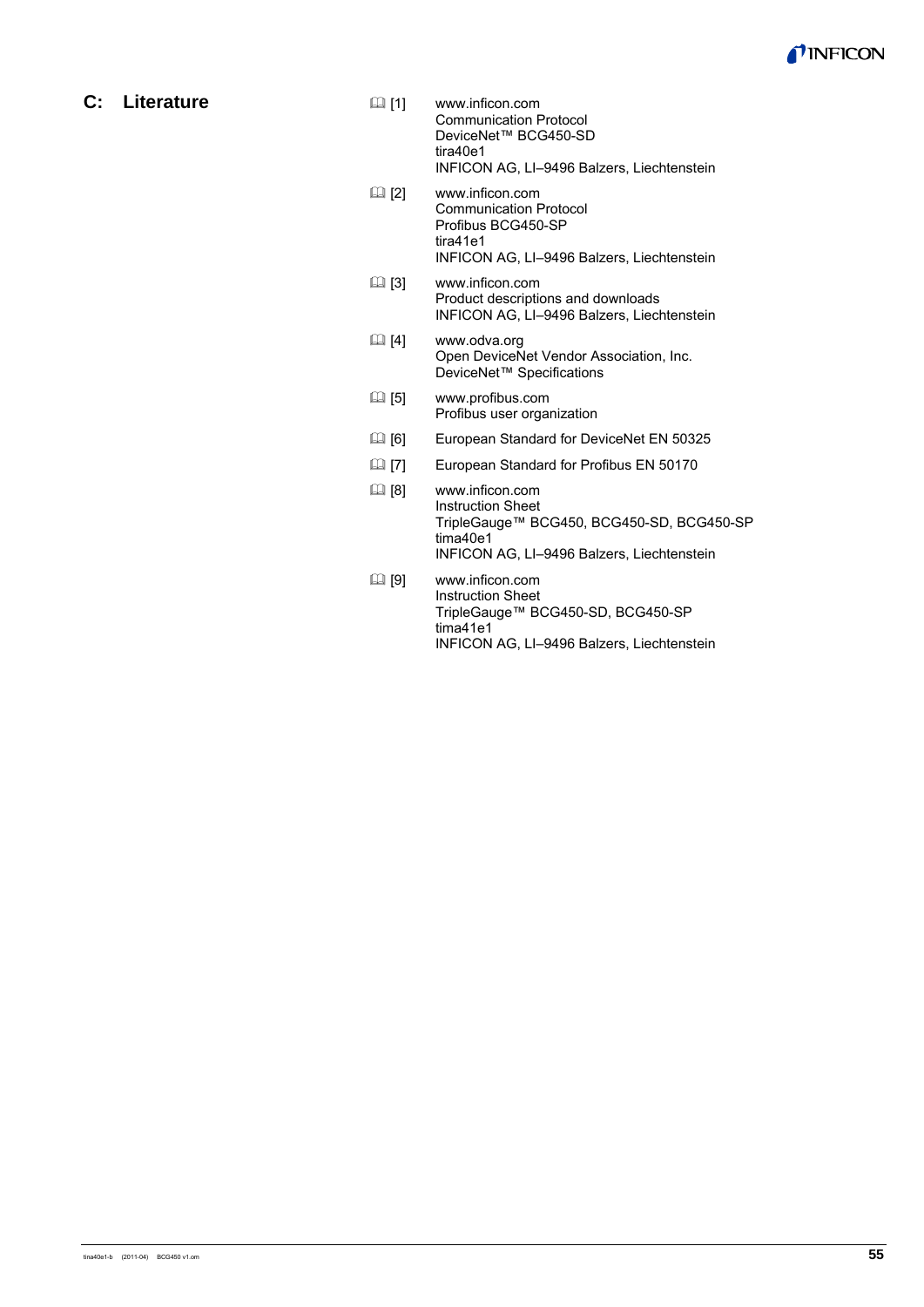

### **Declaration of Contamination**

The service, repair, and/or disposal of vacuum equipment and components will only be carried out if a correctly completed declaration has been submitted. Non-completion will result in delay.

This declaration may only be completed (in block letters) and signed by authorized and qualified staff.



from our website.

Original for addresee - 1 copy for accompanying documents - 1 copy for file of sender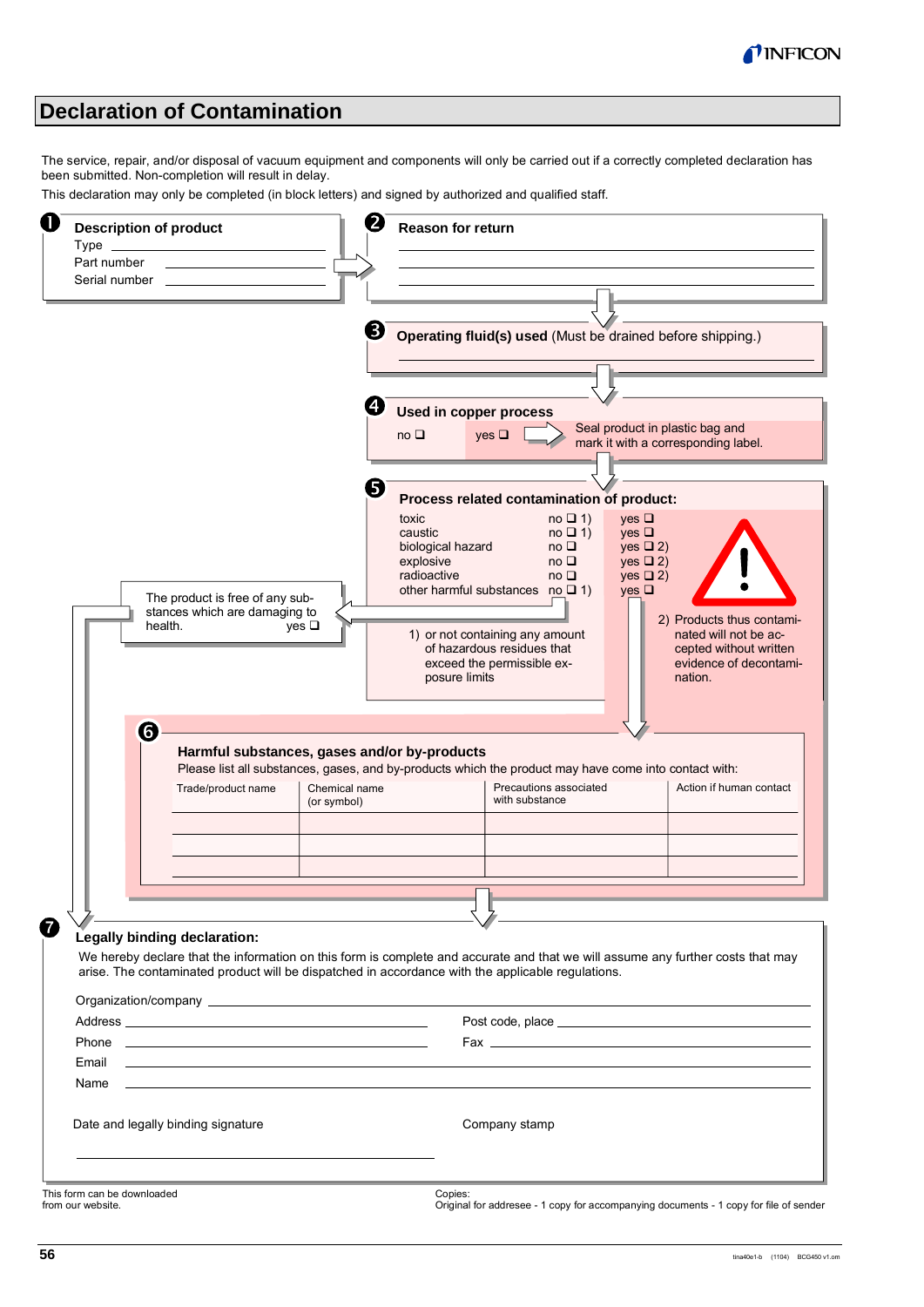

Notes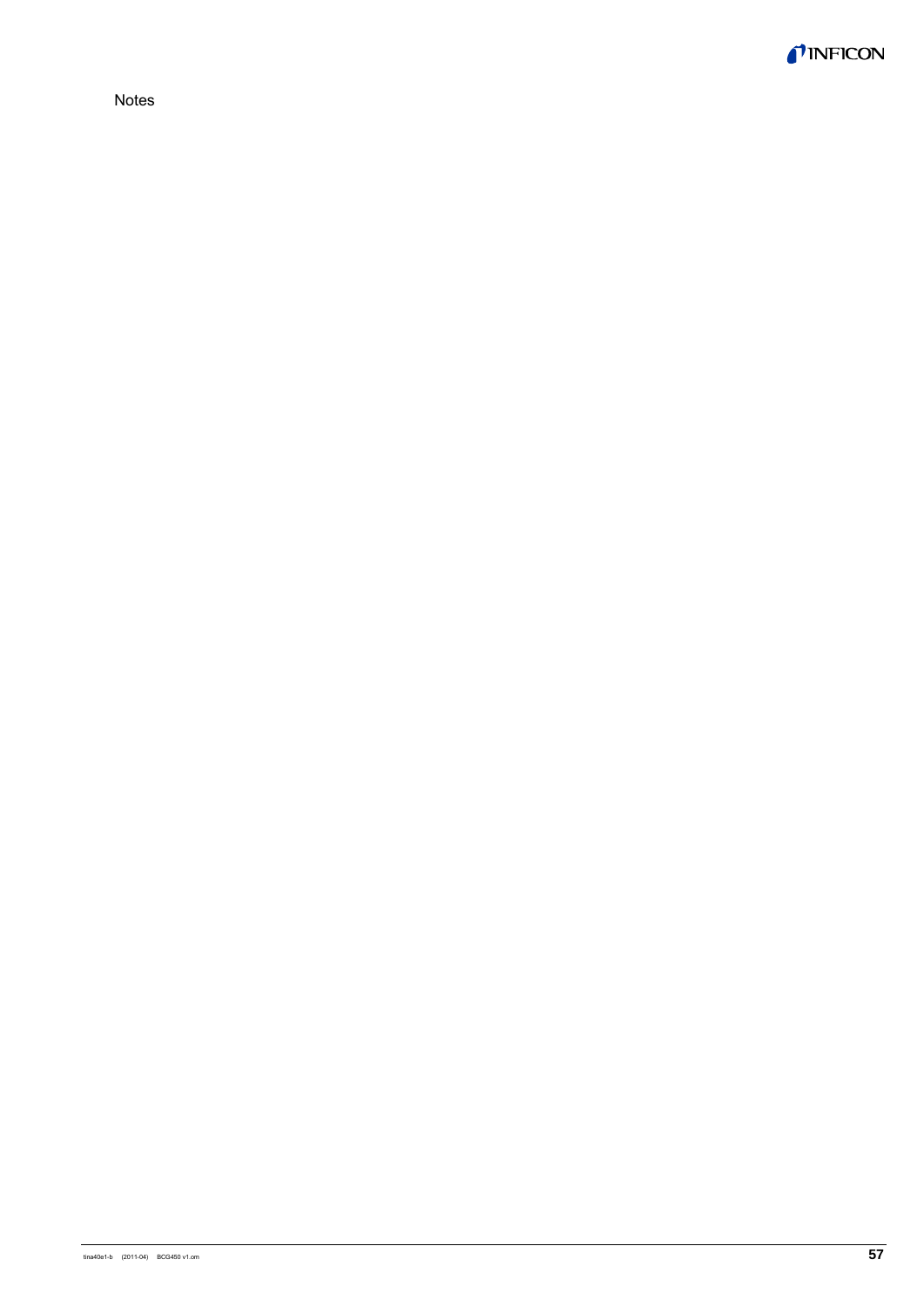TINFICON

Notes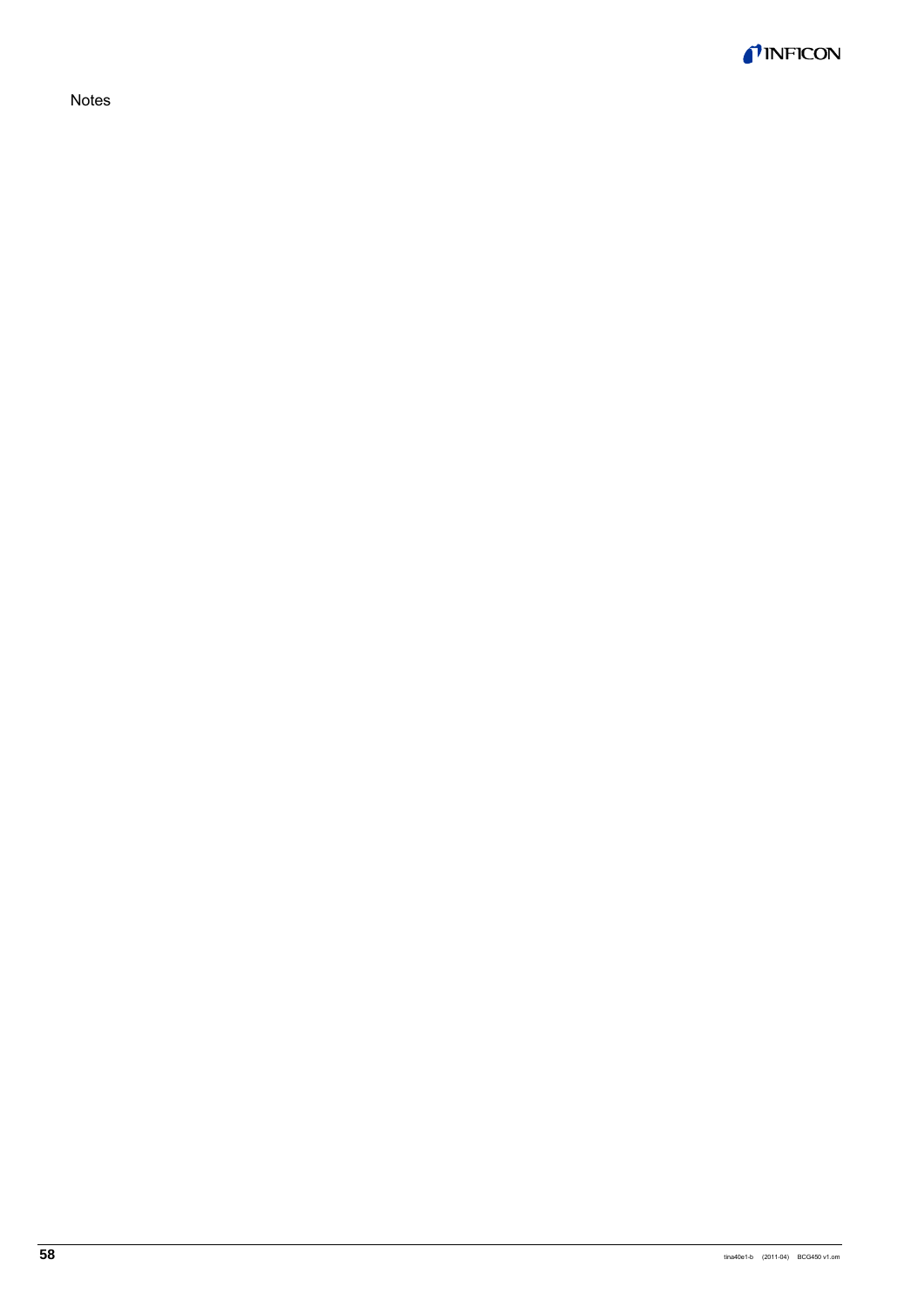

Notes